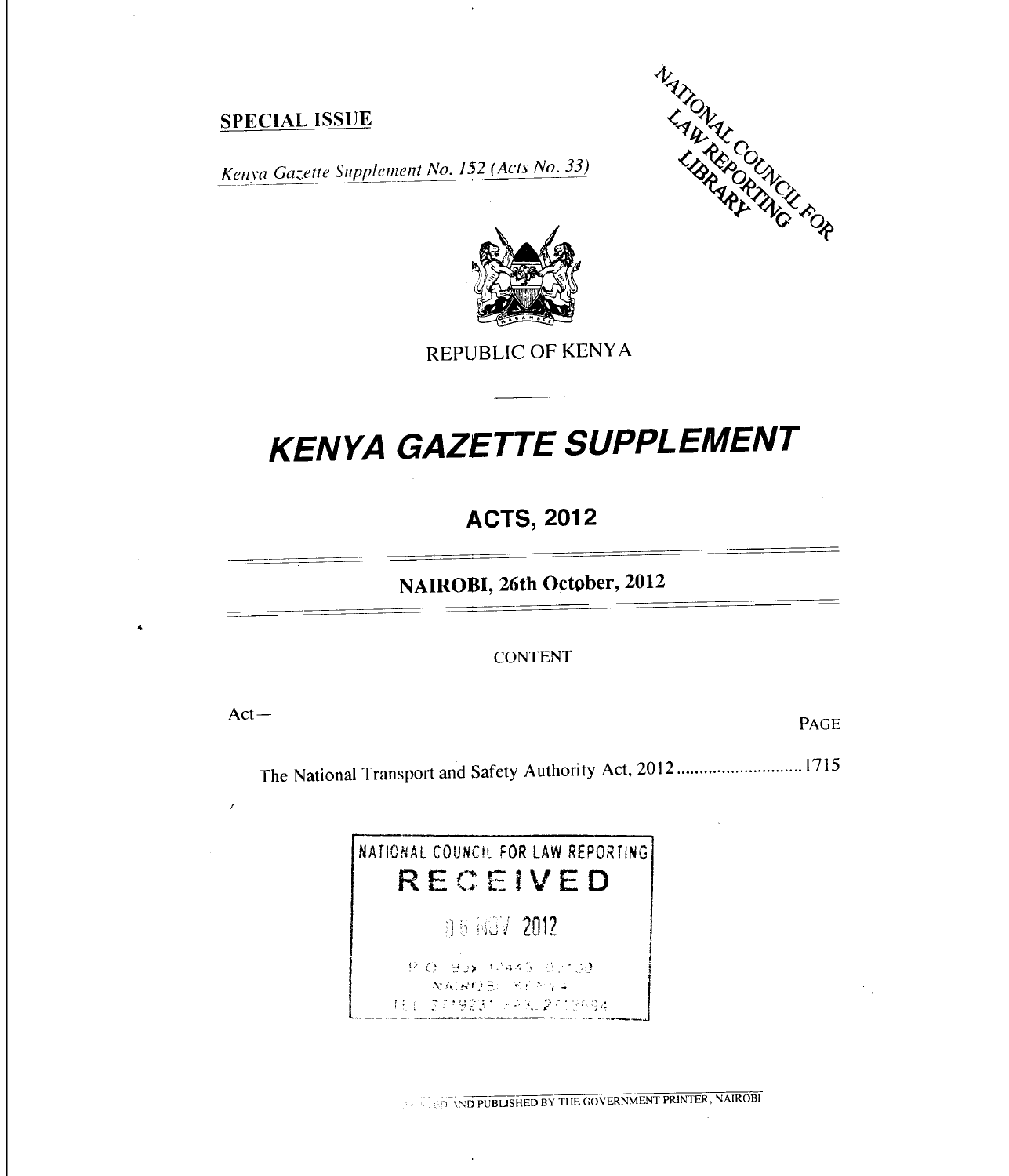# THE NATIONAL TRANSPORT AND SAFETY AUTHORITY ACT

#### No. 33 of 2012

*Date of Assent: 12th October, 2012* 

*Date of Commencement: By Notice* 

# ARRANGEMENT OF SECTIONS

# *Section* PART I — PRELIMINARY

1 — Short title and commencement.

2 — Interpretation.

# PART II — ESTABLISHMENT OF THE NATIONAL TRANSPORT AND SAFETY AUTHORITY

3 — Establishment of the Authority.

4 — Functions of the Authority.

5 — Headquarters of the Authority.

# PART III — MANAGEMENT OF THE AUTHORITY

6 — Board of the Authority.

7 — Tenure of office.

8 — Terms and conditions of service.

9 — Qualifications for appointment.

10 — Vacation of office of chairman and members.

11 — Powers of the Board.

12 — Committees of the Board.

13 — Delegation by the Board.

14 — Director General.

15 — Tenure of office of Director General.

 $\bar{z}$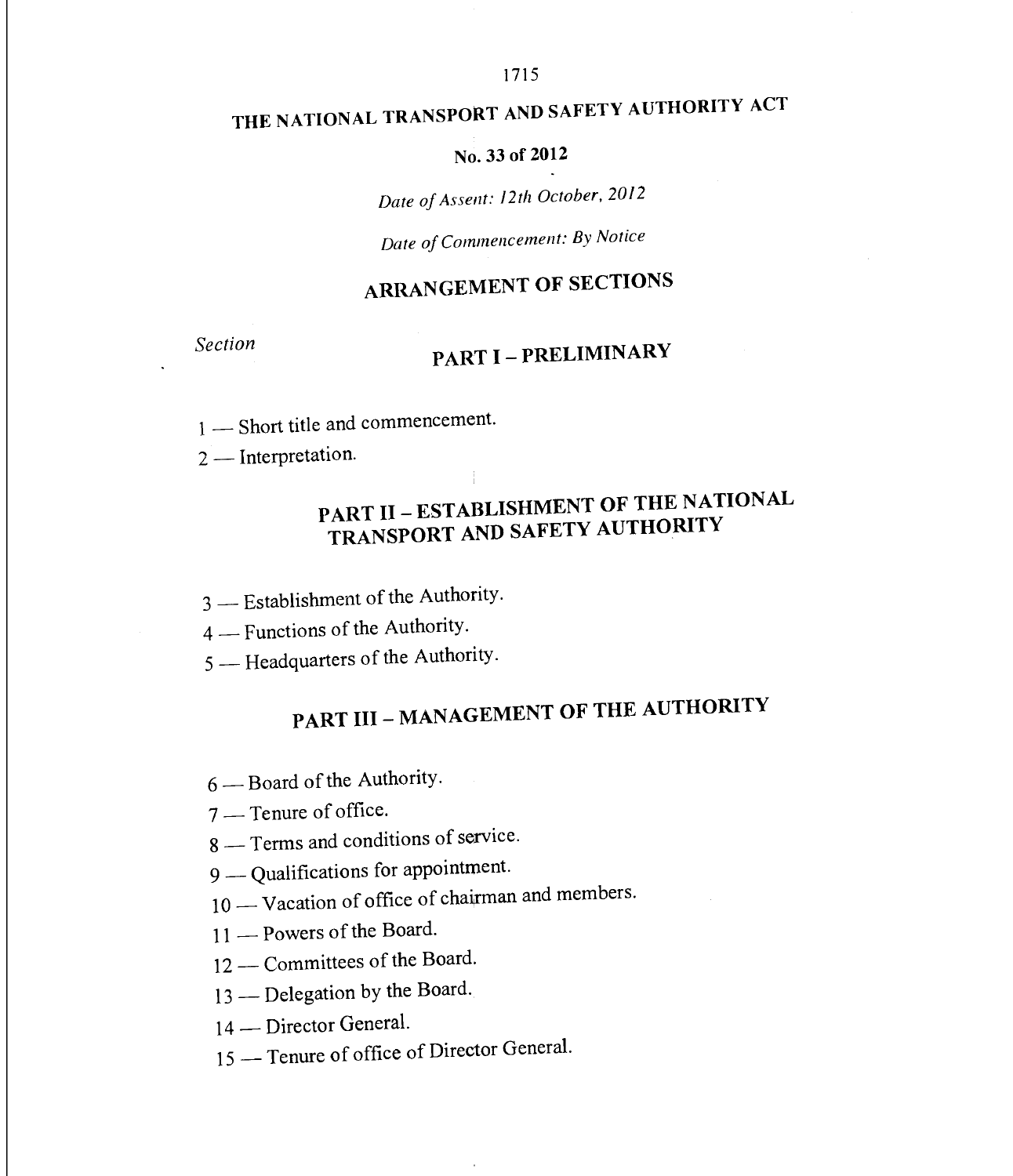#### No. 33 *National Transport and Safety Authority* 2012

- 16 Functions of the Director General.
- 17 Removal of Director General.
- 18 Staff of the Authority.
- 19 Seal of the Authority.
- 20 Conduct of business affairs of the Board.
- 21 County transport and safety committees.
- 22 Functions of the county transport and safety committees.
- 23 Conduct of affairs of the county transport and safety committees.
- 24 Protection from personal liability.
- 25 Liability of the Authority to damages.

#### PART IV — LICENSING PROVISIONS

- 26 Licensing of motor vehicles.
- 27 Classes of licenses.
- 28 Exclusive licences.
- 29 Discretion of authority to refuse licences.
- 30 Conditions for the issuance of a licence.
- 31 Exceptions from conditions of a carrier's licence.
- 32 Duration of a licence.
- 33 Licence not transferable.
- 34 Power to revoke or suspend licences
- 35 Expiry of licence
- 36 -- Power to call for further particulars
- 37 Applicant to furnish details of vehicle within three months.
- 38 Appeals against decision of Authority.
- 39 Transport Licensing Appeal Board.
- 40 Forgery, etc., of licenses.
- 41 Contravention of conditions of a licence.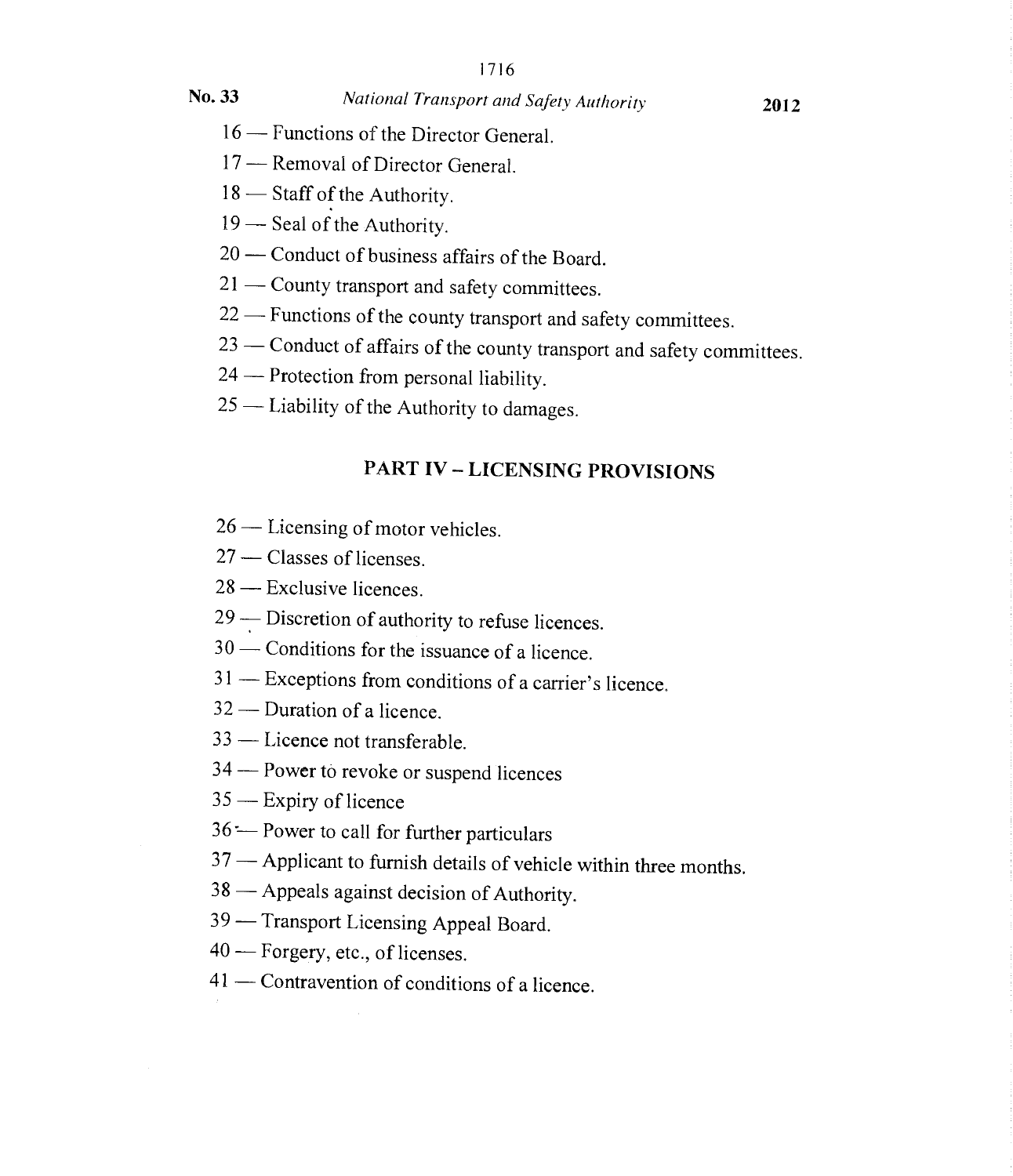<sup>2012</sup>*National Transport and Safety Authority* No. 33

- 42 Power to stop and inspect vehicles.
- 43 Fees in respect of licences.

44 — Rules in respect of records as to hours of work, journeys, loads, etc.

### PART V - FINANCIAL PROVISIONS

- 45 Funds of the Authority.
- 46 National Transport and Safety Levy.
- 47 -- National Transport and Safety Fund.
- 48 Investment of funds.
- 49 Financial Year.
- 50 Annual Estimates.
- 51 Annual Report.
- 52 Accounts and Audit.

#### PART VI - MISCELLANEOUS PROVISIONS

- 53 Offence and penalties.
- 54 Regulations.

### PART VII – REPEAL AND TRANSITIONAL PROVISIONS

- 55 Repeal: Cap. 340
- 56 Rights and obligations.
- 57— Transfer of staff.
- 58 Legal proceedings.
- 59 Proceedings pending in the transport licensing appeal tribunal.
- 60 Reference to written laws.
	- 61— Directions, orders etc of the Transport Licensing Board.
	- 62 Amendment to Cap. 403.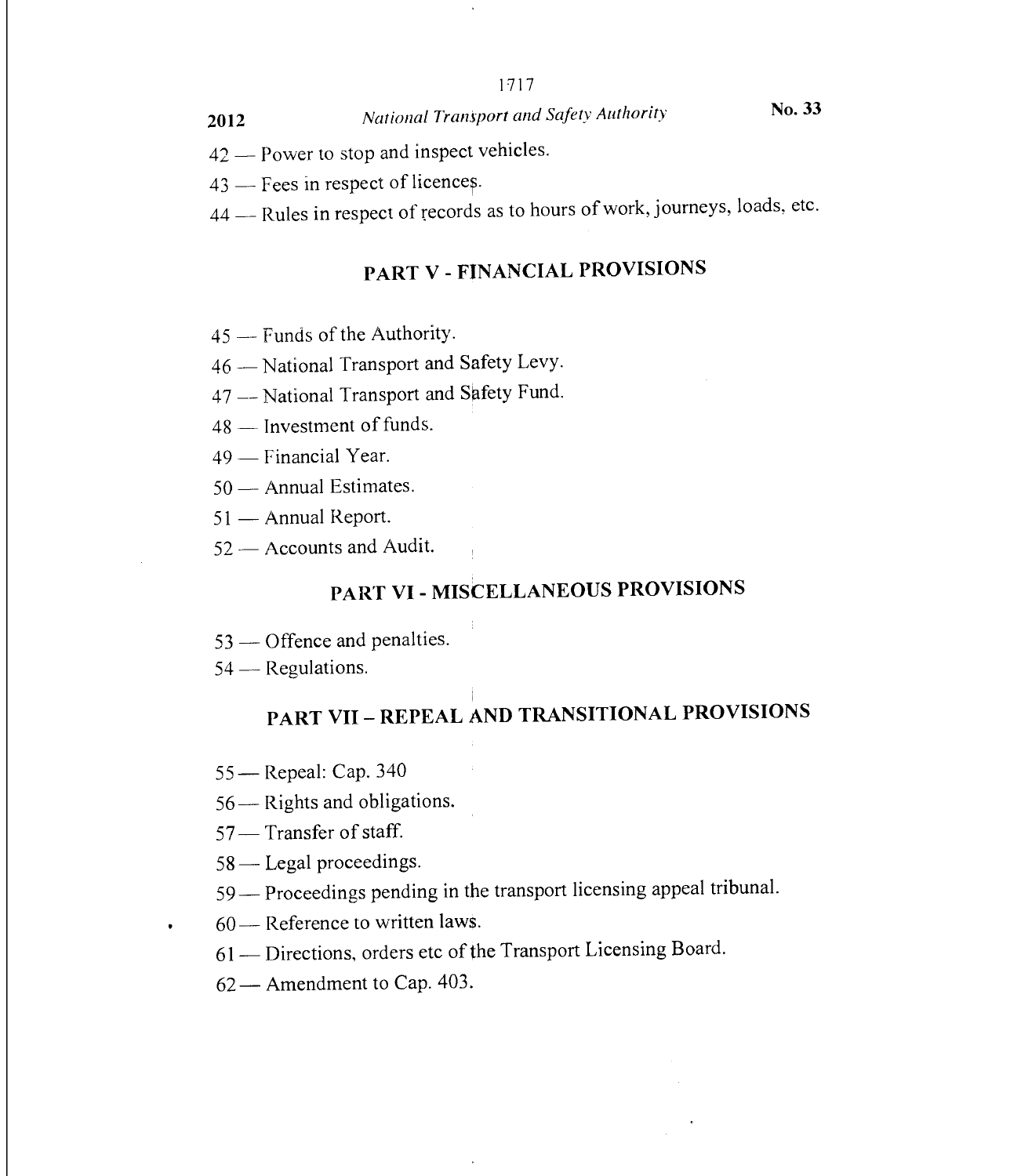**SCHEDULES** 

#### **FIRST SCHEDULE — ACTS TO BE ADMINISTERED BY THE AUTHORITY**

#### **SECOND SCHEDULE — PROVISION AS TO THE CONDUCT OF BUSINESS AND AFFAIRS OF THE BOARD**

#### **THIRD SCHEDULE — FORM FOR APPLICATION OF LICENCE**

#### **THE NATIONAL TRANSPORT AND SAFETY AUTHORITY ACT, 2012**

**AN ACT of Parliament to provide for the establishment of the National Transport and Safety Authority; to provide for the powers and functions of the Authority, and for connected purposes** 

**ENACTED** by the Parliament of Kenya as follows—

#### **PART I—PRELIMINARY**

Short title and commencement.

1. This Act may be cited as the National Transport and Safety Authority Act, 2012 and shall come into force on such a date as the Cabinet Secretary may, by notice in the Gazette appoint.

Interpretation.

 $\mathcal{L}_{\mathbf{A}}$ Ĵ.

> 2. (1) In this Act, unless the context otherwise requires—

> "Authority" means the National Transport and Safety Authority established under section 3;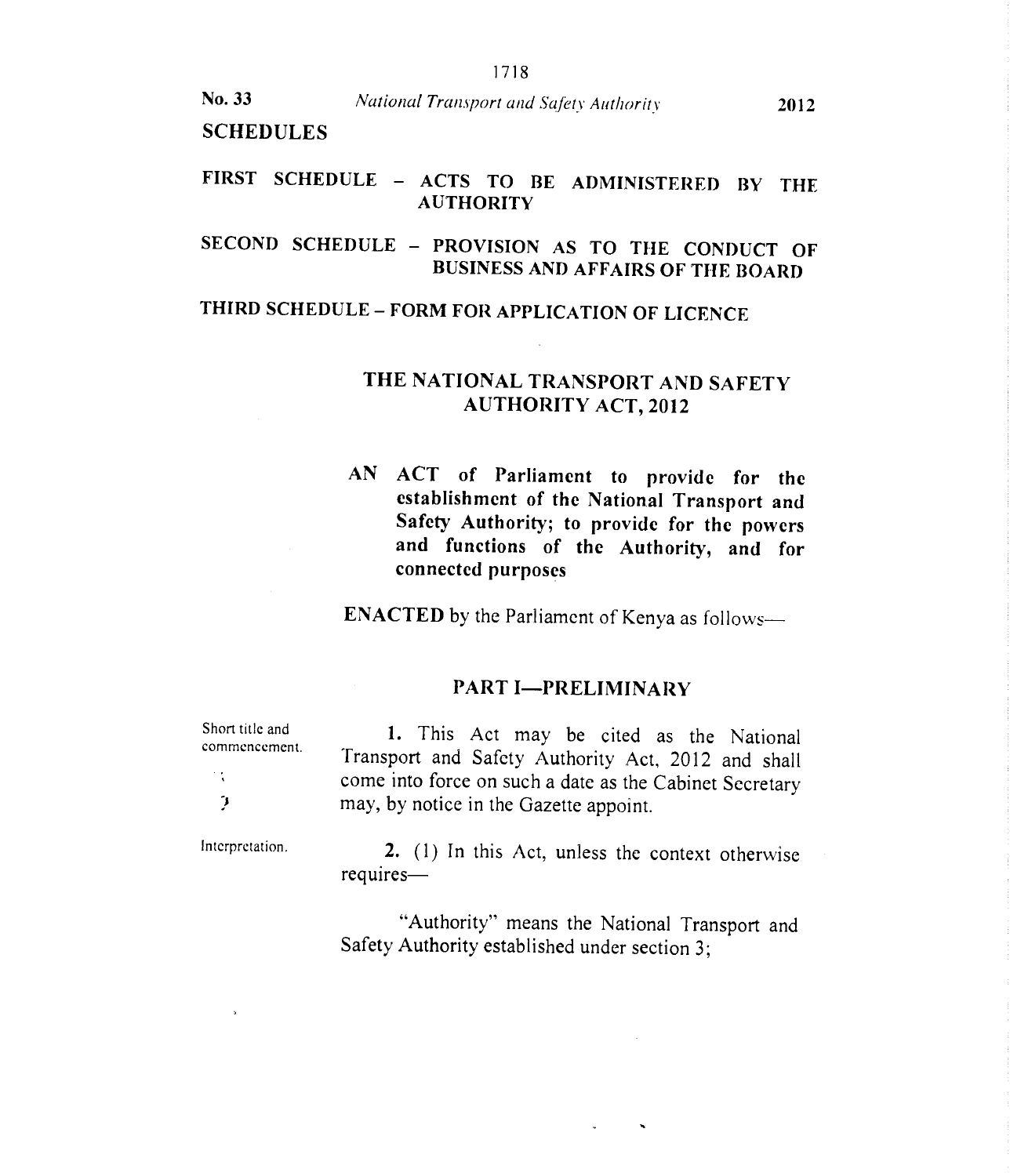"authorised person" means a person authorised  $\therefore$  the Authority to carry out duties and functions

"Board" means the Board of Directors of the Authority constituted under section 8;

"Cabinet Secretary" means the Cabinet Secretary for the time being responsible for matters relating to transport;

"chairperson" means the chairperson of the Board appointed under section 8;

"driver" means a person who drives or guides or is in the physical control of any vehicle on the road;

"driving licence" means a licence to drive a motor vehicle issued under the Traffic Act, and any Cap. 403. document deemed to be a driving licence under the Act.

"levy" means the national transport and safety levy established under section 46;

"motor vehicle" has the meaning assigned to it under the Traffic Act;

"public service vehicle" has the meaning assigned to it under the Traffic Act.

(2) Notwithstanding subsection (1), until after the first elections under the Constitution, references in this Act to the expressions "Cabinet Secretary" and "Principal Secretary" shall be construed to mean "Minister" and "Permanent Secretary" respectively.

**2012** *National Transport and Safety Authority* 

ander this Act;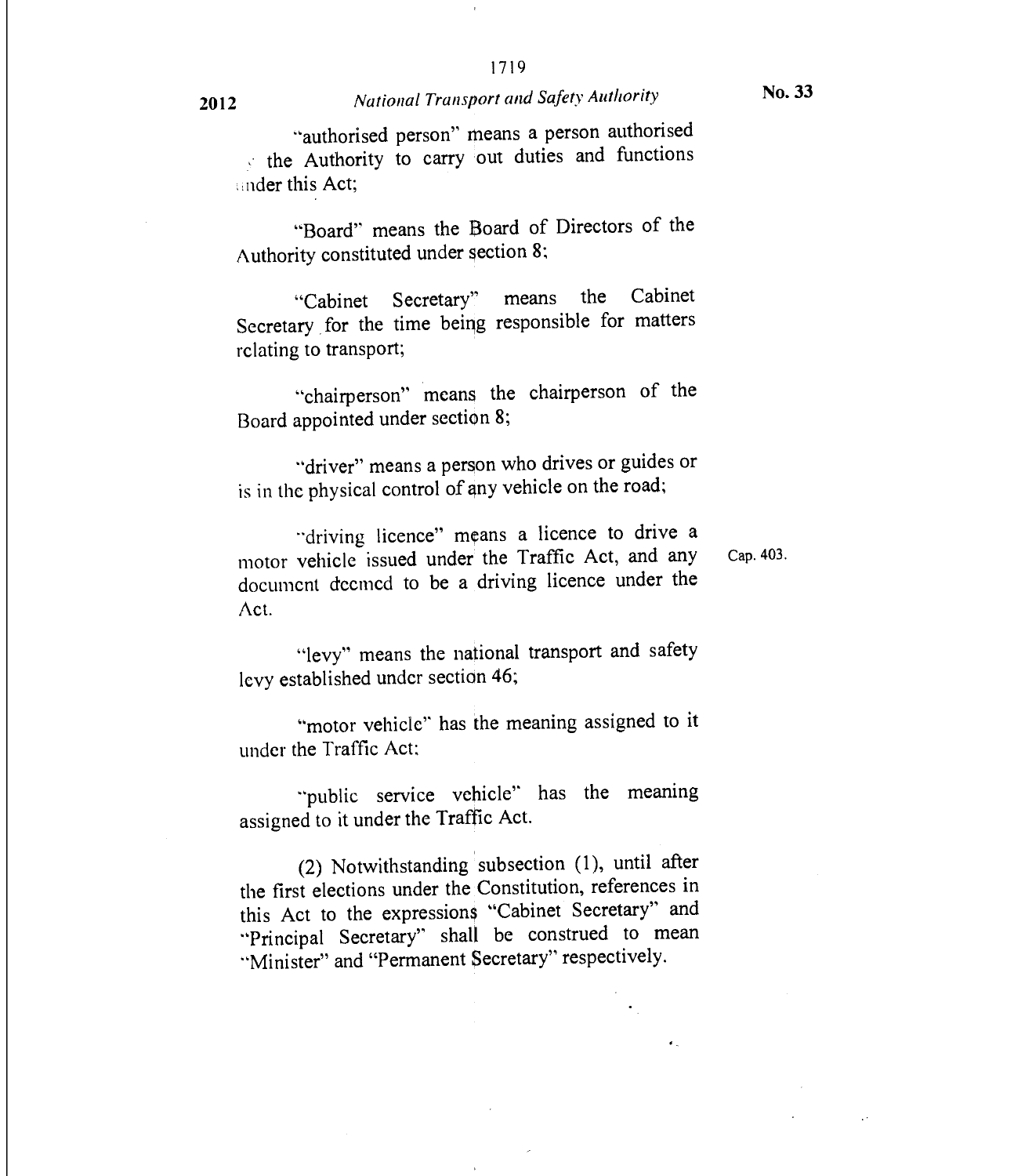No. 33 *National Transport and Safety Authority* 2012

#### PART II — ESTABLISHMENT OF THE NATIONAL TRANSPORT AND SAFETY AUTHORITY

Establishment of the Authority.

3. (1) There is established an Authority to be known as the National Transport and Safety Authority.

(2) The Authority shall be a body corporate with perpetual succession and a common seal and shall, in its corporate name, be capable of-

(a) suing and being sued;

- (b) taking, purchasing or otherwise acquiring, holding, charging or disposing of movable and immovable property;
- (c) borrowing money;
- (d) entering into contracts; and
- (e) doing or performing all other things or acts for the proper performance of its functions under this Act which may be lawfully done or performed by a body corporate.

4.(1) The functions of the Authority shall be to  $-$ 

- (a) advise and make recommendations to the Cabinet Secretary on matters relating to road transport and safety;
- (b) implement policies relating to road transport and safety;
- (c) plan, manage and regulate the road transport system in accordance with the provisions of this Act;

Functions of the Authority.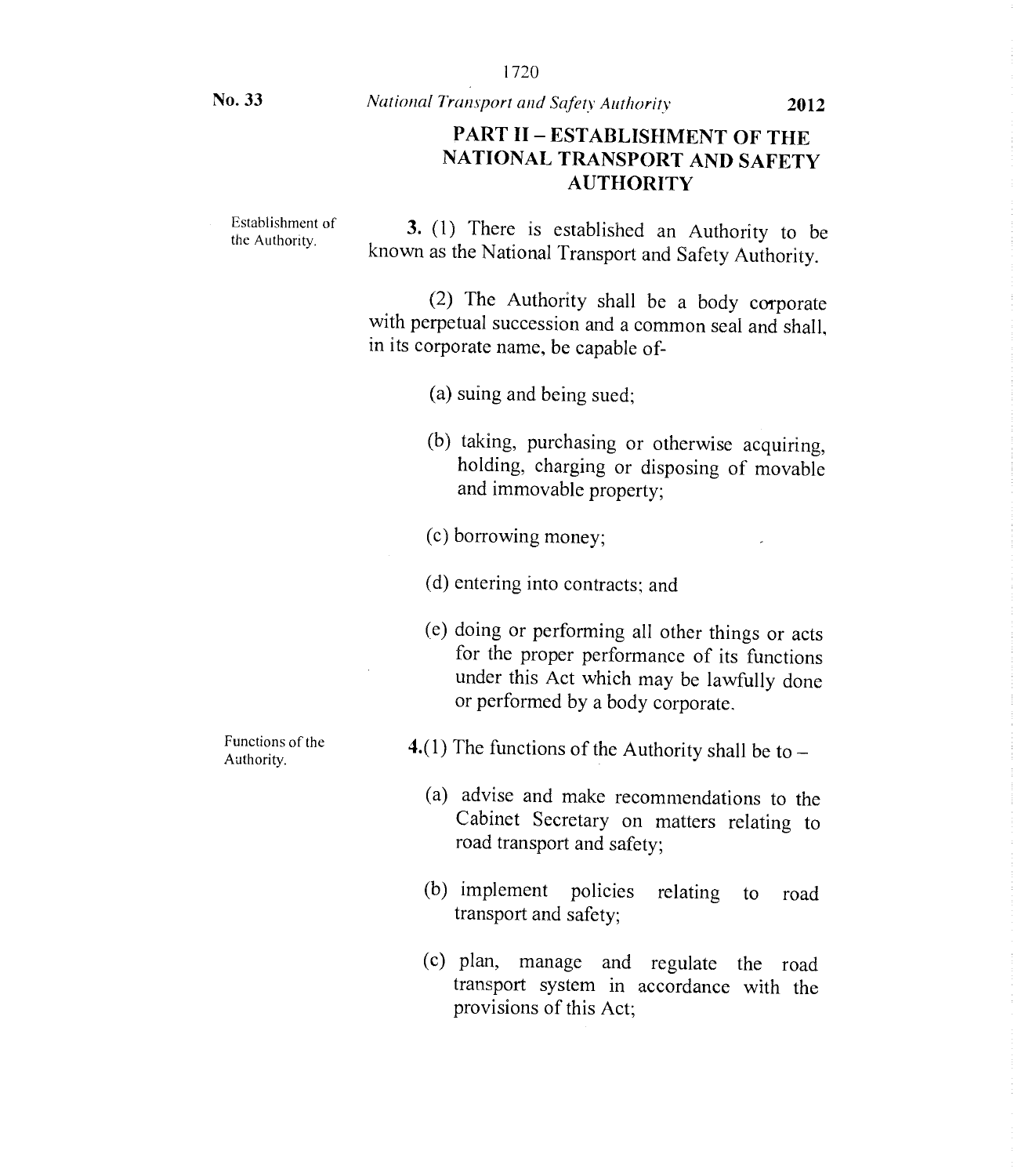### <sup>2012</sup>*National Transport and Safety Authority* No. 33

- (d) ensure the provision of safe, reliable and efficient road transport services; and
- (e) administer the Act of Parliament set out in the First Schedule and any other written law.

(2) In the performance of its functions under subsection (1), the Authority shall-

- (a) register and license motor vehicles;
- (b) conduct motor vehicle inspections and certification;
- (c) regulate public service vehicles;
- (d) advise the Government on national policy with regard to road transport system;
- (e) develop and implement road safety strategies;
- (f) facilitate the education of the members of the public on road safety;
- (g) conduct research and audits on road safety;
- (h) compile inspection reports relating to traffic accidents;
- (i) establish systems and procedures for, and oversee the training, testing and licensing of drivers;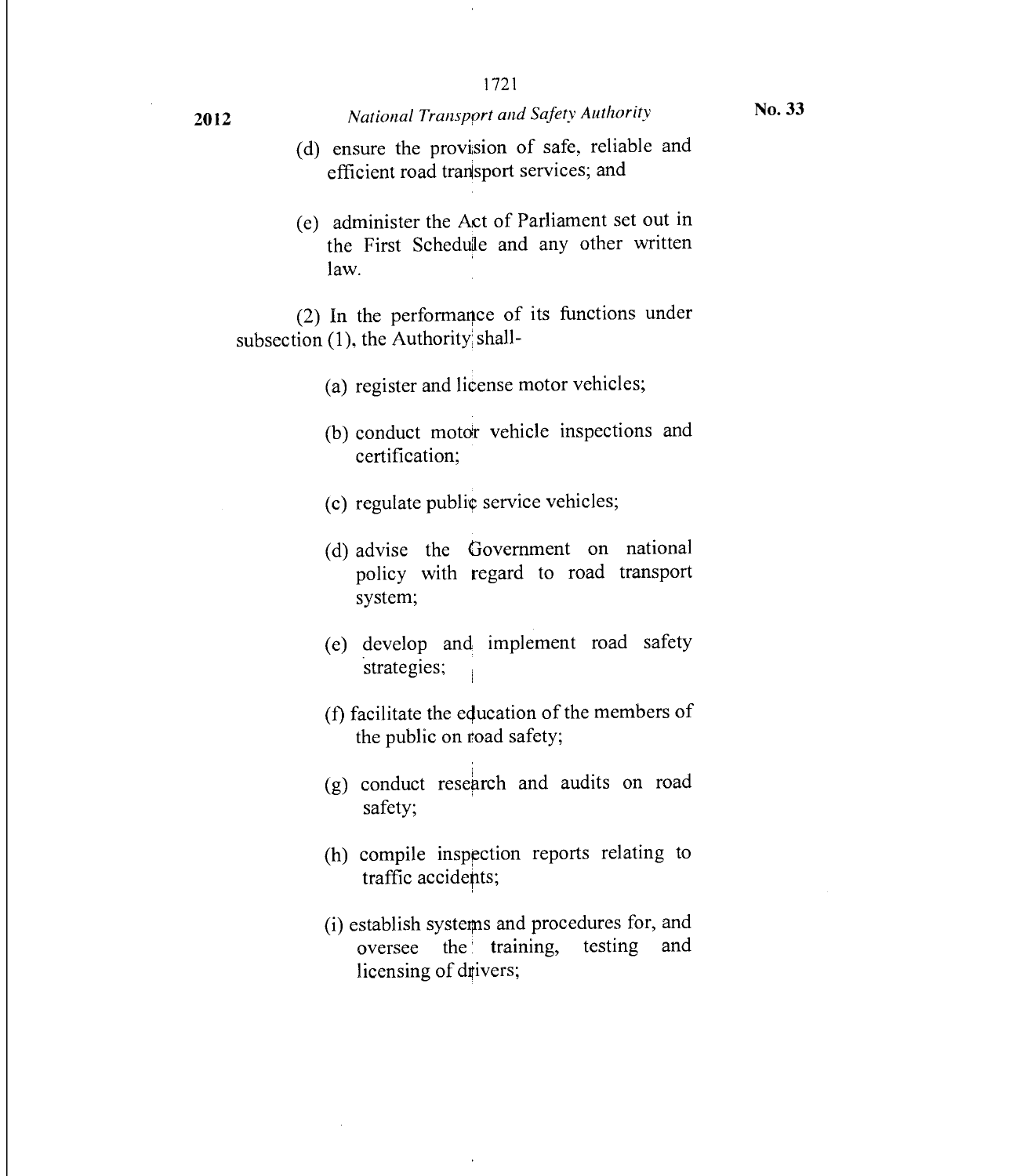(j) formulate and review the curriculum of driving schools;

- (k) co-ordinate the activities' of persons and organisations dealing in matters relating to road safety; and
- (1) perform such other functions as may be conferred on it by the Cabinet Secretary or by any other written law.

Headquarters of the Authority. 5. (1) The headquarters of the Authority shall be in the capital city.

> (2) The Authority may establish such other offices anywhere in Kenya as it may consider necessary for the discharge of its functions.

#### PART III — THE MANAGEMENT OF THE AUTHORITY

Board of the Authority. 6. (1) The management of the Authority shall vest in a Board which shall consist of-

- (a) a chairperson appointed by the President;
- (b) the Principal Secretary in the Ministry responsible for matters relating to transport;
- (c) the Principal Secretary in the Ministry responsible for matters relating to finance;
- (d) the Attorney-General;
- (e) the Inspector-General of the National Police Service;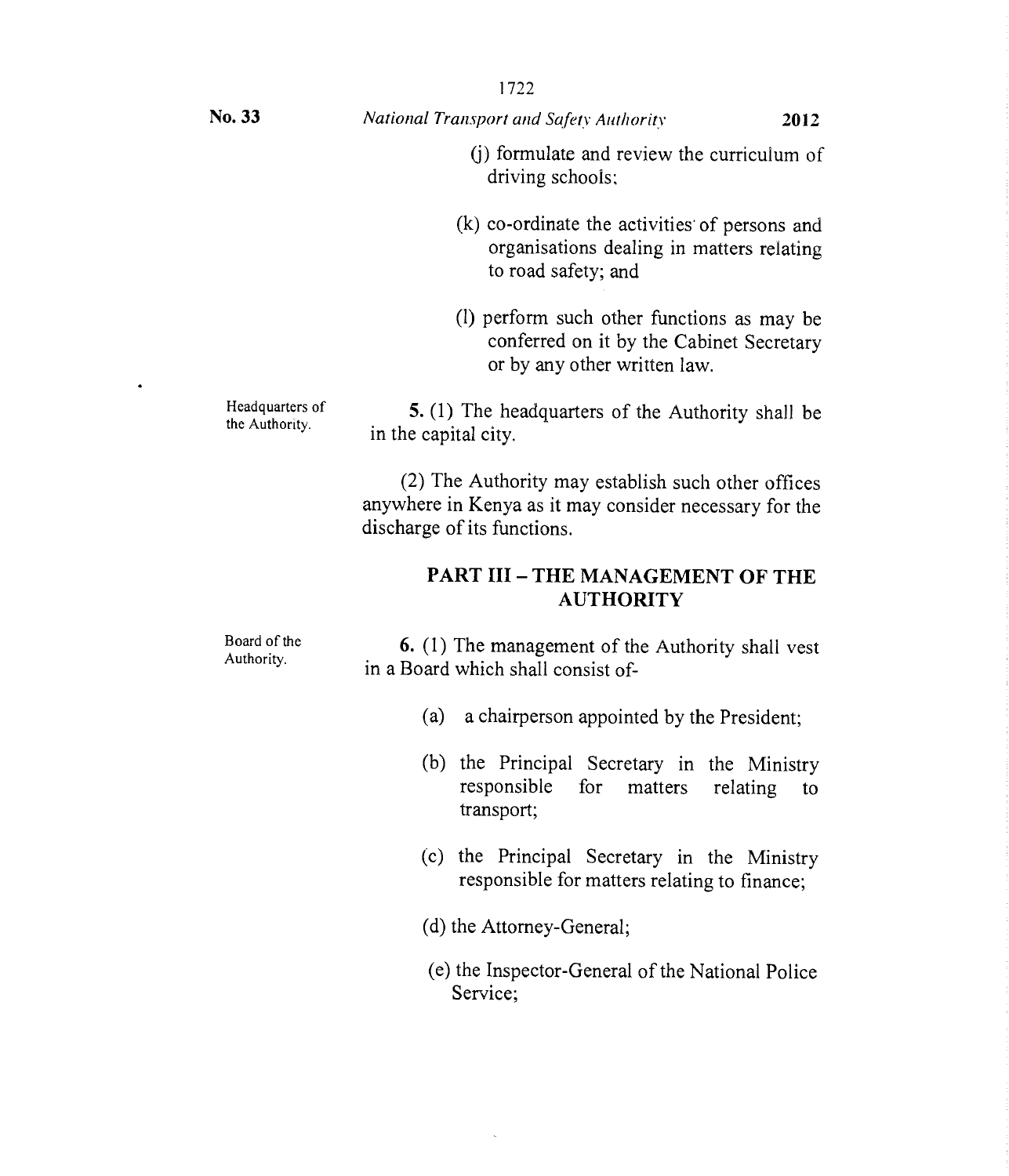2012 *National Transport and Safety Authority* No. 33

- (f) four persons appointed by the Cabinet Secretary;
- (g) two persons appointed by the Cabinet Secretary to represent groups with special interests in the transportation industry; and
- (h) a Director-General appointed under section 15.

(2) The appointment of the chairperson and members of the Board under section 6(f) and (g) shall be by notice in the Gazette.

(3) In appointing persons as members of the Board, the Cabinet Secretary shall have regard to the principle of gender equity and regional balance.

(4) The members referred to under subsection  $(1)(b)$ ,  $(c)$ ,  $(d)$  and  $(e)$  may in writing, designate an officer to represent them in the Board.

**7.** (1) The chairperson and members of the Board, Tenure of office. other than the ex-officio members, shall hold office for a period of three years and shall be eligible for reappointment for one further term.

8. There shall be paid to the members of the Board, such remuneration, fees or allowances as the Cabinet Secretary may, in consultation with the Salaries and Remuneratidn Commission, determine.

9. A person shall be qualified for appointment as the chairperson or a member of the Board under section  $6(f)$  and  $(g)$  if that person-

(a) holds a degree from a university recognised

Remuneration of Board members.

Qualifications for appointment.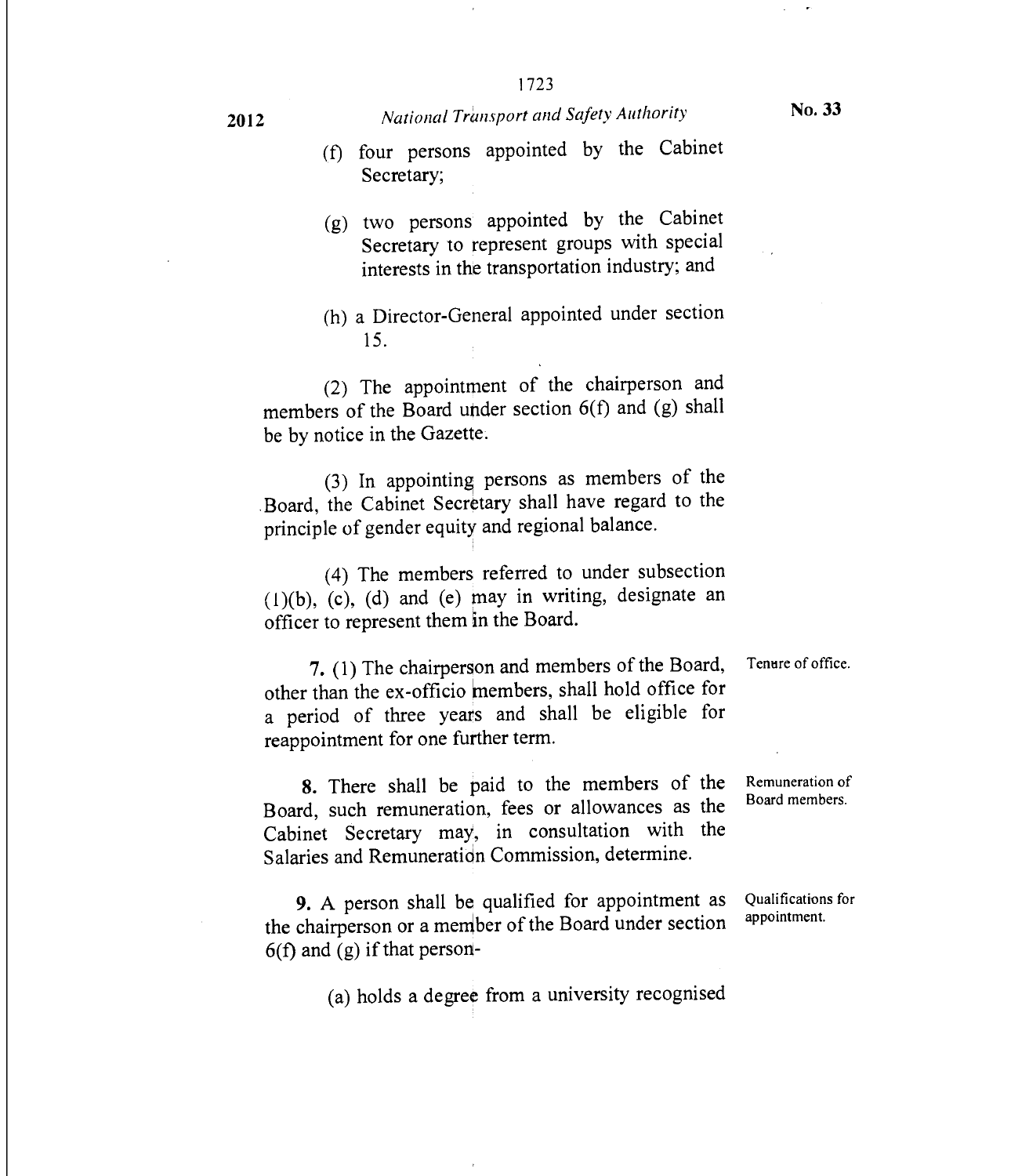| No. 33              |       | National Transport and Safety Authority<br>in Kenya; and                                                                                          | 2012 |
|---------------------|-------|---------------------------------------------------------------------------------------------------------------------------------------------------|------|
|                     |       | (b) has knowledge and experience in any of the<br>following fields-                                                                               |      |
|                     |       | (i)transport;                                                                                                                                     |      |
|                     |       | $(ii)$ law;                                                                                                                                       |      |
|                     |       | (iii) public health;                                                                                                                              |      |
|                     |       | (iv) civil engineering; or                                                                                                                        |      |
|                     |       | (v) economics.                                                                                                                                    |      |
| Vacation of office. | Board | 10. The office of the chairperson or a member of the<br>appointed under section 6(f) and (g) shall<br>become vacant if the chairperson or member- |      |
|                     | (a)   | is unable to perform the functions of his<br>office by reason of mental or physical<br>infirmity;                                                 |      |
|                     | (b)   | is otherwise unable or unfit to continue<br>serving as the chairperson or member of<br>the Board;                                                 |      |
|                     | (c)   | is adjudged bankrupt;                                                                                                                             |      |
|                     | (d)   | is convicted of a criminal offence and<br>sentenced to a term of imprisonment of<br>not less than six months;                                     |      |
|                     | (e)   | is absent, without reasonable cause, from<br>three consecutive meetings of the Board;                                                             |      |
|                     | (f)   | resigns in writing addressed, in the case of<br>the chairperson, to the President and in the                                                      |      |

1724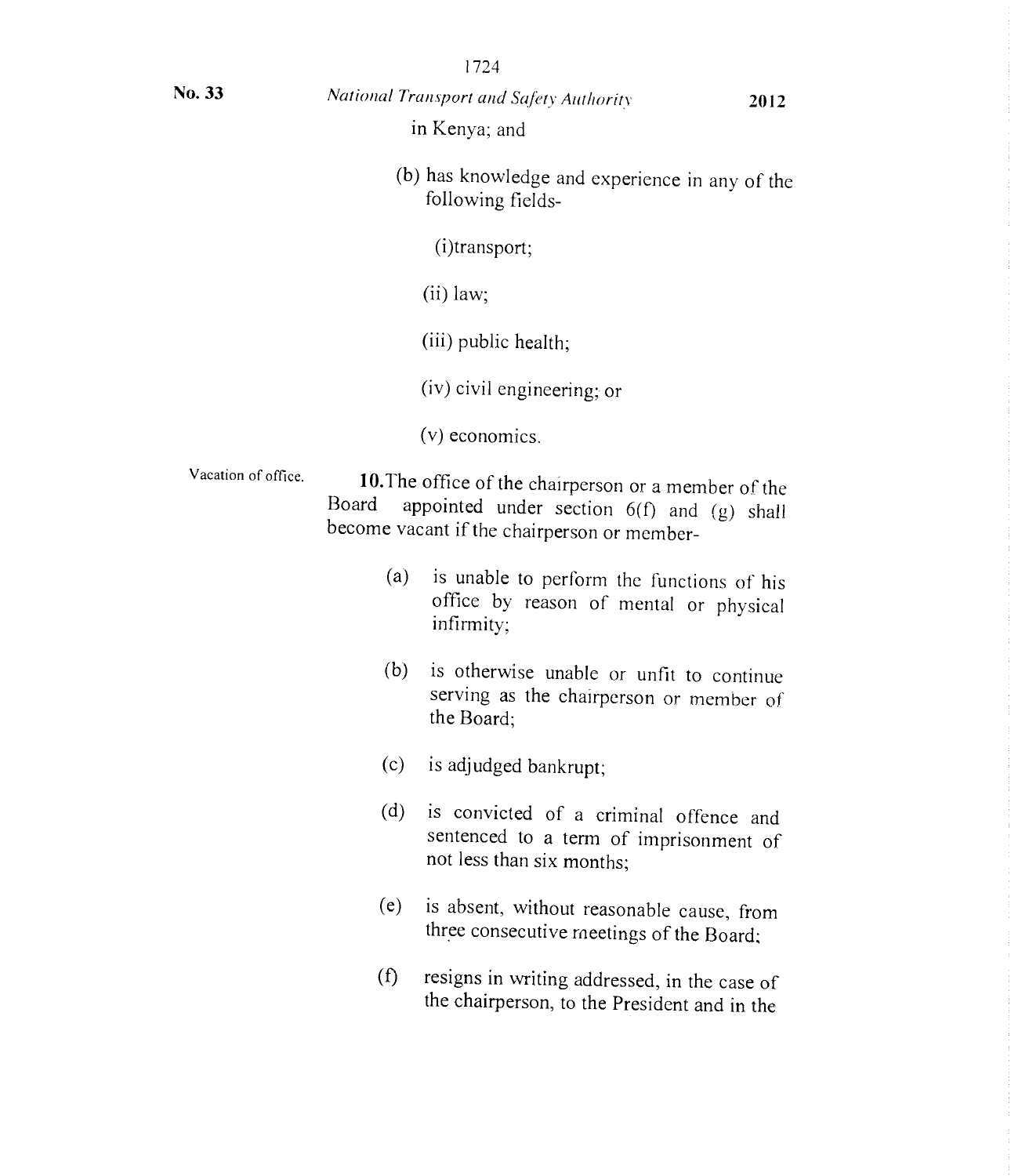*National Transport and Safety Authority*  case of a member appointed under section 6(f), to the Cabinet Secretary;

- (g) fails to declare his interest in any matter being considered or to be considered by the Board; or
- (h) dies.

11. The Board shall have all the powers Powers of the necessary for the proper performance of its functions under this Act and in particular, but without prejudice to the generality of the foregoing, the Board shall have power to-

- (a) enter into contracts;
- (b) determine, impose and levy rates, charges, dues or fees for any services performed by the Authority, or for the grant, renewal or validation of a licence, permit or certificate, subject to the approval of the Cabinet Secretary;
- (c) manage, control and administer the assets of the Authority in such manner and for such purposes as best promotes the purpose for which the Authority is established;
- (d) receive gifts, grants, donations or endowments made to the Authority and<br>make disbursement therefrom in make disbursement accordance with the provisions of this Act;
- (e) subject to the approval of the Cabinet Secretary for the time being responsible for matters relating to finance, invest any of the Authority funds not immediately required for the purposes of

**2012**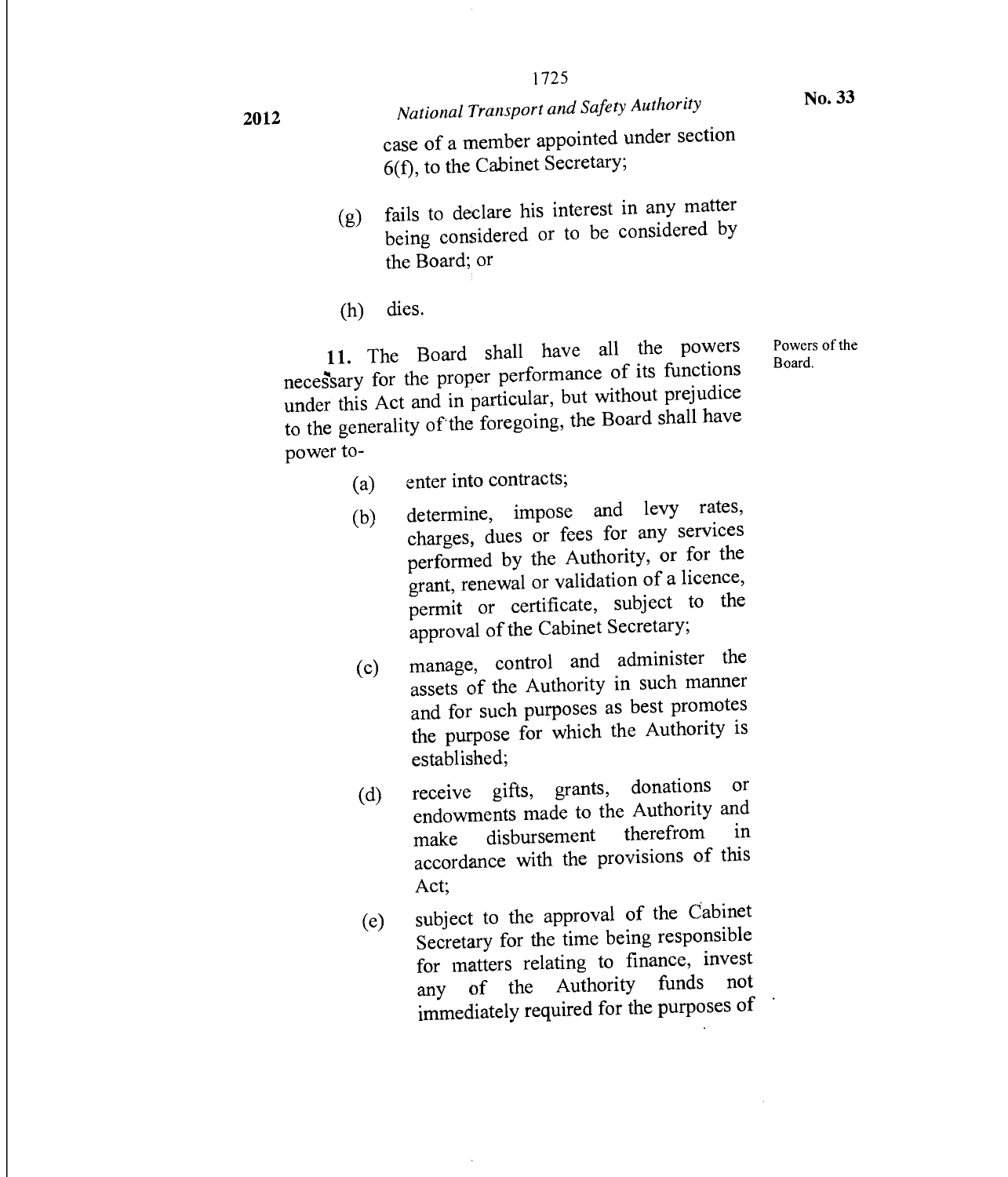#### No. 33 *National Transport and Safety Authority* **<sup>2012</sup>**

#### this Act, as it may determine; and

(f) open a bank account for the funds of the Authority into which all moneys received by the Authority shall be paid in the first instance and out of which all payments made by the Authority shall be made.

Committees of the Board.

12.(1) The Board may establish such committees as it may consider necessary for the performance of its functions and the exercise of its powers under this Act.

(2) The Board may co-opt any person to sit on any committee established under subsection (1), whose knowledge and skills are found necessary for the performance of the functions of the Board.

Delegation by the Board.

13. The Board may by resolution either generally or in any particular case, delegate to any committee of the Board or to any member, officer, employee or agent of the Authority, the exercise of any of the powers or the performance of any of the functions of the Board under this Act or under any other written law.

Conduct of business and affairs of the Board.

14. The Board shall conduct its affairs in accordance with the provisions of the Second Schedule.

Director-General.

15.(1) There shall be a Director-General of the Authority who shall be competitively recruited and appointed by the Board, on such terms and conditions as the Board shall determine.

(2) A person shall not be qualified for appointment as a Director—General under subsection (1) unless the person —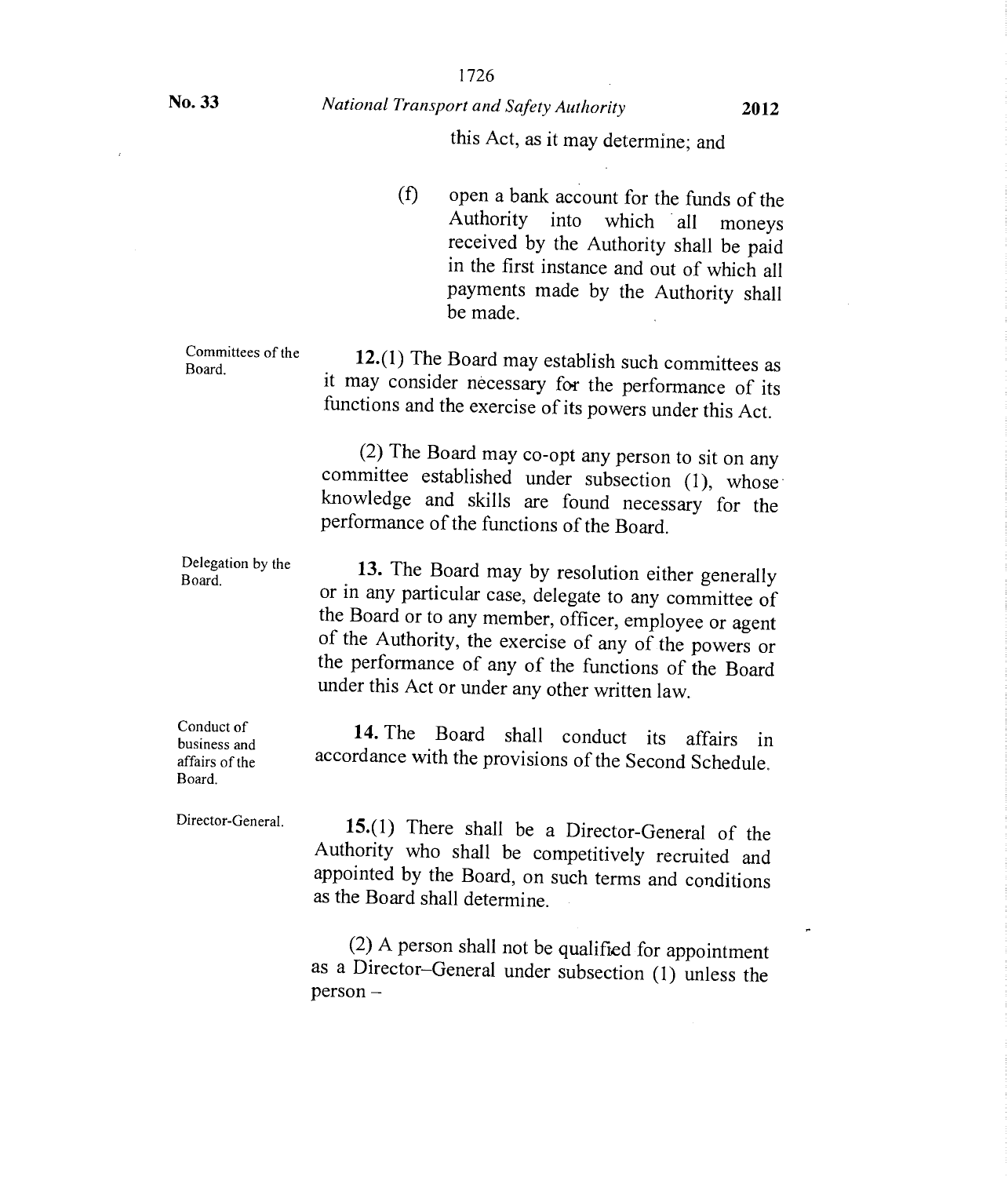Functions of the Director General.

- (a) holds a degree from a university recognized in Kenya; and
- (b) has knowledge and experience in any of the following fields-
	- (i) transport;
	- (ii) law;
	- (iii) public health;
	- (iv) civil engineering; or
	- (iii) economics.

(3) The Director-General shall be an *ex-officio*  member of the Board and shall have no right to vote at any meeting of the Board.

16. The Director-General shall be appointed for a term of three years and shall be eligible for reappointment for one further term. Tenure of office of Director-General.

17. (1) The Director-General shall be the chief executive officer of the Authority and secretary to the Board.

(2) In exercise of his functions under this Act, the Director-General shall, subject to the direction of the Board-

- (a) be responsible for the day-to-day management of the Authority;
- (b) manage the funds, property and affairs of the Authority;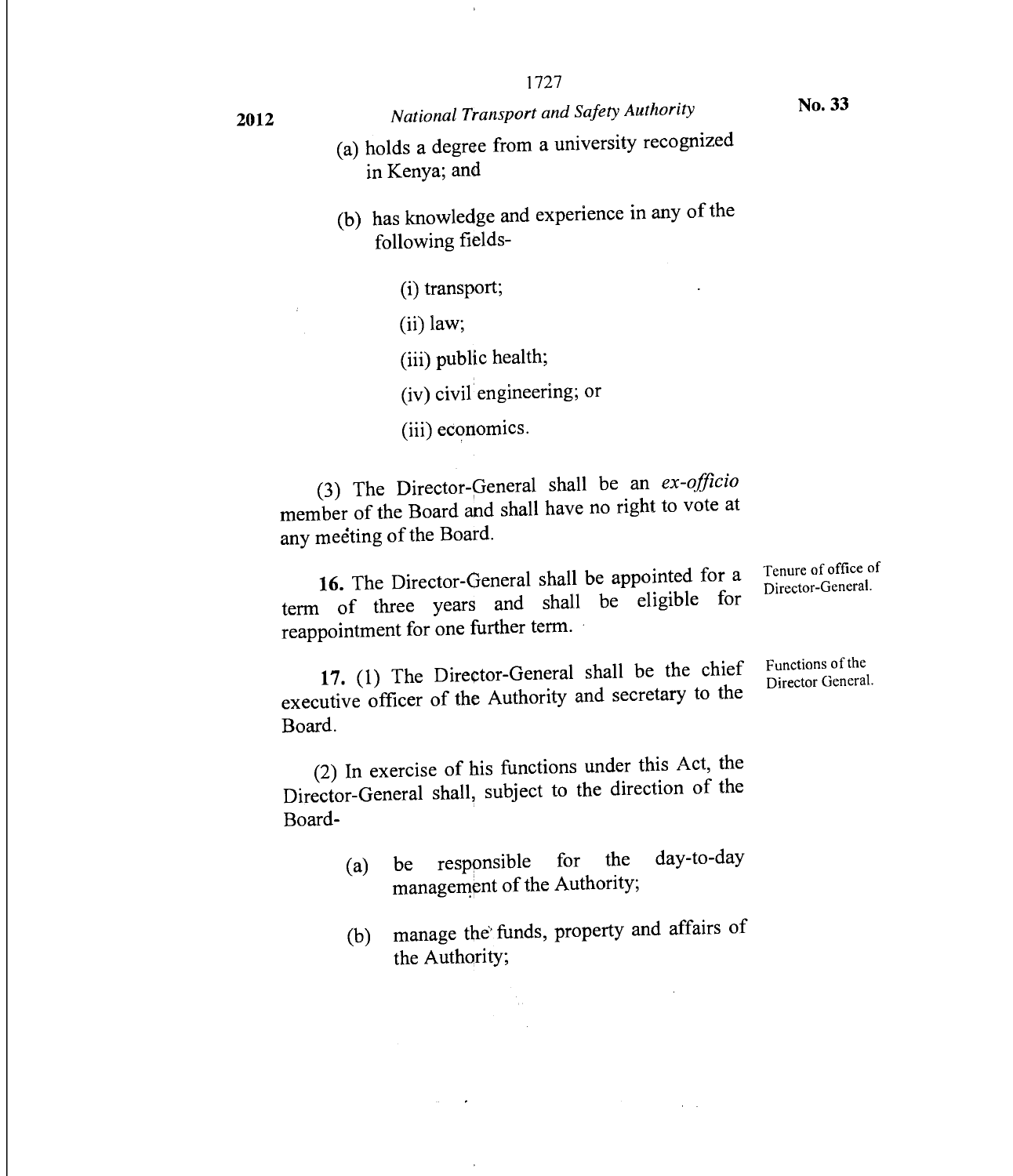| 1728                                                                                                     |                                                                                                                                                               |  |  |  |
|----------------------------------------------------------------------------------------------------------|---------------------------------------------------------------------------------------------------------------------------------------------------------------|--|--|--|
| No. 33                                                                                                   | National Transport and Safety Authority<br>2012                                                                                                               |  |  |  |
|                                                                                                          | (c)<br>be responsible for the management of the<br>staff of the Authority;                                                                                    |  |  |  |
| (d)<br>implement the policies, programmes and<br>objectives of the Authority;                            |                                                                                                                                                               |  |  |  |
|                                                                                                          | (e)<br>cause to be prepared for the approval of<br>the Board-                                                                                                 |  |  |  |
|                                                                                                          | (i)<br>the strategic plan and annual plan<br>of the Authority; and                                                                                            |  |  |  |
|                                                                                                          | (ii)<br>the annual budget and audited<br>accounts of the Authority; and                                                                                       |  |  |  |
| (f) perform such other duties as may be<br>assigned by the Board.                                        |                                                                                                                                                               |  |  |  |
| Removal of<br>Director General.                                                                          | 18. The Board may terminate the appointment of<br>the Director-General in accordance with his terms and<br>conditions of service for -                        |  |  |  |
| (a) inability to perform the functions of the<br>office arising out of physical or mental<br>incapacity; |                                                                                                                                                               |  |  |  |
|                                                                                                          | (b) gross misconduct or misbehaviour;                                                                                                                         |  |  |  |
|                                                                                                          | (c) incompetence or neglect of duty; or                                                                                                                       |  |  |  |
|                                                                                                          | (d) any other ground that would justify<br>removal from office under the terms and<br>conditions of service.                                                  |  |  |  |
| Staff of the<br>Authority.                                                                               | 19. (1) The Board may appoint such officers,<br>agents and staff as are necessary for the proper and<br>efficient discharge of the functions of the Authority |  |  |  |

under this Act.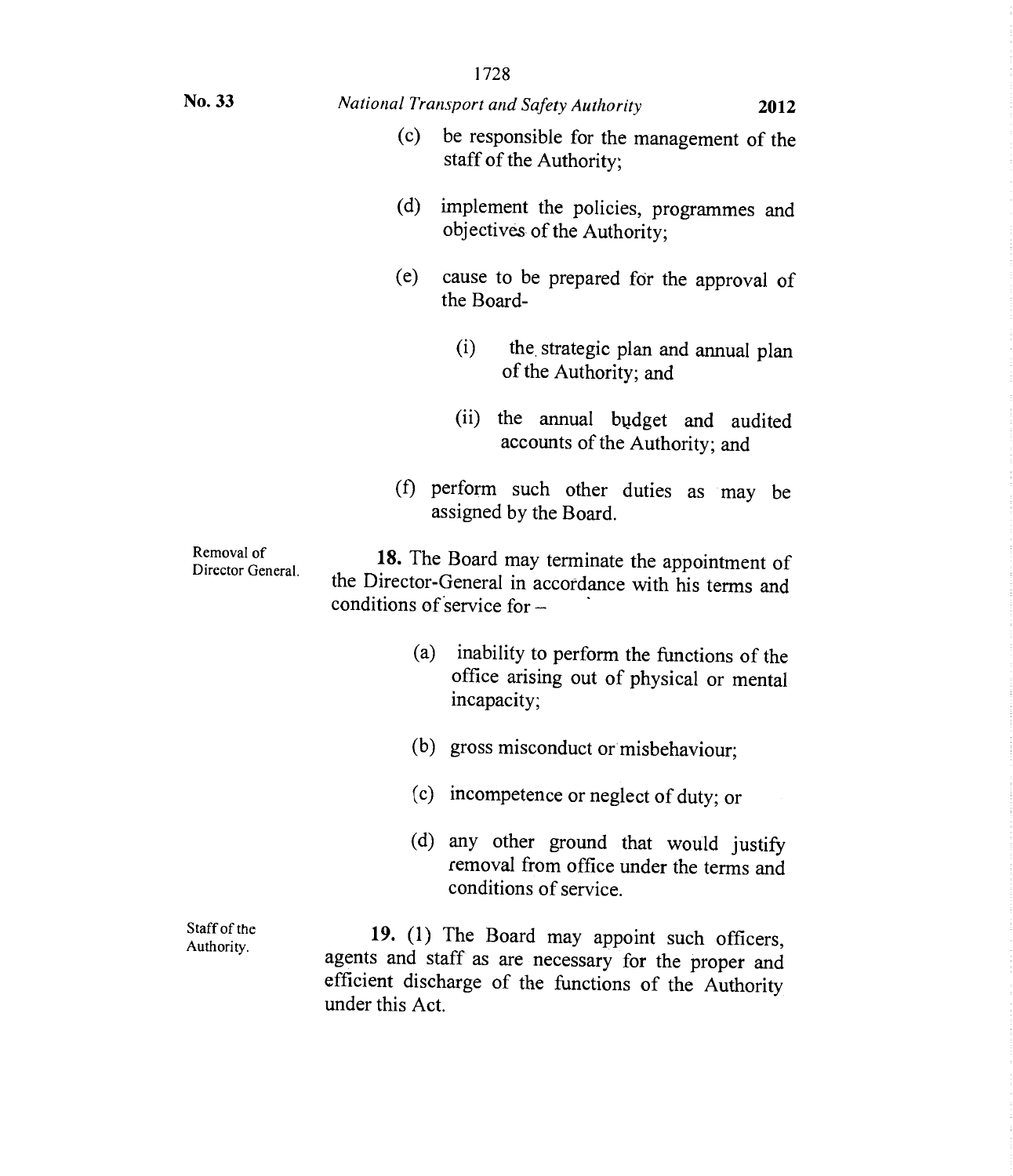### *National Transport and Safety Authority*

(2) The staff appointed under subsection (1) shall serve on such terms and conditions as the Board may, in consultation with the Salaries and Remuneration Commission, determine.

20.(1) The common seal of the Authority shall be kept in the custody of the Director-General or such other person as the Board may direct, and shall not be used except upon the order of the Board.

(2) The common seal of the Board shall, when affixed to a document and authenticated, be judicially and officially noticed and unless the contrary is proved, any order or authorization by the Board under this section shall be presumed to have been duly given.

(3) The seal of the Authority shall be authenticated 'by the signature of the Director-General and the chairperson of the Board or in the absence of either person, such other member of the Board who shall be designated by the Board for that purpose on his behalf.

21.(1) The Authority may establish in each county, a committee to be known as the county transport and safety committee.

(2) A county transport and safety committee established under subsection (1) shall consist of-

- (a) the officer in charge of traffic in the county who shall be the secretary to the committee;
- (b) two persons responsible for overseeing the registration and licensing of vehicles within the county nominated by the

County transport and safety committees.

Seal of the Authority.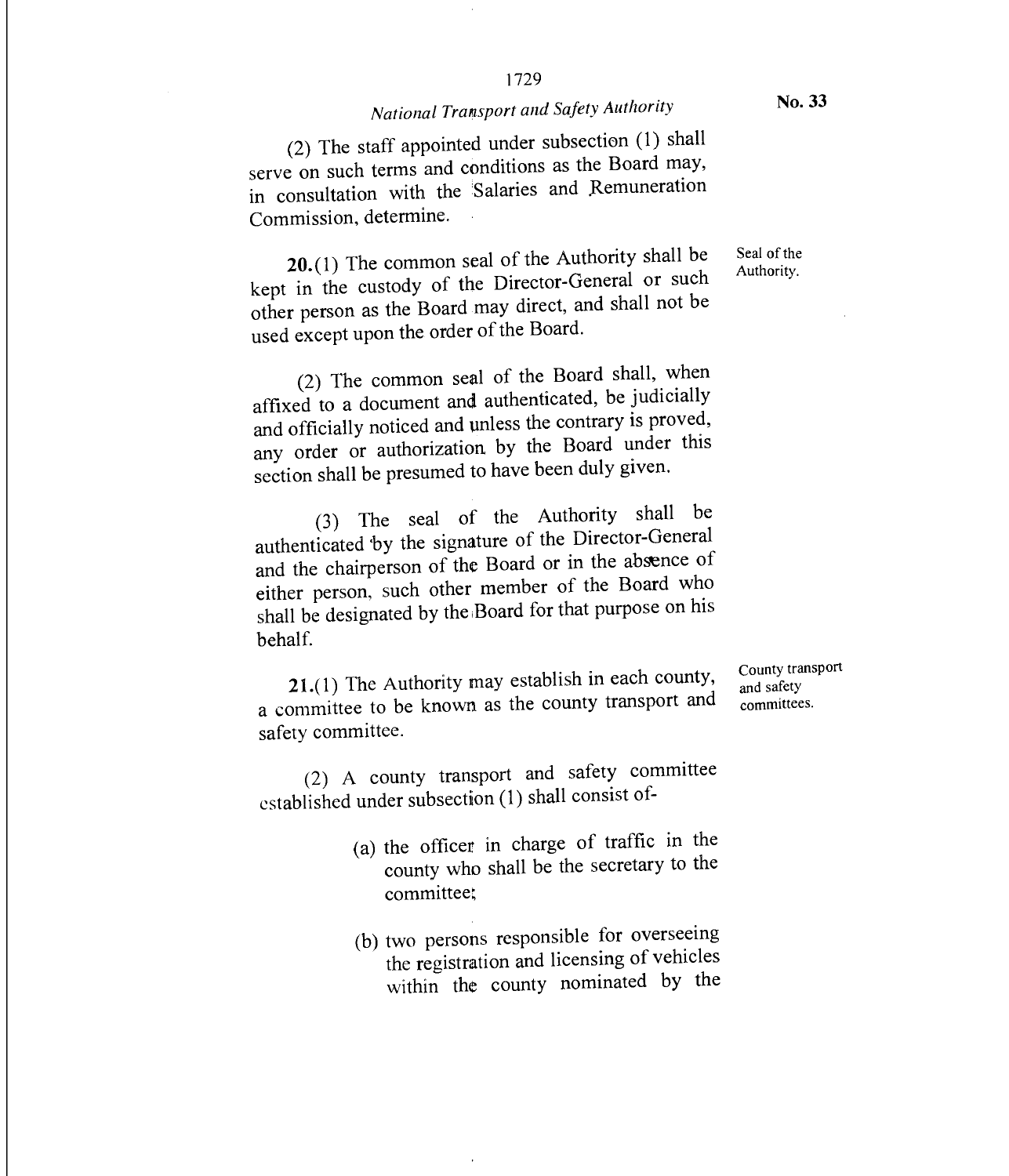$\mathcal{L}_{\mathcal{A}}^{\mathcal{A}}$  .

Board;

- (c) one person nominated by the Association of Public Transport Operators to represent the Association;
- (d) one person with knowledge and experience in matters relating to transport within the county nominated by the county governor; and
- (e) two persons nominated by the county governor on the recommendations of the Authority to represent such special interests within the county as the Authority shall determine.

(3) Notwithstanding the provisions of subsection (2), where the county transport and safety committee is constituted before the first elections under the Constitution, the Cabinet Secretary shall nominate persons under subsection (1)(d) and (e) and shall hold office pending the appointment by the county governor.

(4) The persons nominated under subsection (2)(b), (c), (d) and (e) shall be appointed by the Cabinet Secretary by notice in the gazette.

(5) The members of the county transport and safety committee shall appoint from amongst themselves, a person who shall be the chairperson of the committee.

22.Each county transport and safety committee shall be under the direction and supervision of the Authority and shall —

> (a) oversee the management and regulation of the road transport system by the

Functions of the county transport and safety committee.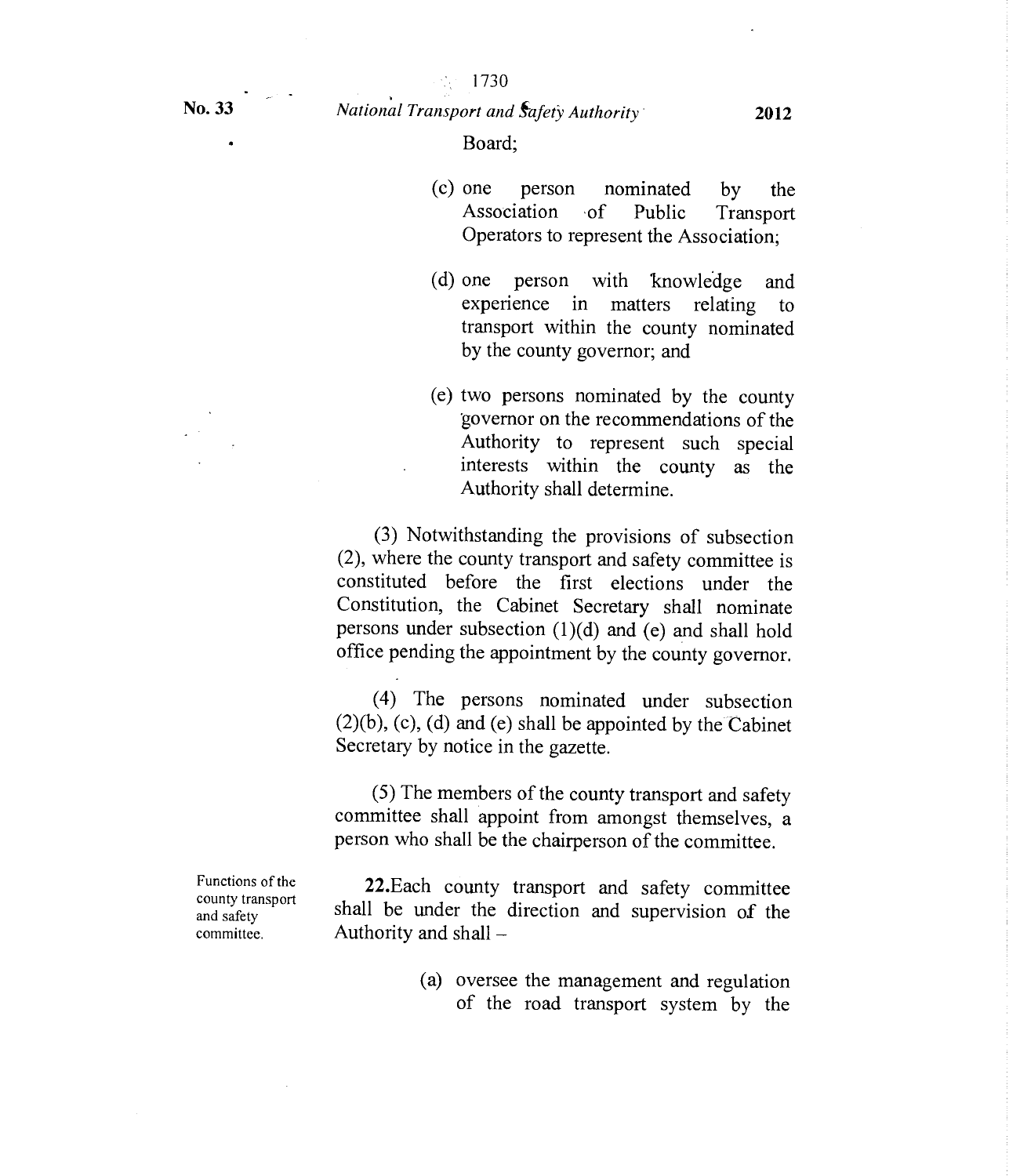- (b) prepare and submit to the Authority such audit reports as the Authority may require on the safety, reliability and efficiency of the road transport system within the county;
- (c) advise the Authority on matters<br>offecting the road transport system affecting the road transport within the county; and
- (d) perform such other functions as may be assigned to it by the Authority.

**23.** The provisions relating to the conduct of the  $\overline{C}$  conduct of affairs affairs of the Board prescribed in the Second Schedule shall apply with necessary modifications to the conduct of the affairs of the county transport and safety committee.

of the county transport and safety committees.

Protection from personal liability.

24. No matter or thing done by a member of the Board or any officer, employee, or agent of the Authority shall, if the matter or thing is done in good faith and in the course of executing the functions, powers or duties of the Authority, render the member, officer, employee or agent, personally liable for any action, claim or demand whatsoever.

25. The provisions of section 24 shall not relieve the Authority of the liability to compensate or pay damages to any person for any injury to him, his property or any of his interests caused by the exercise of any power conferred by this Act or any other written law or by the failure, whether wholly or partially of any works.

Liability of the Authority to Damages.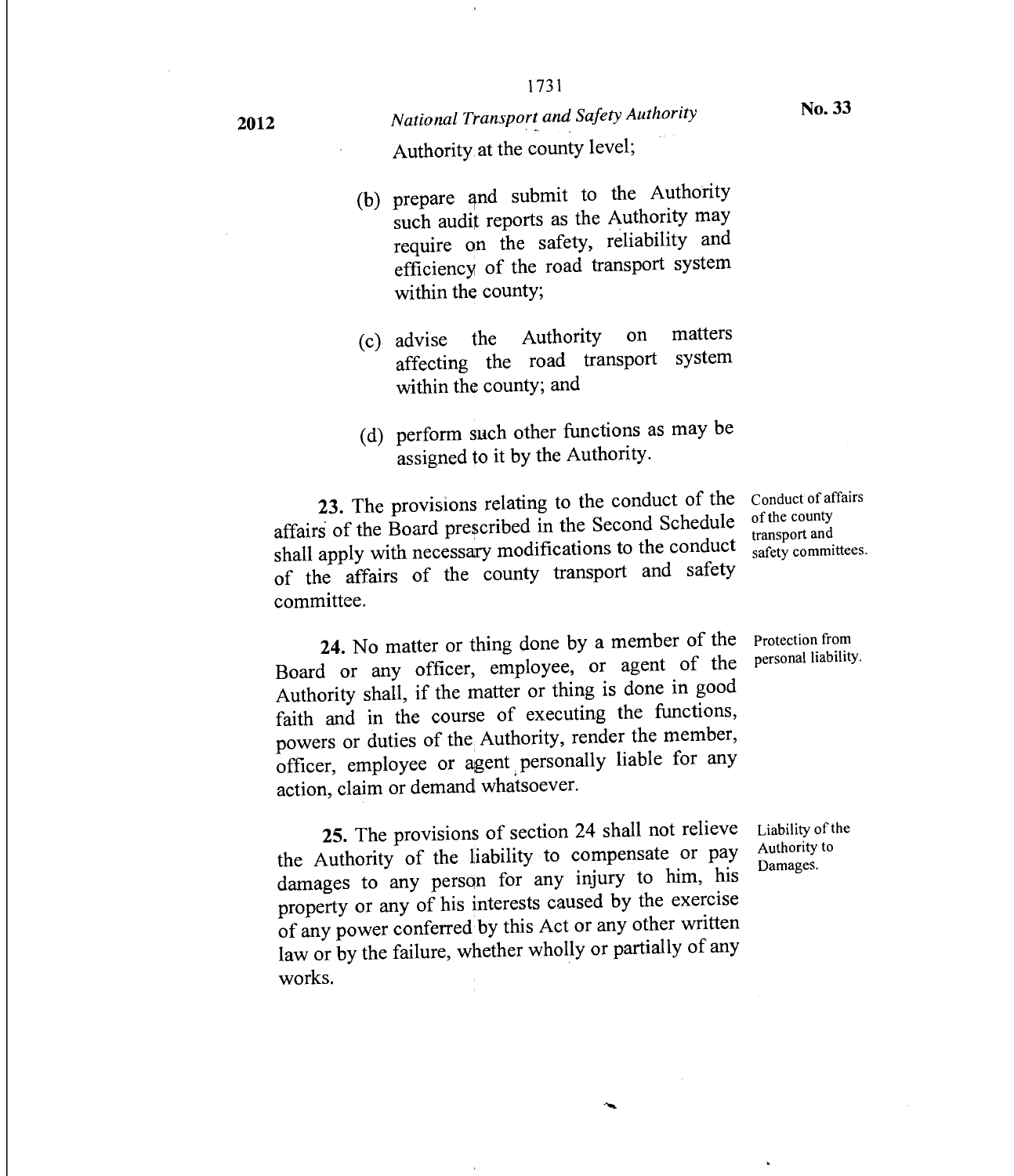**No. 33** 

# *National Transport and Safety Authority*

# PART IV — LICENSING PROVISIONS

Licensing of motor vehicles.

26. (1) A person shall not operate a motor vehicle whose tare weight exceeds three thousand and forty eight kilogrammes for the carriage of goods or passengers for hire or reward unless the vehicle is licensed by the Authority in accordance with this Part and in such manner as the Cabinet Secretary may prescribe.

(2) A registered owner, driver, or a person in possession of a motor vehicle used for the carriage of goods shall, for the purpose of this Part, be deemed to be the person by whom the vehicle is being used.

(3) Where at any time goods are carried in a motor vehicle which has been let on hire by the person who at the time of the carriage of the goods, is within the meaning of this Act, the user of the motor vehicle, the goods shall be deemed to be carried by that person for hire or reward.

(4) For the purposes of this Act –

- (a) the delivery or collection by a person of goods sold, used or let on hire or hire purchase in the course of a trade or business carried on by him;
- (b) the delivery or collection by a person of goods which have been, or are to be, subjected to a process or treatment in the course of a trade or business carried on by him;
- (c) the carriage by a person engaged in agriculture in any locality of goods for or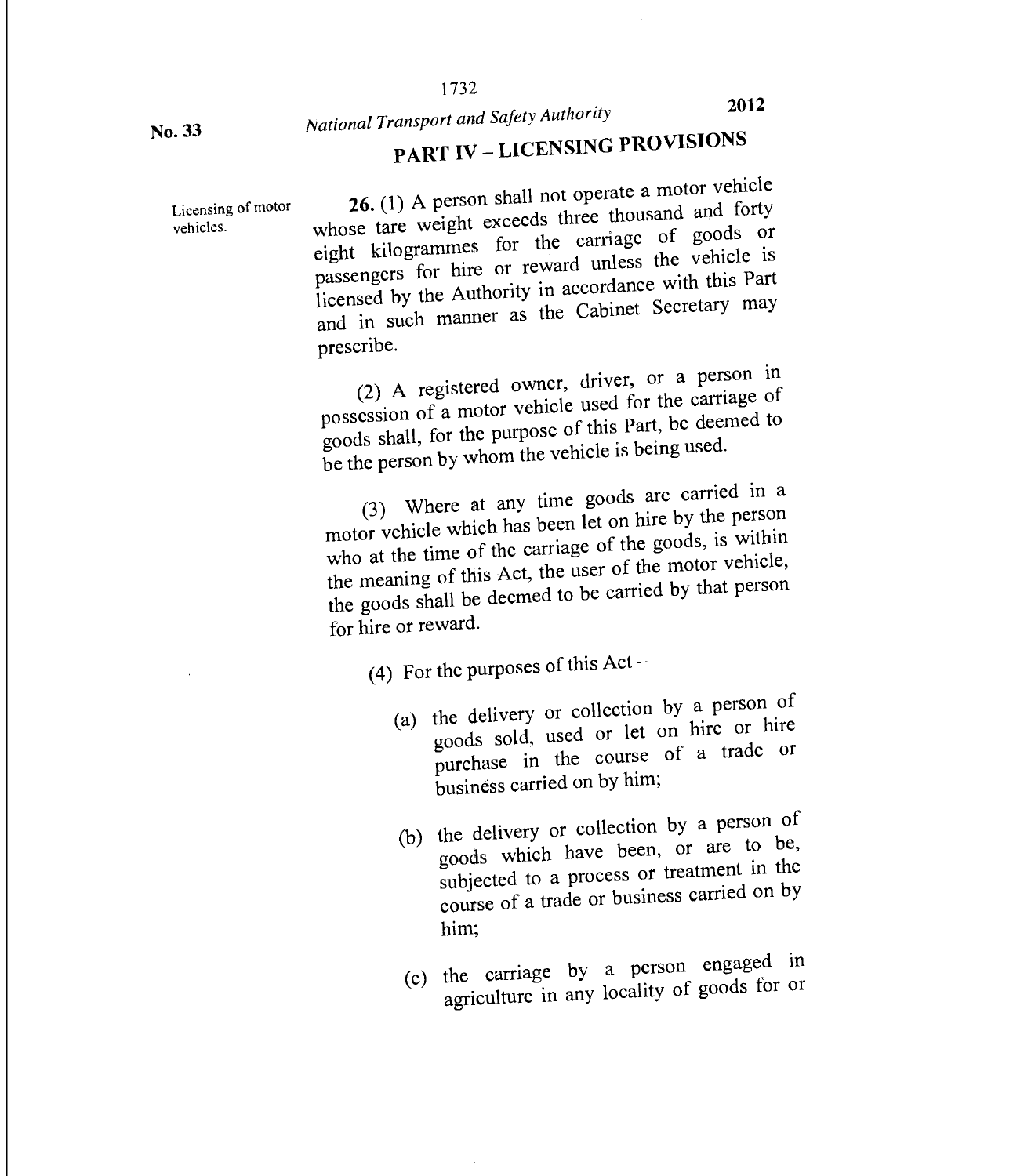#### 2012 *National Transport and Safety Authority* No. 33

in connection with the business of agriculture, carried on by another person in that locality, so long as the goods are carried in a vehicle which the person carrying them is authorized by a licence to use for the carriage of goods for or in connection with his agricultural business;

- (d) the carriage of goods in a vehicle which is being. used under and in accordance with the regulations applicable to a dealer's general licence issued under the Traffic Act: and Cap. 403
- $(c)$  the carriage of goods in a vehicle by a manufacturer, agent or dealer, whilst the vehicle is being used by him for demonstration purposes,

shall not constitute carrying of goods for hire or reward.

- (5) This section shall not apply-
- (a) to the use of a motor vehicle for the purposes of a funeral; or
- (b) to the use of a motor vehicle for towing a motor vehicle, or removing goods from a motor vehicle that has broken down to a place of safety.

(6) The Cabinet Secretary may, by notice in the Gazette, exempt any person or class of persons or any motor vehicle or class of motor vehicles from all or any of the provisions of this Act.

(7) A person who contravenes the provisions of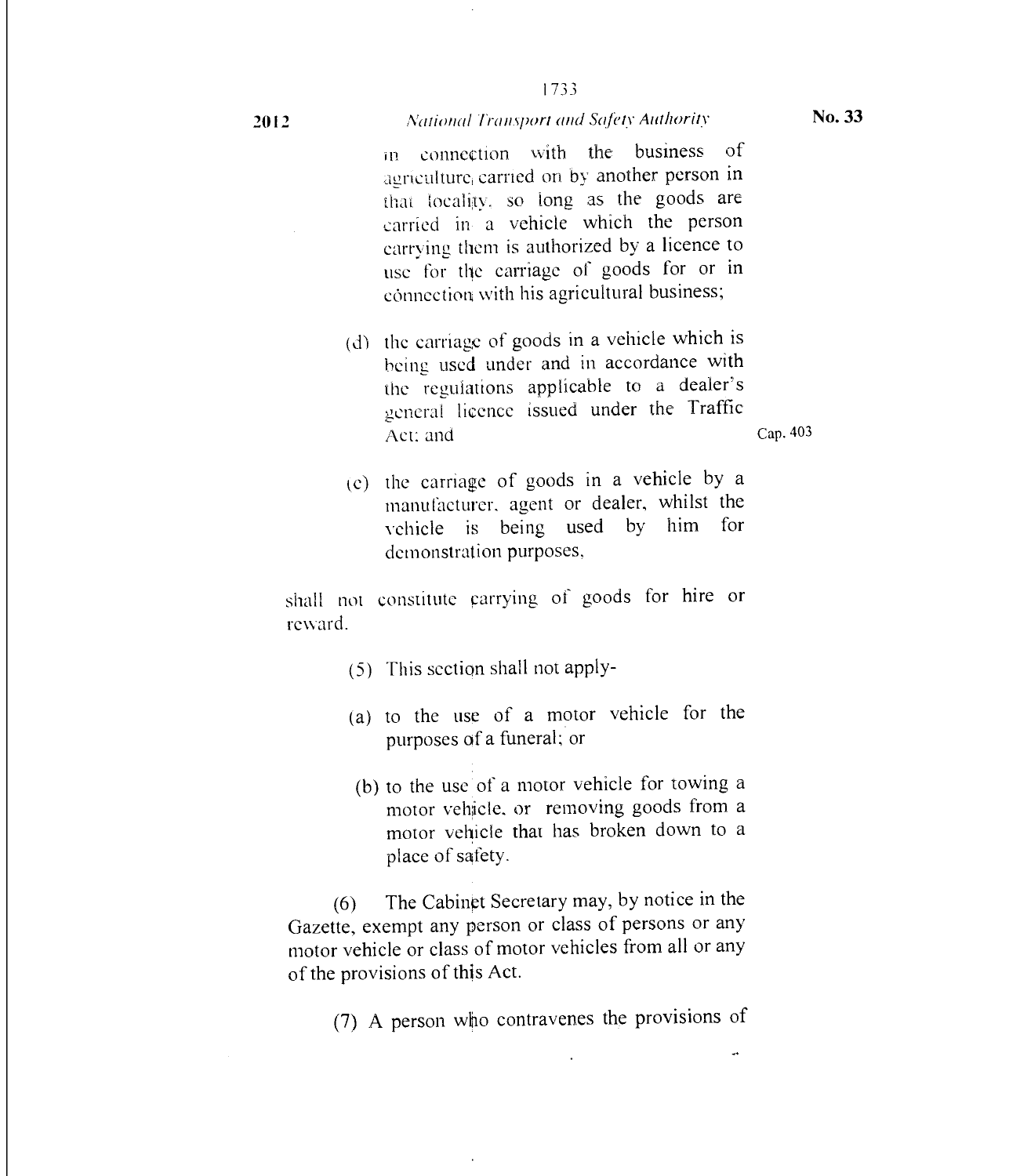| No. 33                  | <b>National Transport and Safety Authority</b>                                                                                                                                                                                                                                                                                                                                                                                                                 |  |  |  |
|-------------------------|----------------------------------------------------------------------------------------------------------------------------------------------------------------------------------------------------------------------------------------------------------------------------------------------------------------------------------------------------------------------------------------------------------------------------------------------------------------|--|--|--|
|                         | subsection (1) commits an offence and shall be liable,<br>on conviction to a fine not exceeding three hundred<br>thousand shillings or to imprisonment for a term not<br>exceeding five years or to both.                                                                                                                                                                                                                                                      |  |  |  |
| Classes of<br>licences. | 27. (1) The Authority may, on the application of a<br>registered owner of a motor vehicle in Form A<br>specified in the Third Schedule, issue the following<br>classes of licences under this Act -                                                                                                                                                                                                                                                            |  |  |  |
|                         | a road service licence issued<br>(a)<br>for the<br>carriage of passengers and goods;                                                                                                                                                                                                                                                                                                                                                                           |  |  |  |
|                         | a "B" carrier's licence issued for the<br>(b)<br>carriage of commercial goods;                                                                                                                                                                                                                                                                                                                                                                                 |  |  |  |
|                         | (c) a tourist service licence; and                                                                                                                                                                                                                                                                                                                                                                                                                             |  |  |  |
|                         | (d) a short term licence issued for the carriage<br>of passengers and goods under paragraph<br>(a) or (b) on a short term basis.                                                                                                                                                                                                                                                                                                                               |  |  |  |
|                         | (2) A holder of a road service licence may,<br>subject to any conditions attached to the issuance of the<br>licence, use a motor vehicle in respect of which the<br>licence is issued for the carriage of goods for hire or<br>reward but, unless the Authority, in its discretion,<br>otherwise determines, it shall be a condition of the<br>licence that 'no motor vehicle which is for the time<br>being an authorized motor vehicle shall be used for the |  |  |  |

carriage of goods for or in connection with any other trade or business carried on by him except such storage or warehousing of goods as may be incidental to his

types of motor vehicles or different types of trailers, as the case may be, may be distinguished in a licence and

(3) For the purposes of this section, different

business as a carrier.

1734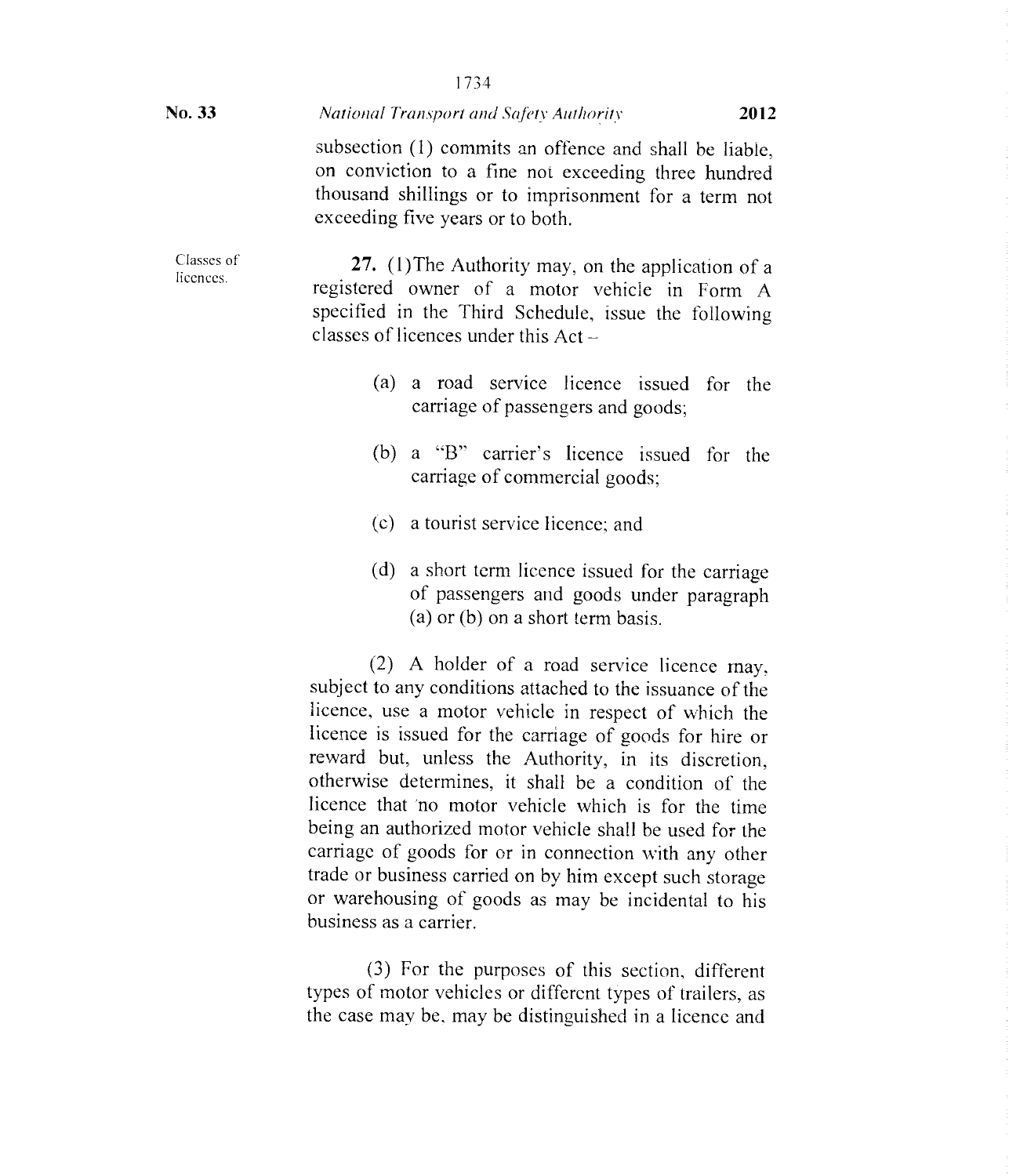#### 2012 *National Transport and Safety Authority*

No. 33

a maximum number may be specified in the licence for vehicles or trailers of each type.

(4) The Authority shall not issue a licence with respect to a motor vehicle for which a licence has been issued under this Act unless the first licence is withdrawn or revoked.

(5) The Authority may issue to a person, more than one licence, whether of the same class or of different classes in respect of different motor vehicles owned by the same person.

28. (1) Notwithstanding any other provisions Exclusive licences. of this Act, the Authority may, with the approval of the Cabinet Secretary, and subject to such conditions as it may consider fit to impose, grant to any person an exclusive licence authorizing such person to operate a motor vehicle as the ease may be, for the carriage of passengers or goods in such areas, over such routes or between such places and for such period as the Authority may determine, and the provisions of this Act regarding applications for the grant of a licence shall apply to the applications for and grant of any exclusive licence.

(2) Where the Authority intends to grant an exclusive licence under subsection (1), it shall, by notice in the Gazette and in a local newspaper of wide circulation in the area to which the proposed exclusive licence relates, publish a notice of its intention to grant such licence at least thirty days before the date on which it intends to grant the licence.

29. The Authority may grant or decline to grant any application for a licence, or grant a licence subject to such conditions as it may consider fit to impose, and, in exercising its discretion, the Authority shall have

Discretion of authority to refuse licences.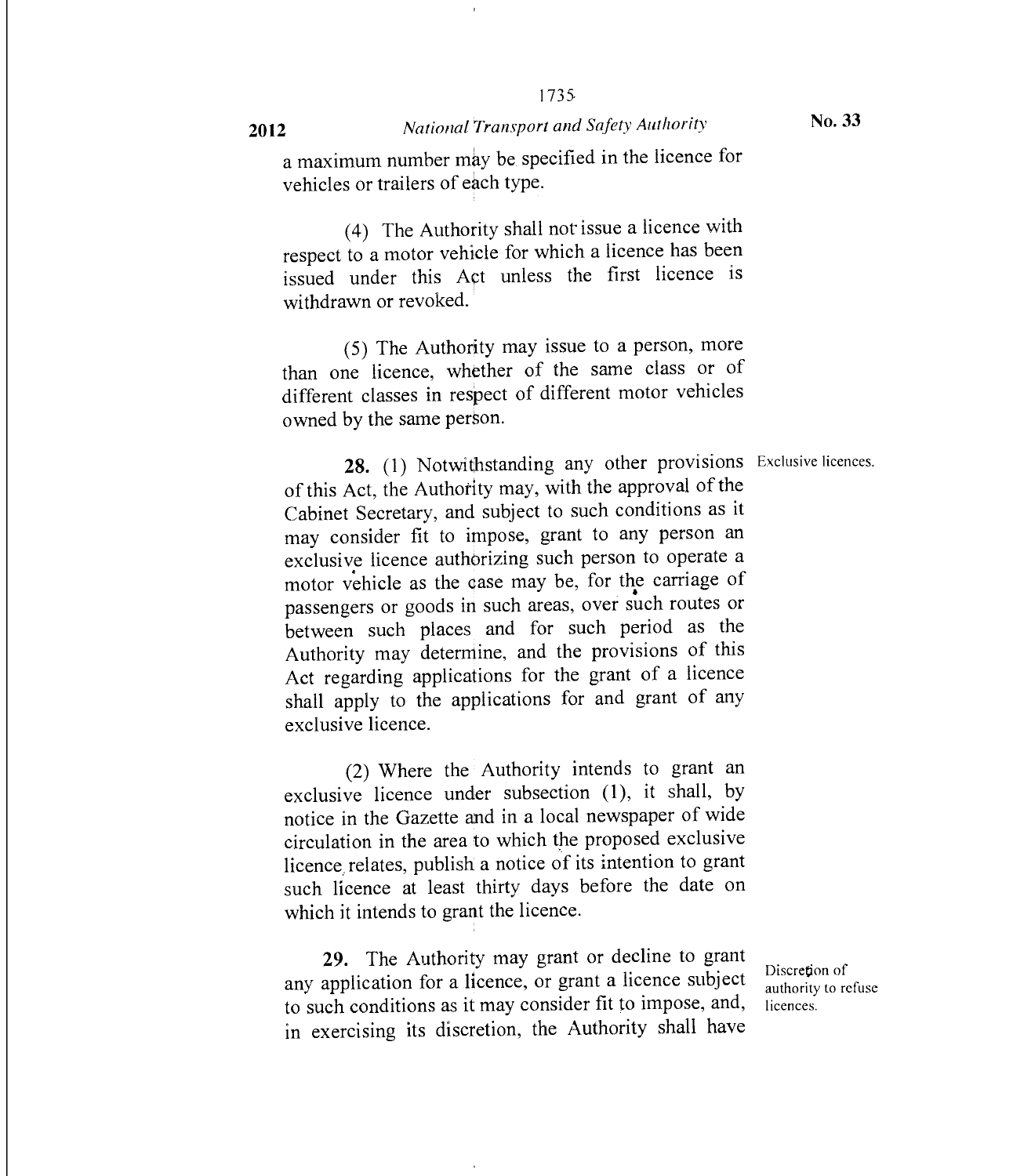No. 33

#### *National Transport and Safety Authority 2012*

regard to the public interest, including the interest of persons requiring and those of persons providing facilities for transport, and to such other matters as may be prescribed:

Provided that the Authority shall, before granting any road service licence in respect of any vehicle for the carriage of passengers from, through or into, the area of jurisdiction of any County, consult and have regard to the laws of the County relating to the place in the area of such County at which the vehicle may stop or start and the route to be taken by such vehicle.

Conditions for the issuance of a

30. (1 ) It shall be a condition of every licence issued under this Act that —

- (a) the motor vehicle in respect of which the licence is issued is maintained in a tit and serviceable condition;
- (b) the provisions of any law for the time being in force relating to limits of speed weight while laden and unladen, the loading of goods vehicles and the number of passengers to be carried, are complied with in relation to the authorized motor vehicles;
- (c) the provisions of this Act, and of any rules made by the Authority relating to the keeping of records, are complied with; and

that the public service motor vehicle operate in the authorized routes.

(2) The Authority may impose on a licensee of any class —

licence.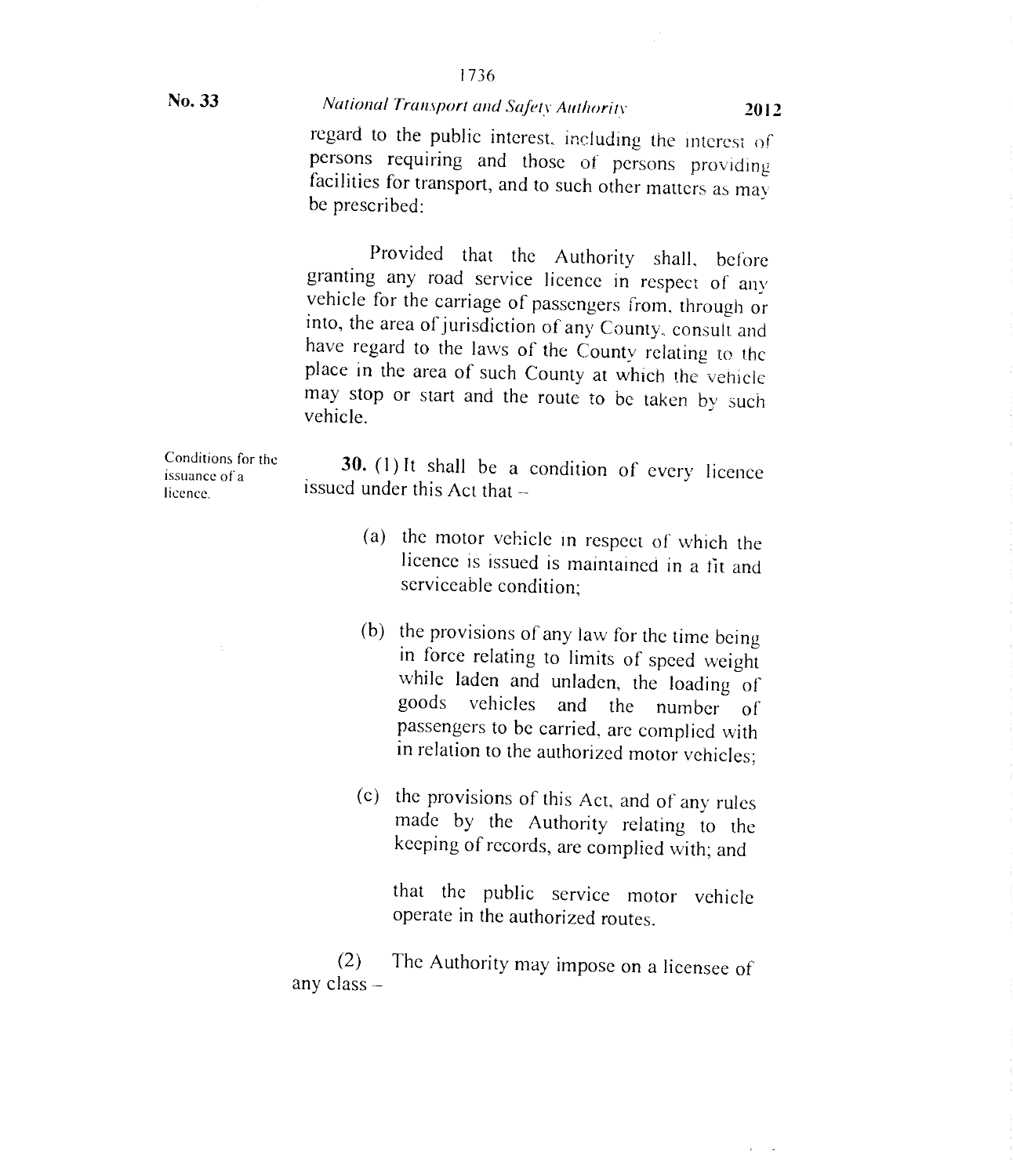#### **2012** *National Transport and Safety Authority* **No. 33**

- (a) a condition that a motor vehicle in respect of which a licence is issued shall operate in a specified area or over a specified route;
- (b) a condition that certain classes or descriptions of goods shall or shall not be carried;
- (c) a condition specifying the charges or the maximum or minimum charges to be made for the carriage of goods; or
- (d) such other conditions as the Authority may prescribe.

(3) Subject to the provisions of this Act, the Authority may attach to a road service licence such conditions as it may consider fit for the purposes of ensuring that  $-$ 

- (a) the fares imposed for the carrying of passengers are reasonable and ensure fair competition within the transport industry;
- (b) copies of the time-table and fare-table are carried and available for inspection; and
- (c) the safety of passengers and in particular, that they alight and are picked from such areas as may be designated for that purpose;

and generally for securing the safety and convenience of the public.

(4) The Authority may, from time to time in such manner as it considers fit, vary or cancel the conditions attached to the issuance of a road service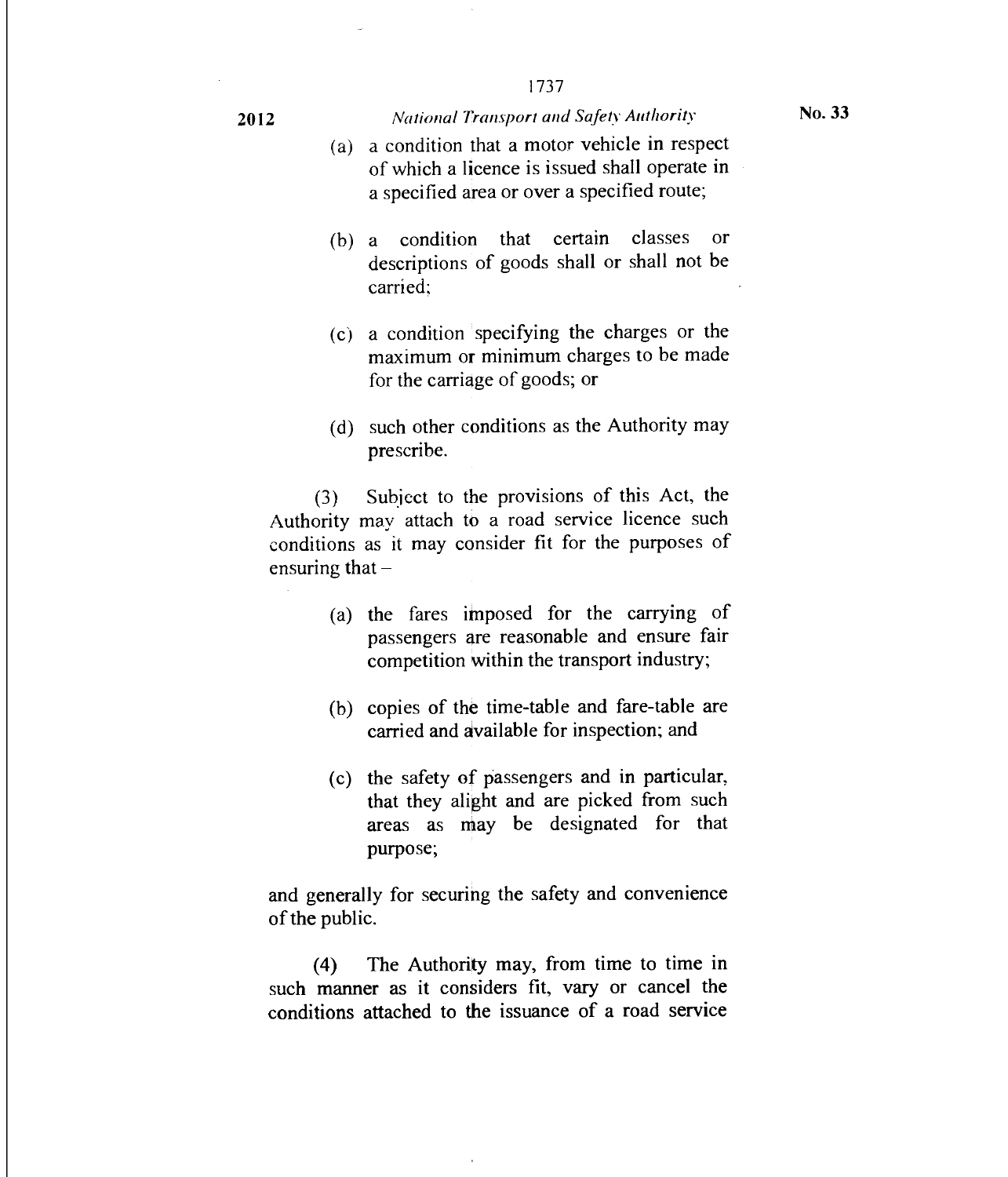No. 33 *National Transport and Safety Authority*  licence.

> $(5)$ The Authority may, from time to time, either on its own motion or on the application of a licensee in the prescribed manner, cancel or vary any, of the conditions attached to a licence under this Act.

> (6)The Authority shall exercise its powers under this section in consultation with the counties.

> (7) A person who, being the licensee or being the person in charge of the vehicle in respect of which such licence is issued, fails to comply with any condition imposed by or under the provisions of this section, commits an offence and shall be liable, on conviction, to a fine not exceeding three hundred thousand shillings or to imprisonment for a term not exceeding one year or to both.

Exemptions from conditions of a carrier's licence 31. A condition imposed with respect to a carrier's licence shall not apply while the motor vehicle is being used for any purpose for which it might lawfully be used without the authority of a licence.

> 32. (1) Subject to the provisions of subsection (2), every licence shall, unless previously revoked, remain in force for one year from the date of issue:

> Provided that, if on the date of the expiration of a licence, proceedings are pending before the Authority on an application for the grant of a new licence with respect to the same vehicle, the existing licence shall continue in force until such application is determined.

> (2) The Authority may grant a short term licence of any class for a period not exceeding three  $months$   $-$

Duration of a licence.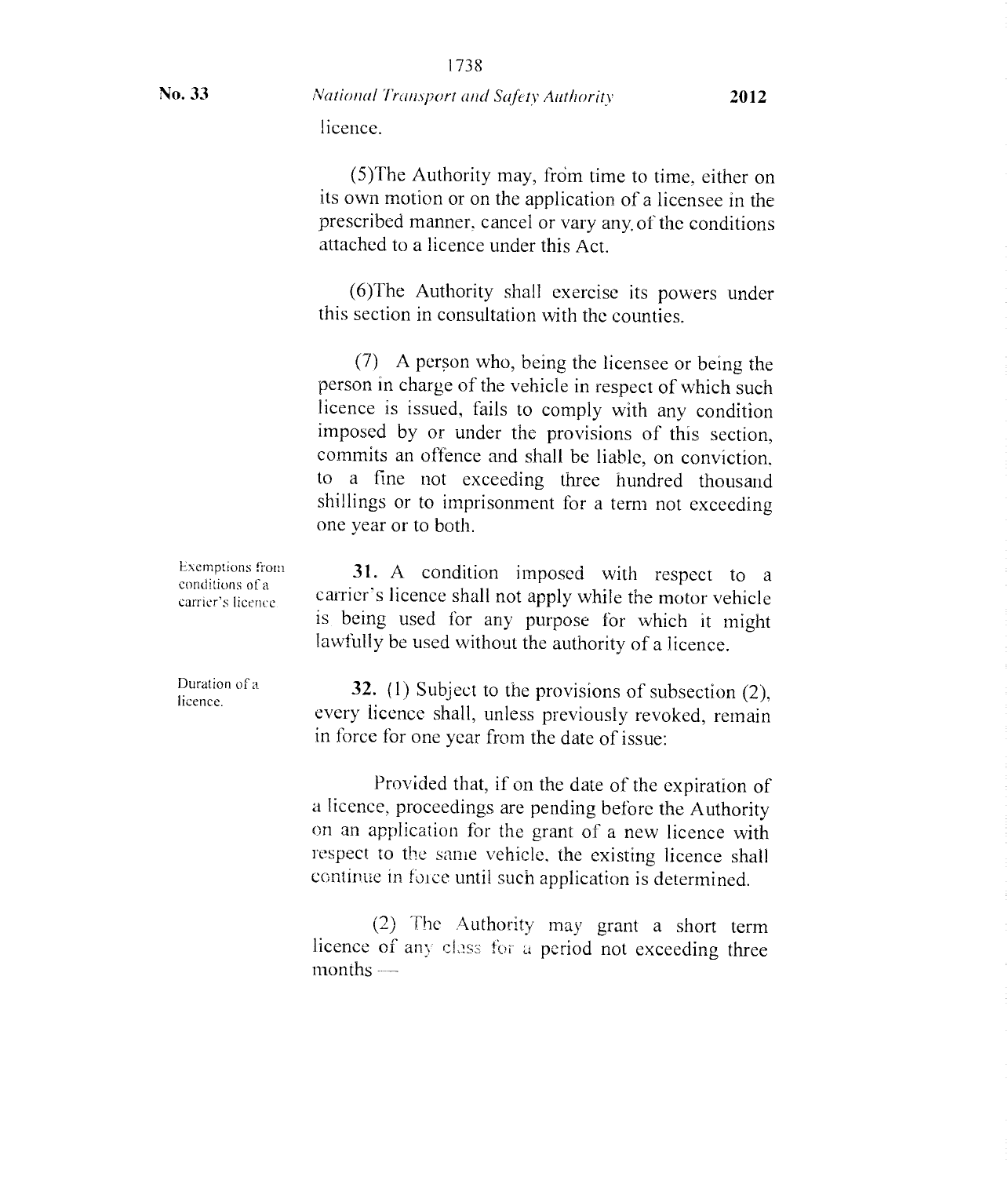### <sup>2012</sup>*National Transport and Safety Authority*

- No. 33
- (a) for the purpose of carrying on business for a short term;
- (b) for the purpose of the execution of a particular piece of work; or
- (c) for any other purpose of limited duration.

(3) Without prejudice to the generality of subsection (2), the Authority may grant a short term licence if it is satisfied that the demand for the use of the motor vehicle to be so licensed is urgent and is in public interest.

(4) If on the date of the expiration of a licence other than a short tdrm licence, proceedings are pending before the Authority on an application by the licensee for the grant to him of a new licence, the existing licence shall continue in force until the application is determined, without prejudice to the exercise in the meantime of the powers of suspension or revocation conferred on the Authority by this Act.

33. A licence issued under this Act shall not be transferable except with the written consent of the Authority, and, in the case of an exclusive licence, with the written consent of the Cabinet Secretary, endorsed on such licence.

Licence not transferable.

Power to revoke or suspend licences.

34. (1) The Authority may revoke or suspend a licence issued under this Act where the licensee fails  $to -$ 

> (a) comply with a condition for the issuance of the licence; dr

> (b) fails to operate the motor vehicle with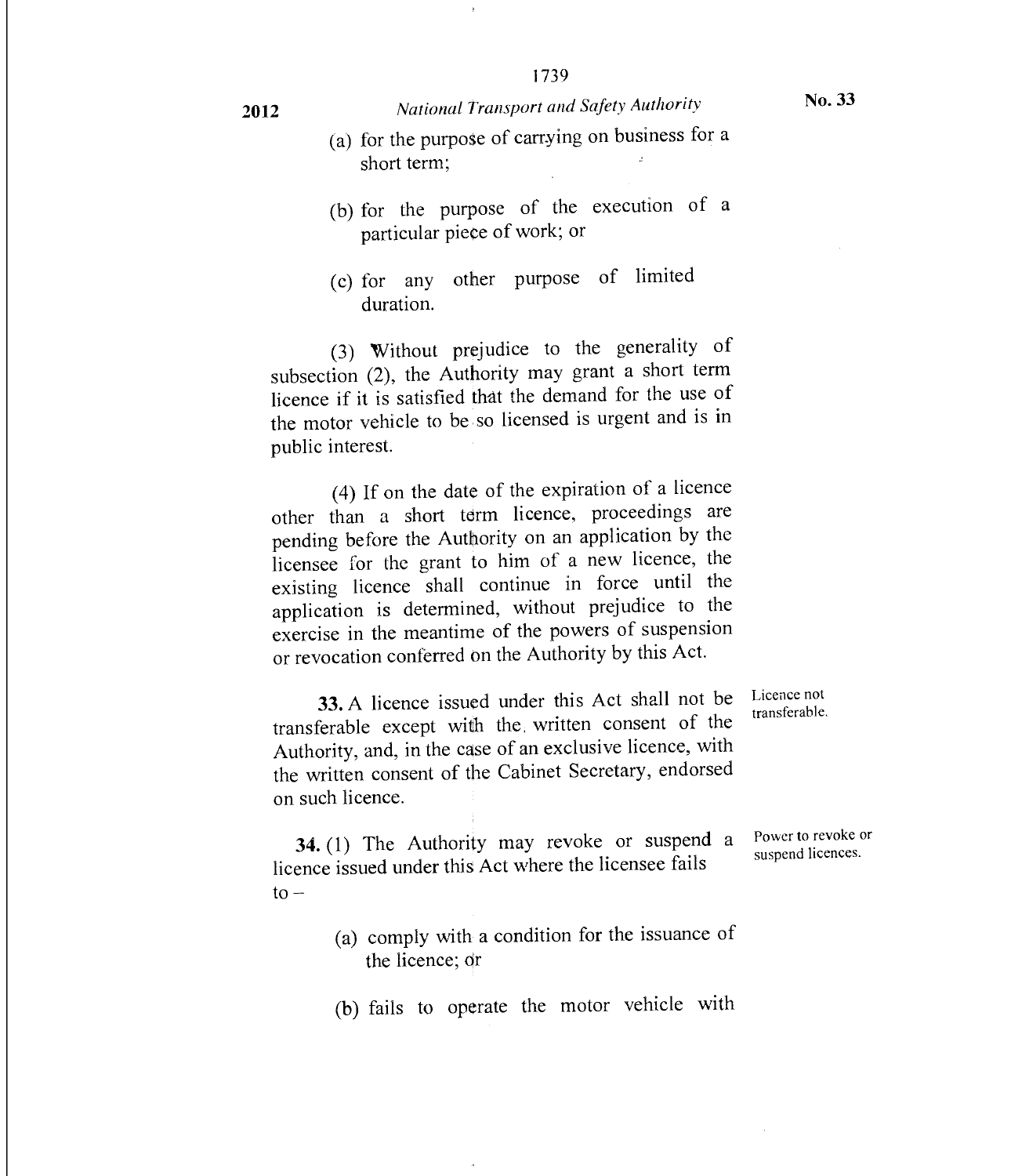#### *National Transport and Safety Authority* 11 **12012**

respect to which the licence is issued for a period of three months during the period for which the licence is issued.

(2) The Authority shall, where it revokes or suspends a licence and at the request of the licensee, inform the licensee in writing, the reasons foi such revocation or suspension.

(3) The Authority may, in lieu of revoking or suspending a carrier's licence, direct that any one or more of the motor vehicles specified in the licence be expunged from the licence, or that the maximum number of motor vehicles or of trailers specified in the licence be reduced.

(4) Where the Authority directs that a motor vehicle specified in a licence be removed from the licence, the motor vehicle shall cease to be a licenced vehicle under this Act.

Expiry of licence.

J.

35. Where a licensee sells, transfers (otherwise than by way of security for any purpose) or otherwise disposes of the motor vehicle or any business in respect of which such licence was issued, such licence shall, unless any written consent of the Authority has been endorsed on such licence, expire with effect from the date of such sale, transfer or other disposal, and the vendor or transferor, or person who otherwise disposed of such motor vehicle or business, shall return to the Authority, the identity certificates and the licences issued under such identity certificates.

Power to call for further particulars.

36. A person applying for a licence under this Act shall, in addition to any particulars which he is required to furnish with his application, submit to the Authority any information which it may reasonably require for the discharge of its duties in relation to the

service and the control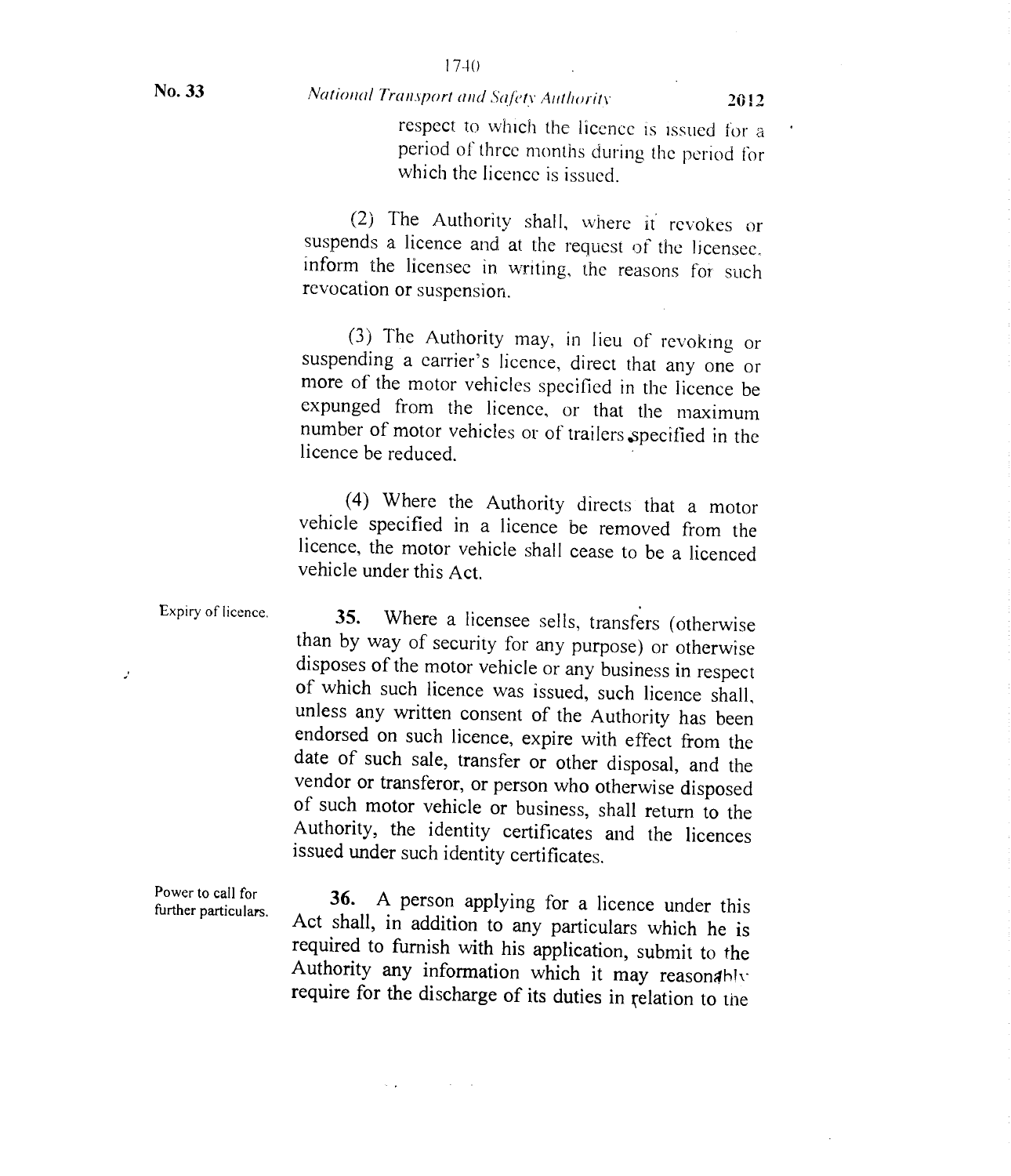#### 17-41 2012 **National Transport and Safety Authority No. 33**

application and in particular shall submit such particulars as the Authority may require with respect to any business as a carrier of passengers and goods for hire or reward carried oh by the applicant at any time before the making of the application and of the rates charged or proposed to be charged by the applicant and of the wages and conditions and hours of employment of persons employed in connection with the motor vehicle proposed to be used under the licence.

37.(1) Where an application for the grant of a licence has been approved by the Authority, the applicant shall. if at the time of making the application. he had not finalized the purchase of the motor vehicle in respect of which the application is made, furnish the prescribed details required of such motor vehicle within three months after the date of approval by the Authority.

(2) Where an applicant fails to submit the prescribed details within a period of three months

- (a) the approval issued by the Authority shall lapse; and
- (b) subject to subsection (3), the Authority shall not approve an application by the applicant of a licence of a similar class until a period of six months from the date of such application has expired.

(3) The Authority may, where an applicant under subsection (2) shows sufficient cause for the delay in submitting the prescribed information, grant a licence or determine a subsequent application For a licence before the expiry of six months and may impose such conditions which it considers appropriate.

Applicant to runtish details of motor vehicle \\ !thin three months

¥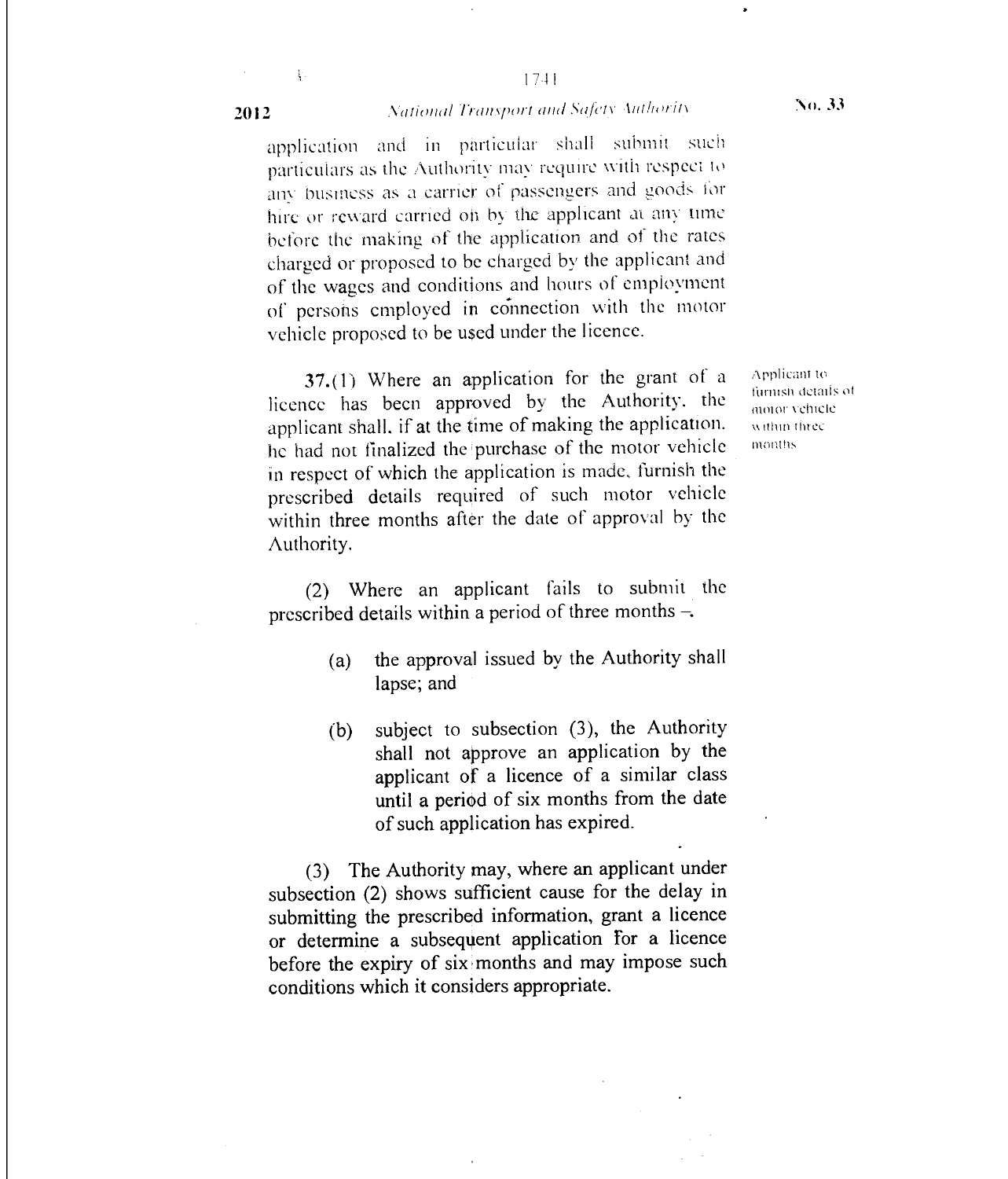| No. 33                                  | National Transport and Safety Authority<br>2012                                                                                                                                                                      |  |
|-----------------------------------------|----------------------------------------------------------------------------------------------------------------------------------------------------------------------------------------------------------------------|--|
| Appeals against<br>decision of          | 38. (1) A person who $-$                                                                                                                                                                                             |  |
| Authority.                              | (a) being an applicant for the grant or variation<br>of a licence, is aggrieved by the decision of<br>the Authority on the application;                                                                              |  |
|                                         | (b) having made an objection to any such<br>application as aforesaid, being an objection<br>which the Authority is bound to take into<br>consideration, is aggrieved by the decision<br>of the Authority thereon; or |  |
|                                         | (c) being the licensee, is aggrieved by the<br>revocation or suspension thereof,                                                                                                                                     |  |
|                                         | may within the time and in the manner prescribed<br>appeal to the Appeals Board established under section<br>39.                                                                                                     |  |
| Transport<br>Licensing Appeal<br>Board. | 39. (1) There is established the<br>Transport<br>Licensing Appeals Board.                                                                                                                                            |  |
|                                         | (2) The Appeals Board shall consist of a<br>chairperson and four other members appointed by the<br>Cabinet Secretary.                                                                                                |  |
|                                         | (3) The members of the Appeals Board shall hold<br>office for such term and under such conditions as the<br>Cabinet Secretary may determine.                                                                         |  |
|                                         | (4) Three members of the Appeals Board shall<br>form a quorum.                                                                                                                                                       |  |
|                                         | (5) The Appeals Board may, on any appeal, affirm<br>or reverse the decision of the Authority, or make such<br>other order as the Board considers necessary and fit.                                                  |  |
|                                         | (6) Where the Appeals Board has received an                                                                                                                                                                          |  |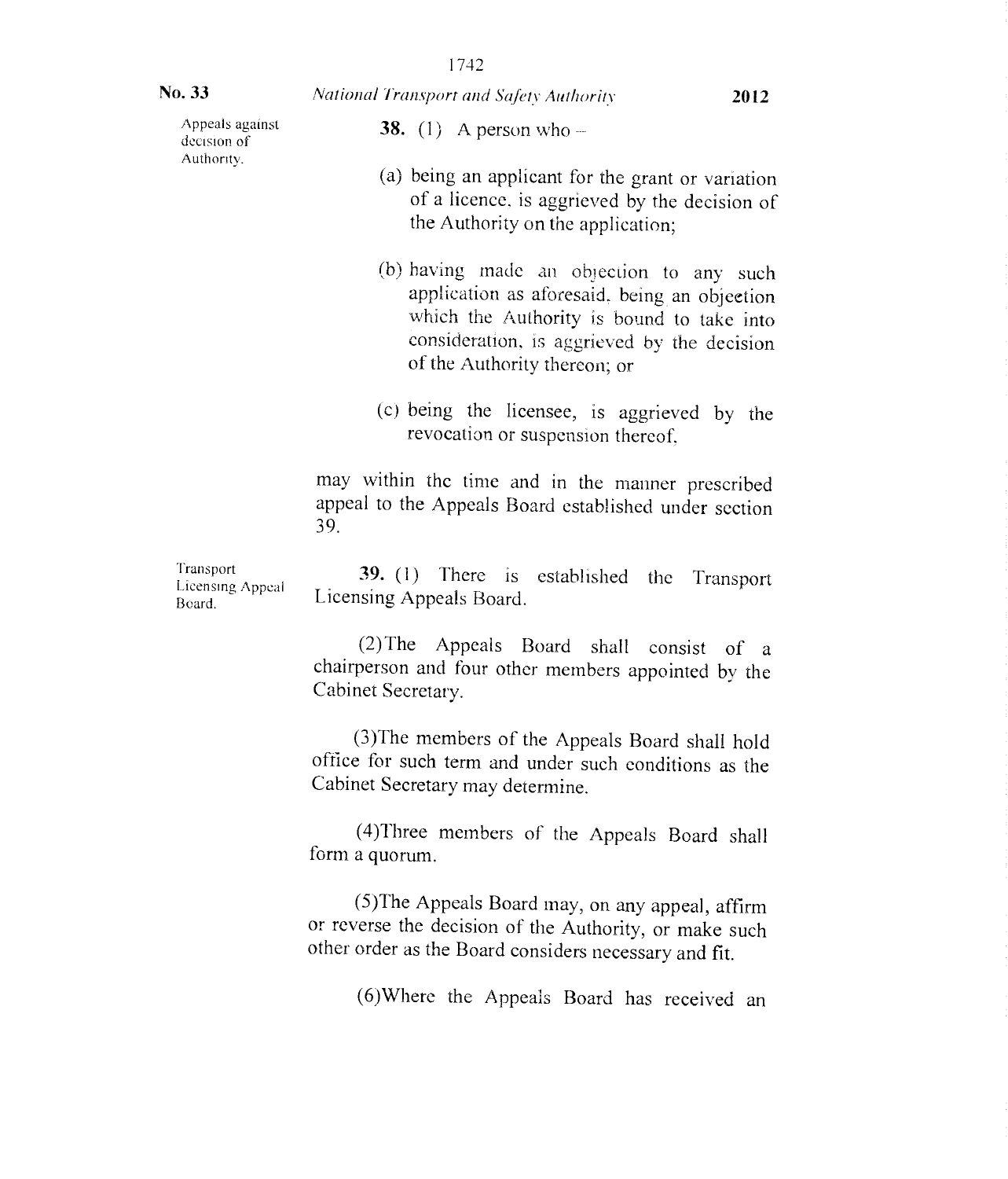#### 2012 *National Transport and Safety Authority*

1743

appeal under this section, it shall consider that appeal and, if it determines that the grounds of appeal are frivolous or vexatious or do not disclose sufficient reason for interfering with the decision of the Authority, may summarily reject the appeal.

(7) Save as may be prescribed, the Appeals Board shall regulate its procedure and proceedings as it may consider appropriate.

(8) The Cabinet Secretary shall make rules for regulating the practice and procedure of the Appeals Board.

(9) Without prejudice to the generality of subsection (8), such rules may provide for—

- (a) regulating the sittings of the Appeals Board;
- (b) prescribing forms and fees in respect of proceedings in the Appeals Board and regulating the costs of and incidental to any such proceedings;
- $(c)$  prescribing the time within which any requirement of the rules is to be complied with; and
- (d) any other matter required under this Act or any other written law.

40. (1) A person Who, with intent to deceive any person

> (a) forges within the meaning of Chapter XXXIV of the Penal Code, or alters or uses or lends to or allows to be used by any other person, a licence, or any document, Cap. 63.

Forgery, etc., of licences.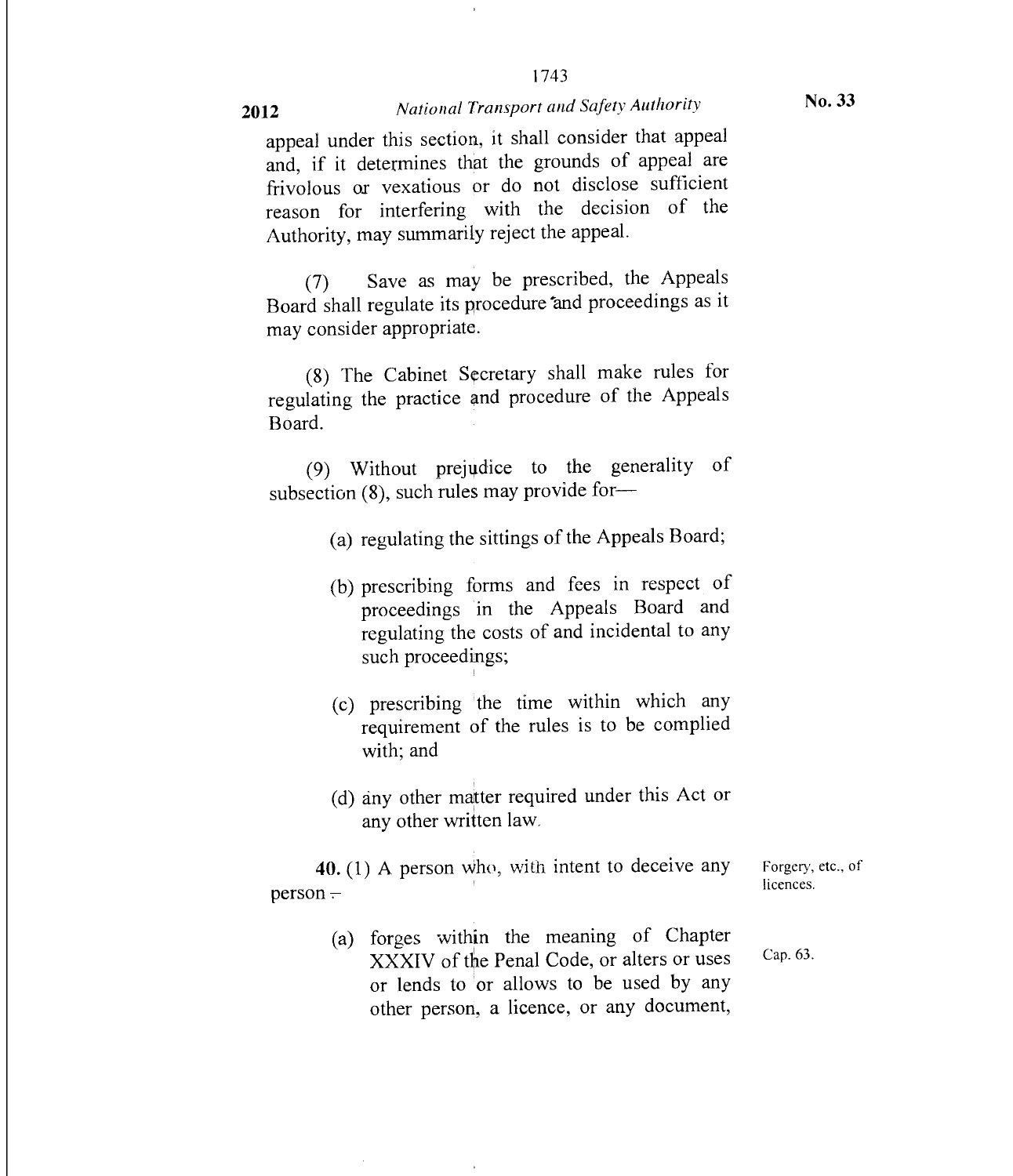**Vo. 33 Victorial Fransport and Safety Authority <b>2012** 

plate or mark by which the subject of the licence is to be identified as being licensed under this Act; or

(b) makes or has in his possession any document. plate or mark so closely resembling a licence. or any such document, plate or mark as aforesaid, as to be calculated to deceive:

commits an offence and shall be liable. on conviction. to a tine not exceeding one hundred thousand shillings or imprisonment for a term not exceeding three years.

(2) A person who, for the purpose of  $-$ 

(a) obtaining a licence;

(b) obtaining a variation of a licence;

- (c) preventing the grant or variation of any licence; or
- (d) procuring the importation of any condition or limitation in relation to a licence,

knowingly makes any false statement, commits an offence and shall be liable, on conviction to a fine not exceeding fifty thousand shillings or to imprisonment for a term not exceeding one year.

**41.** A person who drives or uses a motor vehicle in contravention of any of the provisions of this Act, or being the owner of such vehicle, allows a person to so use it, and any driver or other person in charge of any vehicle in respect of which a licence has been granted under this Act who drives or uses such vehicle in contravention of any condition of such

Contravention of conditions of a licence.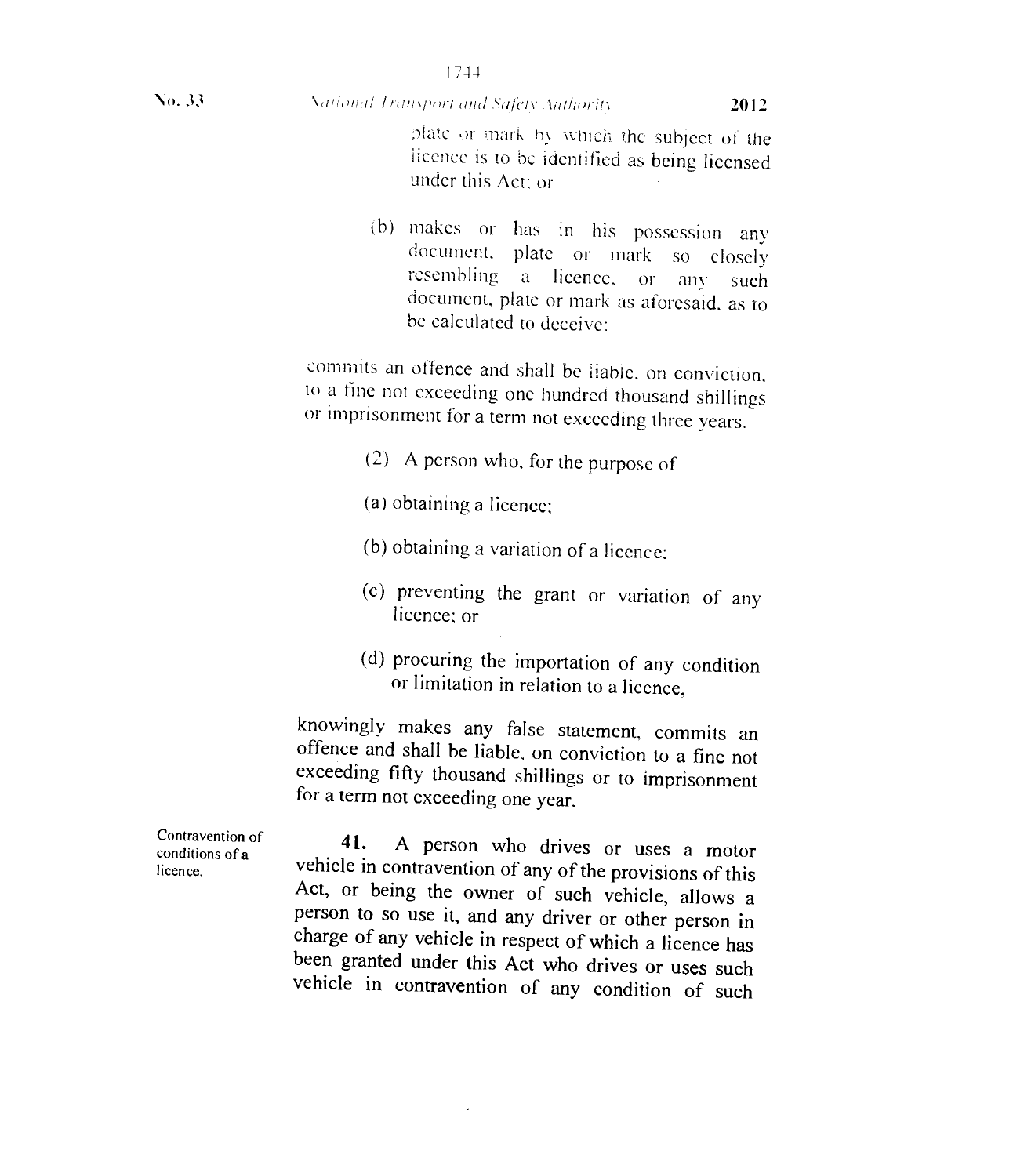#### 2012 **National Transport and Safety Authority No. 33**

licence, or being the owner of such vehicle, allows a person to so use it, commits an offence and shall be liable, on conviction, to a fine not exceeding. One hundred thousand shillings or to imprisonment for a term not exceeding one year.

**42.** (1) A police officer in uniform may stop and  $\frac{P_{\text{over to stop an}}}{m_{\text{spock}} \times m_{\text{eff}}}\$ inspect any vehicle with a view to ascertaining wheiher or not the provisions of this Act or of any regulations made thereunder have been complied with, and may demand for inspection the production of any licence, certificate, document or record of any description whatsoever which may, under the provisions of this Act or of any regulations made thereunder. he required to be carried on such vehicle and may require the driver or any other person travelling on such vehicle to give such information as such police officer may reasonably request in order to ascertain whether or not the provisions of this Act on regulations are being complied with.

(2) A person who obstructs any police officer in the exercise of the powers conferred on such police officer by this section,, or fails to comply with any lawful order given by such police officer or refuses to give any information when requested so to do by such police officer, commits an offence and shall be liable. on conviction, to a tine not exceeding five thousand shillings, and in the case of a second or subsequent offence to a fine not exceeding twenty thousand shillings or to imprisonment for a term not exceeding one year.

43. An applicant for a licence under this Act shall pay such fees at such times and in such manner as the Cabinet Secretary may prescribe shall be charged by the Authority in respect of the grant or variation of a licence.

Fees in respect of licences.

Power to stop and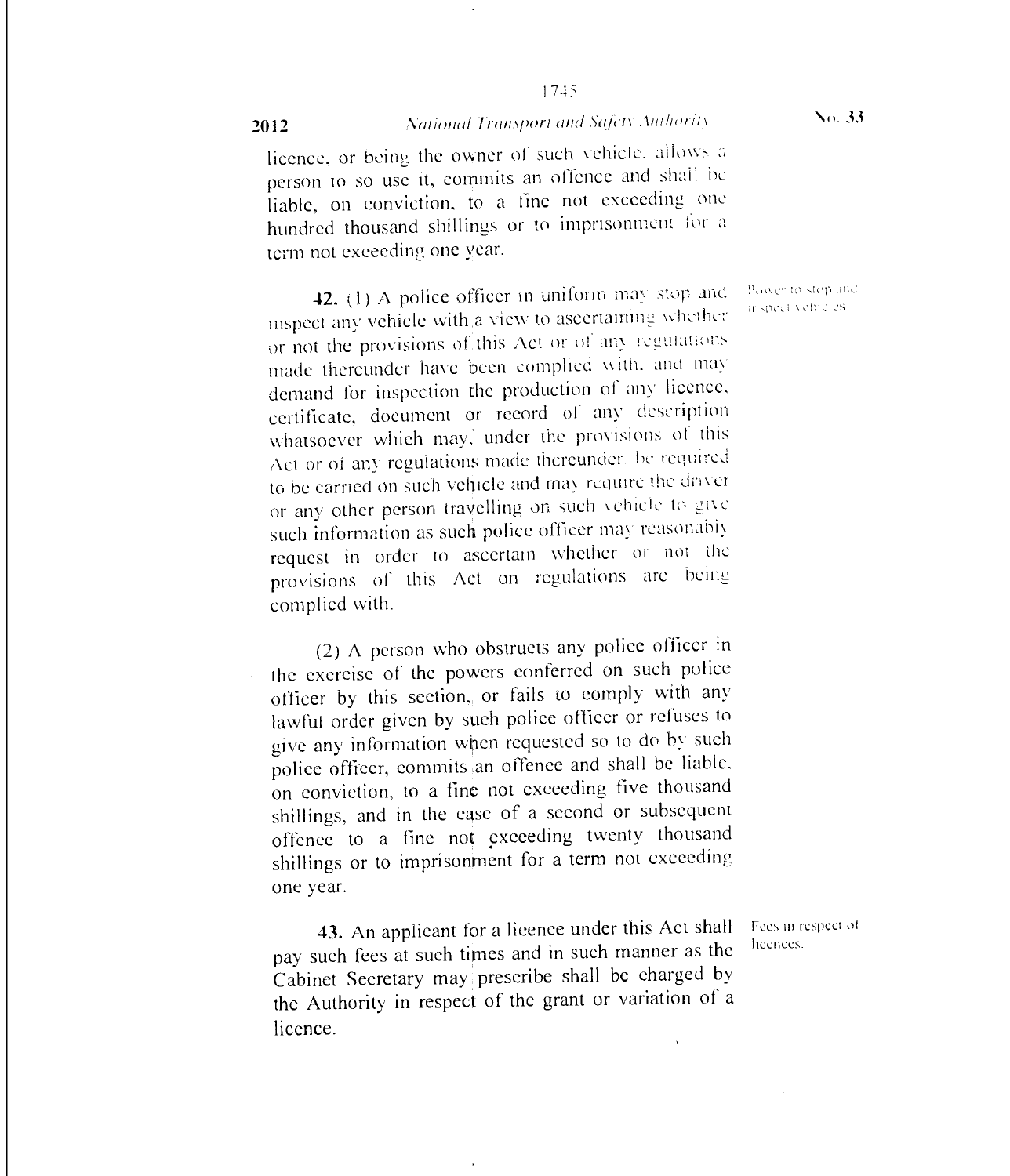Rules in respect of records as to hours of work, journeys, loads, etc.

44. (l) The Authority may make rules to provide for the keeping by a licensee of current records showing —

- (a) with respect to every person employed by him as a driver or statutory attendant of an authorized motor vehicle, the times at which that person commenced and ceased work and particulars of his intervals of rest and the like information as respects himself when acting as such a driver or attendant;
- (b) with respect to every journey of a motor vehicle on which goods are carried under a licence, particulars of the journey, of the rates charged and of the greatest weight of goods carried by the vehicle at any time during the period to which the record relates and the description and destination of the goods carried; and
- (c) with respect to certain journeys of a vehicle on which passengers are carried, particulars in relation to the passengers travelling on board such vehicle in such form as the Authority may specify,

and such rules may make provisions for requiring drivers of authorized motor vehicles to carry such documents, and to make such entries therein, as may be prescribed in such rules.

(2) Subject to the provisions of the rules, the Authority may exempt a licensee from the observance, as respects the carriage of goods under a licence granted by him, of any requirements of the rules, and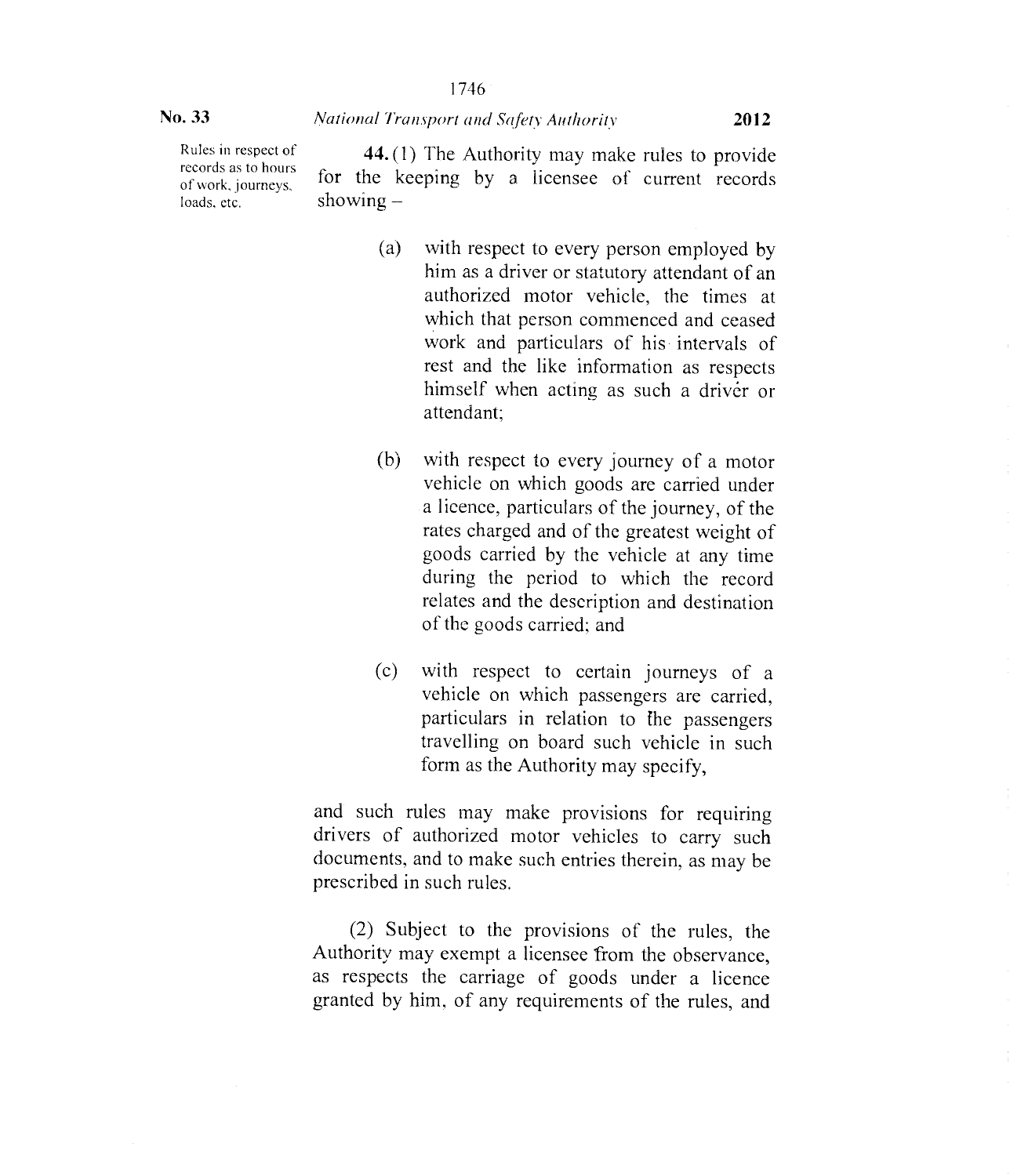# *National Transport and Safety Authority*

may grant such exemption either generally or as respects any particular vehicle or as respects the use of vehicles for any particular purpose on such conditions as it considers fit.

(3) A licensee shall preserve every record kept under the rules for a period of six months, commencing on the date on which the record is made, and for such further period, not exceeding six months, as may be required by the Authority or a police officer not below the rank of Superintendent, and during the period for which he is required by or under this subsection to preserve a record shall, if required so to do at any time by the Authority or by any person authorized in that behalf by the Authority or by any person authorized in that behalf by a police officer not below the rank of Superintendent, produce the record for the inspection of the Authority or of the person so authorized.

(4) A person who fails to comply with the provisions of this section commits an offence and shall be liable, on conviction, in the case of a first offence, to a fine not exceeding one hundred thousand shillings, and in the case of a second or subsequent offence to a fine not exceeding one hundred thousand shillings or to imprisonment for a term not exceeding one year.

# PART V- FINANCIAL PROVISIONS

45. The funds of the Authority shall comprise of-

- Funds of the Authority.
- (a) such moneys as may accrue to, or vest in the Authority in the course of the exercise of its powers or the performance of it functions under this Act;
- (b) such moneys as may be payable to the Authority pursuant to this Act or any

No. 33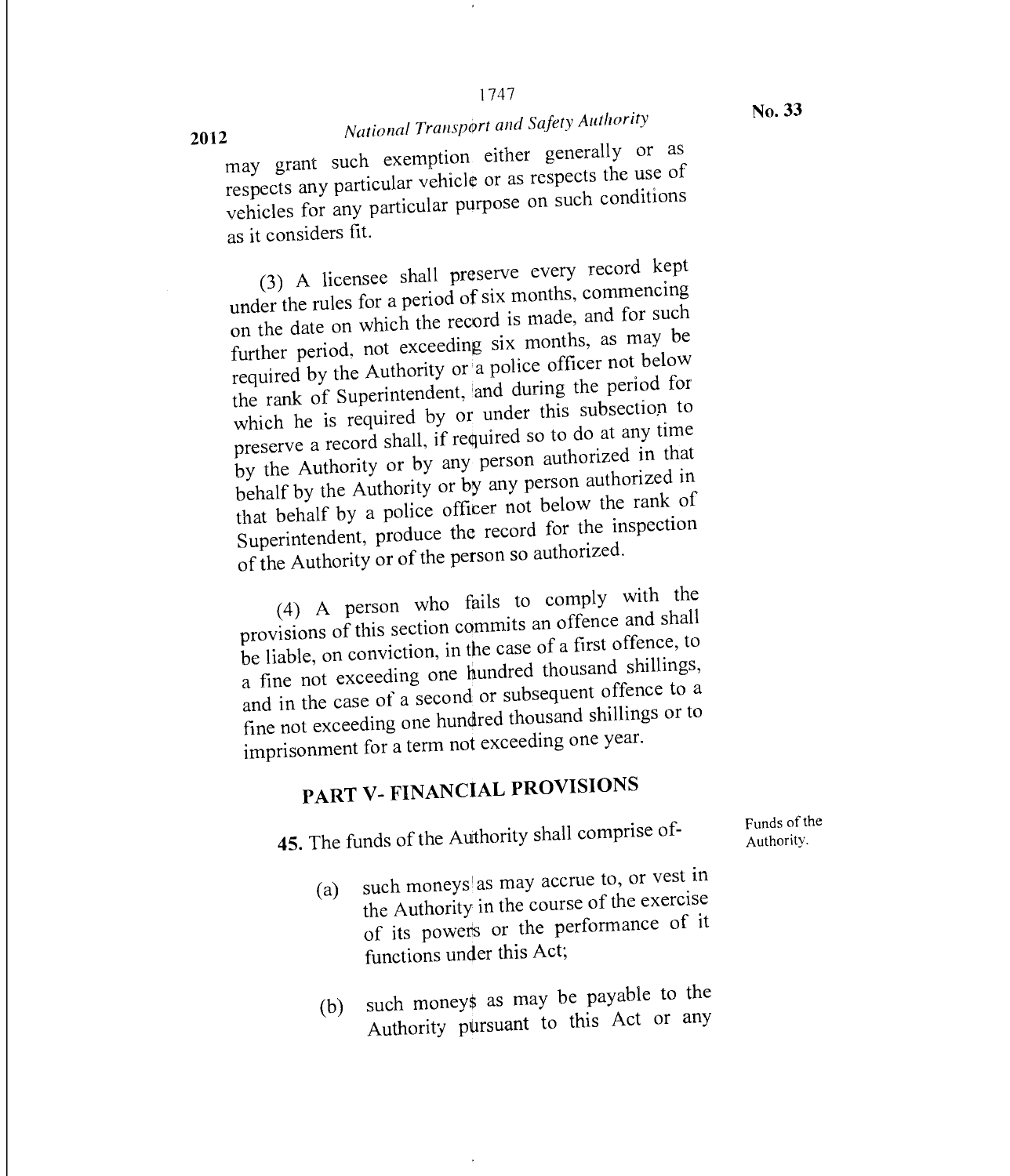I 7 IS

# *National Fransport and Safety Authority* **2012**

other written law.

- such gifts as may be donated to the  $\{C\}$ Authority:
- (d) such moneys as may be appropriated by Parliament for the purposes of the \uthorrit,.. and
- (e) inconcys from any other source granted, donated. or lent to the Authority.

 $46(1)$  The Cabinet Secretary may, upon the recommendation of the Authority and by order published in the Gazette, impose a levy to be known as ihc national transport and safety levy on- National Transport<br>And Safety Levy,

(a) any services rendered by the .Authority:

premiums received by any insurance company in respect of every policy of Cap. 405. **insurance** taken in accordance with the provisions of the Insurance (Motor Vehicles Third Party Risks) Act, which shall be paid by the insurance company; and

> (b) ten percent of the revenue collected from motor vehicle registration, motor vehicle inspection and issuance of driver licences.

(2) A levy imposed under this section shall be determined from time to time and payable in such a manner as the Cabinet Secretary may specify in the order.

(3)Where a person fails to pay any amount payable by way of levy on or before the date prescribed

No. 33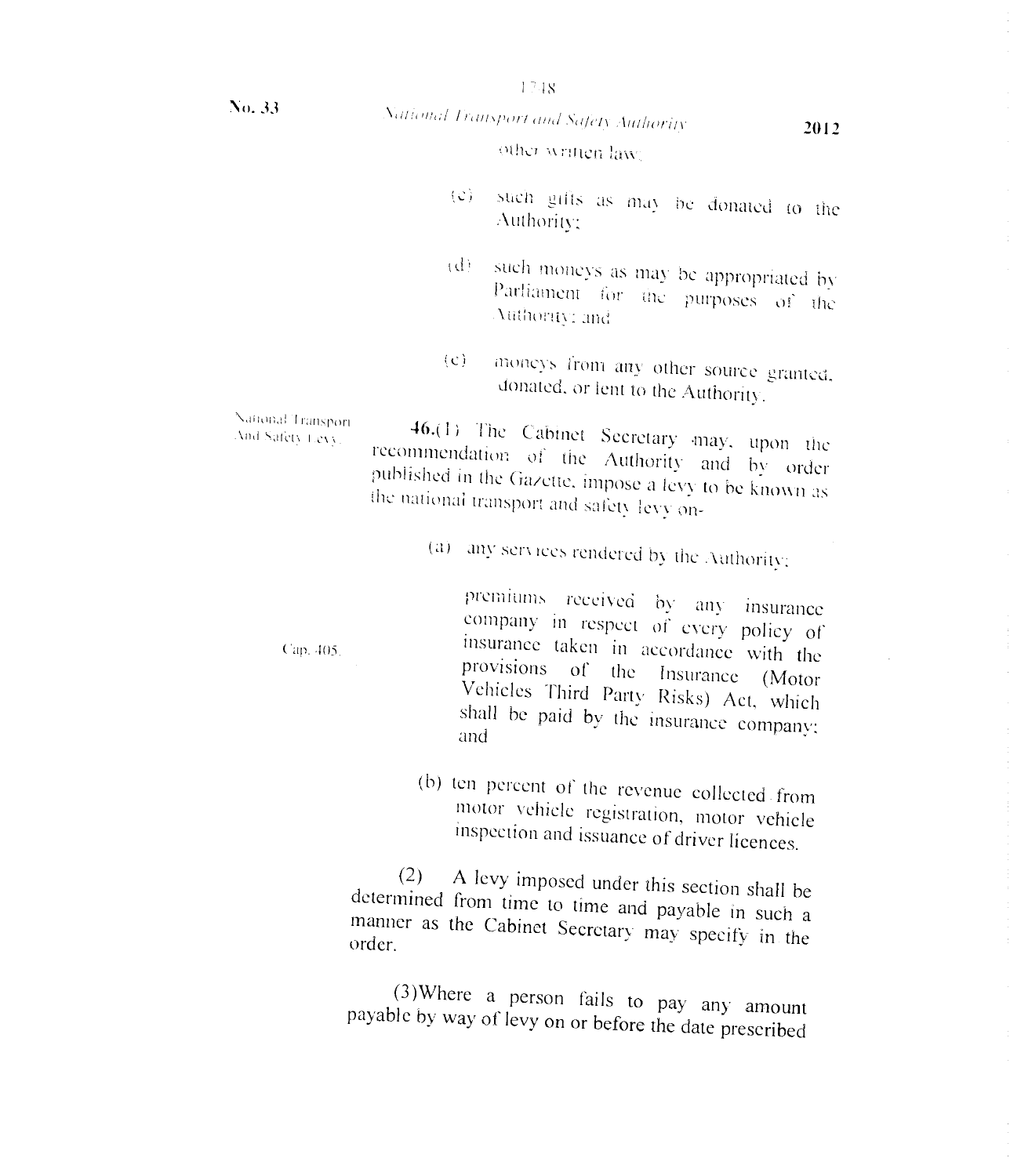# *National Transport and Safety Authority*

by the order, a sum equal to five per centum of the amount shall become due and payable in addition to the amount due for each month or part thereof during<br>which the amount due remains unpaid.

(4) All moneys received in respect of the levy shall be paid into the Fund and if not paid on or before the date prescribed in the order, the amount due and any sum payable under subsection (3) shall be a civil debt recoverable summarily by the Authority.

47. (1) There is established a Fund to be<br> $\frac{1}{2}$  There are defined Safety Fund known as the National Road Transport and Safety Fund which shall vest in the Authority.

(2) There shall be paid into the Fund-

- (a) moneys appropriated by Parliament;
- (b) the levy;
- (c) grants and donations made to the Authority; and
- (d) moneys from a source approved by the Authority.

(3)The Authority shall apply the moneys received into the Fund to-

- (a) conduct research activities and audits on road transport safety;
- (b) conduct road safety education and awareness campaigns;
- (c) implement road safety strategies; and

**2012** 

National Transport <sub>and</sub> Safety Fund.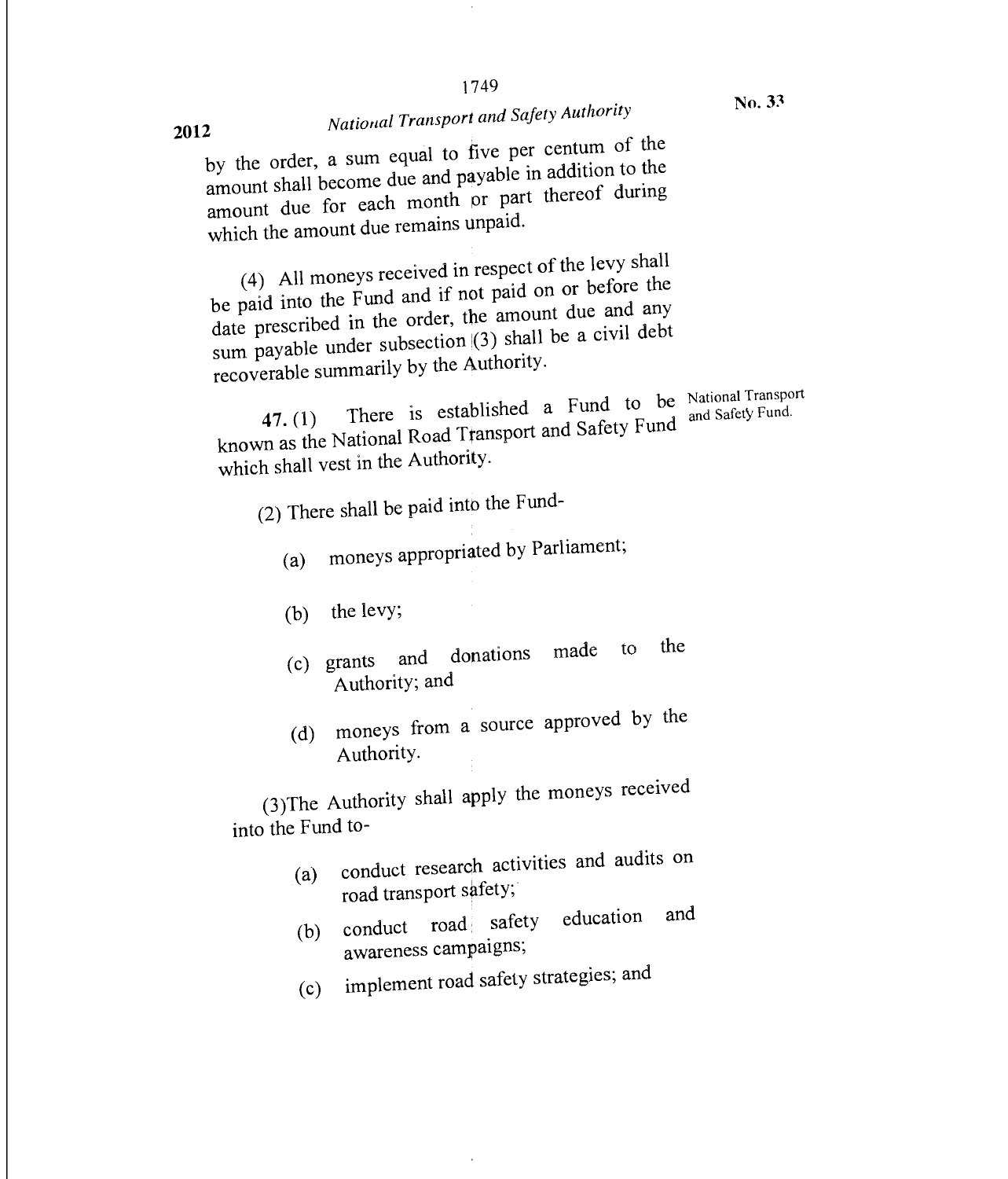þ

# 1750 No. 33 *National Transport and Safety Authority* <sup>2012</sup>

carry out the operations of the Authority.

(4) All receipts, savings and accruals for the Fund and the balance of the Fund at the end of the financial year shall be retained for the purposes for which the Fund is established.

(5) There shall be paid out of the Fund any expenditure incurred by the Authority in the exercise of its powers or the performance of its functions under this Act.

Investment of **48.** (1) The Authority may invest any of its funds in securities in which for the time being trustees may by law invest in trust funds, or in any other securities which the Treasury may, from time to time, approve for that purpose.

> (2) The Authority may place or deposit with such bank or banks as it may determine, any moneys not immediately required for the purposes of the Authority.

Financial year.

funds.

49. The financial year of the Authority shall be the period of twelve months ending on the thirtieth June in each year.

Annual Estimates.

**50. (1)** At least three months before the commencement of each financial year, the Boaril shall cause to be prepared estimates of the revenue and expenditure of the Authority for that year.

(2) The annual estimates shall make provision for all estimated expenditure of the Authority for the financial year concerned.

(3) The annual estimates prepared by the Board under subsection (2) shall be submitted to the Cabinet

 $\ddot{\phantom{0}}$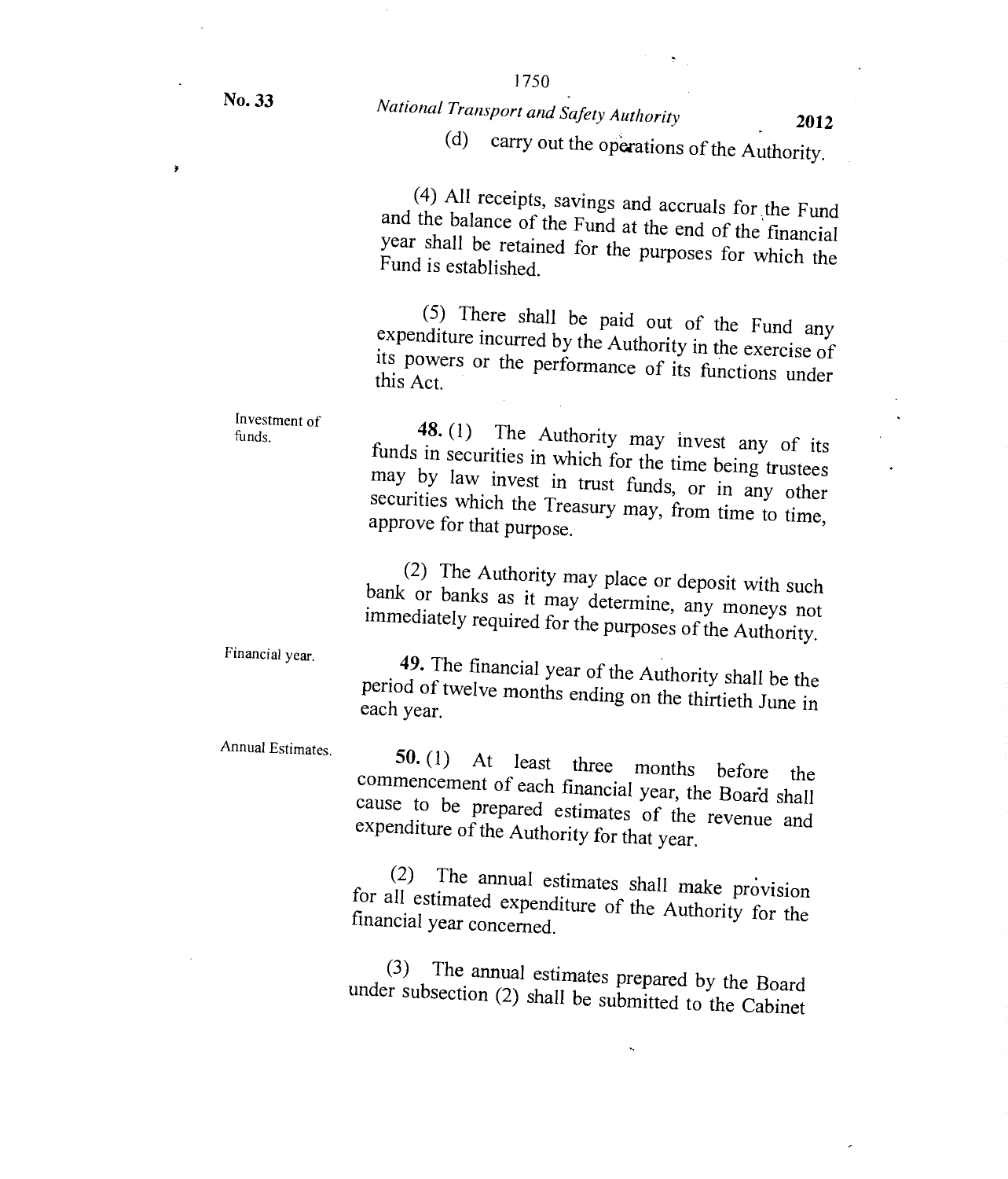# **2012** *National Transport and Safety Authority* **No. 33**

Secretary for tabling in the National Assembly.

51. The Board shall, within a period of three Annual Report. months after the end of each financial year, submit —

- (a) to the Auditor-General, the accounts of the Authority in respect of that year together with  $-$ 
	- (i) a statement of the income and expenditure of the Authority during that year; and
	- (ii) a statement of the assets and liabilities of the Authority on the last day of that financial year; and
- (b) to the Cabinet Secretary, an annual report in respect of that year containing
	- the accounts of the Authority and (1) the accounts of the ridiancy,<br>statements referred to under paragraph (a);
	- (ii) the Authority's performance indicators and any other related information;
	- (iii) a report on the operations of the Authority during that year; and
	- (iv) such other information as the Cabinet Secretary may request.

**52.** (1) The Authority shall cause to be kept all proper books and records of account of the income, expenditure, assets and liabilities of the Authority.

Accounts and Audit.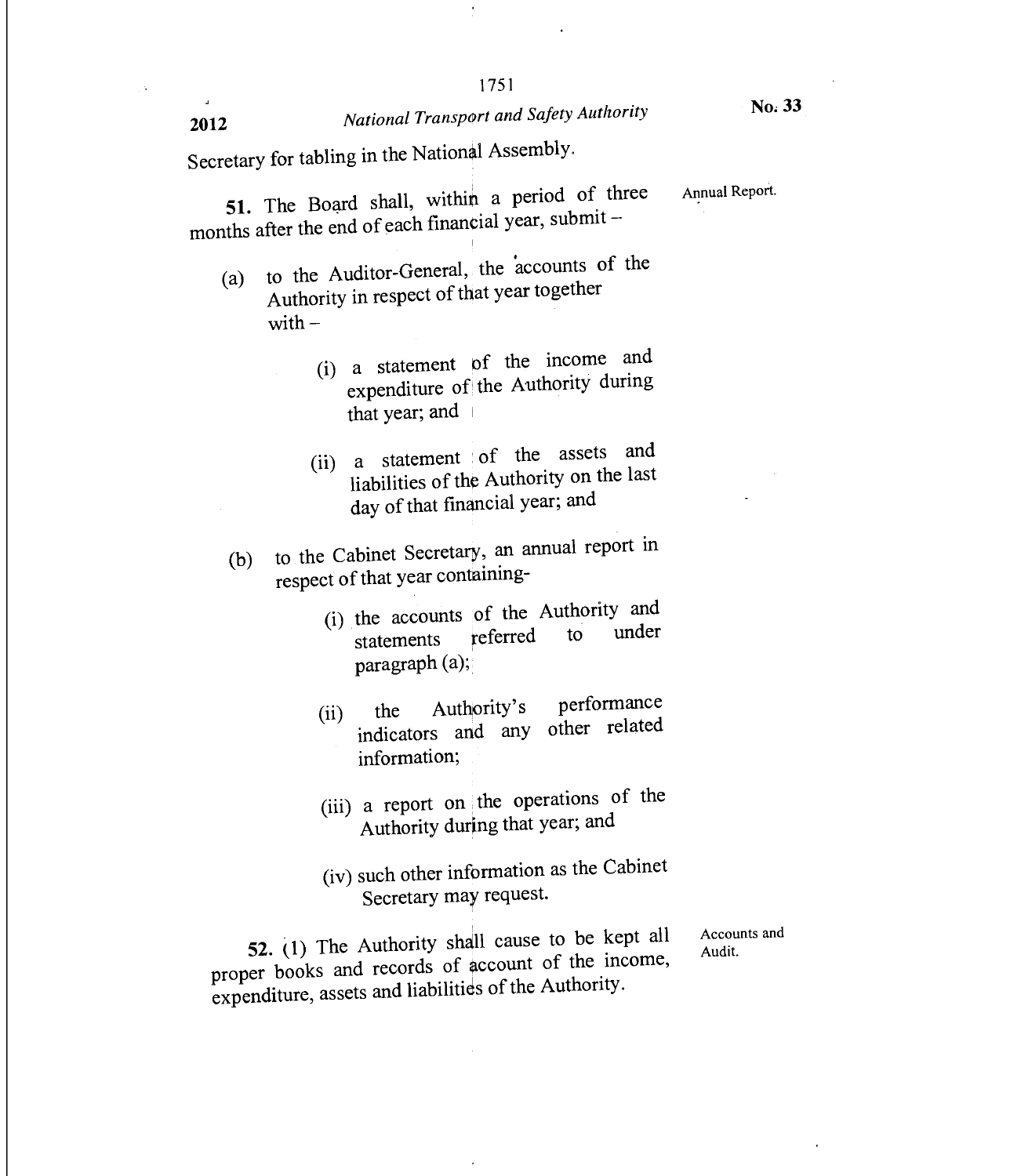|                            | 1752                                                                                                                                                                                                                                                                              |  |  |
|----------------------------|-----------------------------------------------------------------------------------------------------------------------------------------------------------------------------------------------------------------------------------------------------------------------------------|--|--|
| No. 33                     | National Transport and Safety Authority<br>2012                                                                                                                                                                                                                                   |  |  |
| No. 12 of 2003.            | (2) The annual accounts of the Authority shall be<br>prepared, audited and reported upon in accordance with<br>the provisions of the Public Audit Act.                                                                                                                            |  |  |
|                            | <b>PART VI - MISCELLANEOUS</b><br><b>PROVISIONS</b>                                                                                                                                                                                                                               |  |  |
| Offences and<br>penalties. | 53. (1) A persons who-                                                                                                                                                                                                                                                            |  |  |
|                            | (a)<br>without lawful excuse, contravenes any<br>lawful direction issued by any member,<br>officer, employee or agent of the Authority<br>$\mathbf{in}$<br>exercise<br>of the<br>powers<br>the<br>or<br>performance of the functions<br>of<br>the<br>Authority under this Act; or |  |  |
|                            | (b)<br>wilfully obstructs any member, officer,<br>employee or agent of the Authority in the<br>discharge of his lawful duties;                                                                                                                                                    |  |  |
|                            | commits an offence and shall be liable, on conviction,<br>to a fine of at least one hundred thousand shillings, or<br>to imprisonment for a term not exceeding one year.                                                                                                          |  |  |
|                            | (2) An offence committed under this Act shall be<br>a cognizable offence by the police.                                                                                                                                                                                           |  |  |
| Regulations.               | 54. The Cabinet Secretary may, in consultation<br>with the Board, make regulations for the better carrying<br>into effect of the provisions of this Act.                                                                                                                          |  |  |
|                            | <b>PART VII - REPEAL AND TRANSITIONAL</b><br><b>PROVISIONS</b>                                                                                                                                                                                                                    |  |  |
| Repeal. Cap. 404.          | <b>55.</b> The<br>Transport Licensing Act is hereby                                                                                                                                                                                                                               |  |  |

repealed.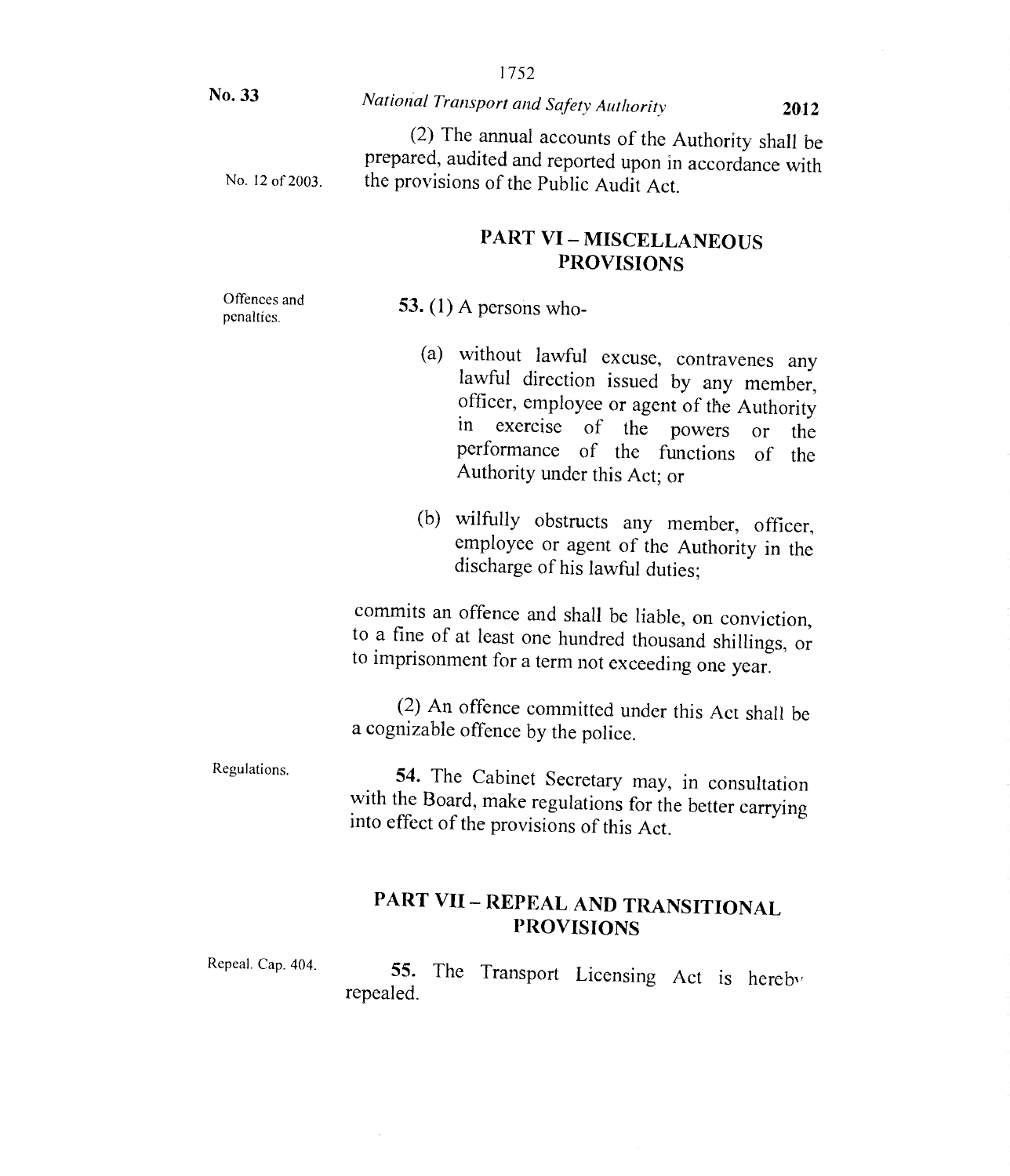### <sup>2012</sup>*National Transport and Safety Authority*

#### No. 33

56. All rights, obligations and contracts which, immediately before the coming into operation of this Act, were vested in or imposed on the Transport-Licensing Board shall by virtue of this section, be deemed to be the rights, obligations and contracts of the Authority.

57.(1) Every person who, immediately before the commencement of this Act, was a member of the Transport Licensing Appeal Tribunal, shall be deemed to have been appointed under this Act for the remainder of that person's term.

(2) Every person who, immediately before the commencement of this Act, was a public officer seconded to the Transport Licensing Board shall, on the commencement of this Act, be deemed to be seconded to the Authority.

58. On or after the appointed day, all actions, suits or legal proceedings whatsoever pending by or against the Transport Licensing Board shall be carried on or prosecuted by or against the Authority, and no such action, suit or legal proceedings shall in any manner abate or be prejudicially affected by the enactment of this Act.

59. All proceedings pending before the Transport Licensing Appeal Tribunal shall continue to be heard and shall be determined by that Tribunal until the Board established under this Act comes into operation.

60. Any reference to the Transport Licensing Board in any written law or in any contract, document or instrument of whatever mature shall, on the commencement of this Act, be read and construed as a reference to the Authority as the case may be.

Rights and ohligations-

Transfer of staff.

Legal proceedings.

Proceedings pending in the **Transport** Licensing Appeal Tribunal.

Reference to written laws.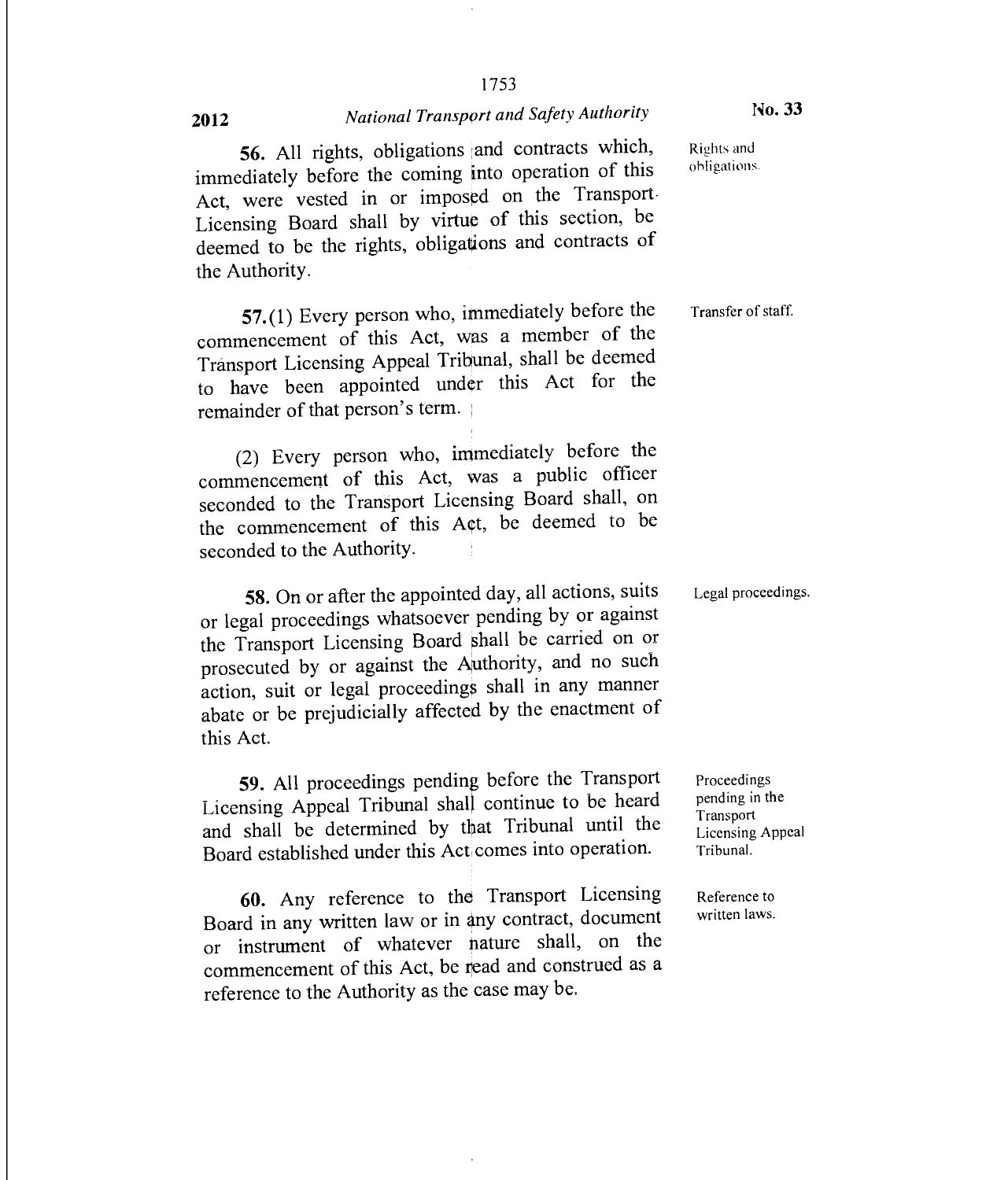| No. 33                                                                                                                            | National Transport and Safety Authority<br>2012                                                                                                                                                                                                                                                                                       |  |  |                                                                                                                                                                                                                                                                       |
|-----------------------------------------------------------------------------------------------------------------------------------|---------------------------------------------------------------------------------------------------------------------------------------------------------------------------------------------------------------------------------------------------------------------------------------------------------------------------------------|--|--|-----------------------------------------------------------------------------------------------------------------------------------------------------------------------------------------------------------------------------------------------------------------------|
| Directions, orders,<br>etc of former<br>Board.                                                                                    | 61. (1) All directions, orders and authorizations<br>given, or licenses or approvals issued, or registrations<br>made by the Transport Licensing Board and subsisting<br>or valid immediately before the appointed day, shall be<br>deemed to have been given, issued or made by the<br>Authority as the case may be, under this Act. |  |  |                                                                                                                                                                                                                                                                       |
| Amendment to<br>Cap. 403                                                                                                          | <b>62.</b> (a) The Traffic Act is amended $-$                                                                                                                                                                                                                                                                                         |  |  |                                                                                                                                                                                                                                                                       |
|                                                                                                                                   | (a) in section 2 by $-$                                                                                                                                                                                                                                                                                                               |  |  |                                                                                                                                                                                                                                                                       |
|                                                                                                                                   | (i) inserting the following new definition<br>immediately before the definition of the<br>expression "bicycle" -                                                                                                                                                                                                                      |  |  |                                                                                                                                                                                                                                                                       |
|                                                                                                                                   | "Authority" means the National<br>Transport<br>and<br>Safety<br>Authority<br>established<br>under the National<br>Transport and Safety Authority Act;                                                                                                                                                                                 |  |  |                                                                                                                                                                                                                                                                       |
|                                                                                                                                   | (ii) by deleting the word "Registrar"<br>appearing in the definition<br>of<br>"commercial vehicle" and substituting<br>therefor the word "Authority";                                                                                                                                                                                 |  |  |                                                                                                                                                                                                                                                                       |
| (ii) deleting the definition of "Registrar";<br>(b)by deleting section 3 and substituting<br>therefor the following new section - |                                                                                                                                                                                                                                                                                                                                       |  |  |                                                                                                                                                                                                                                                                       |
|                                                                                                                                   |                                                                                                                                                                                                                                                                                                                                       |  |  | 3(1)<br>The<br><b>Authority</b><br>shall<br>be<br>responsible for the registration<br>and<br>licensing of motor vehicles and trailers<br>and for the licensing of drivers, and for<br>the keeping of such records in relation<br>thereto as are required by this Act. |
|                                                                                                                                   |                                                                                                                                                                                                                                                                                                                                       |  |  |                                                                                                                                                                                                                                                                       |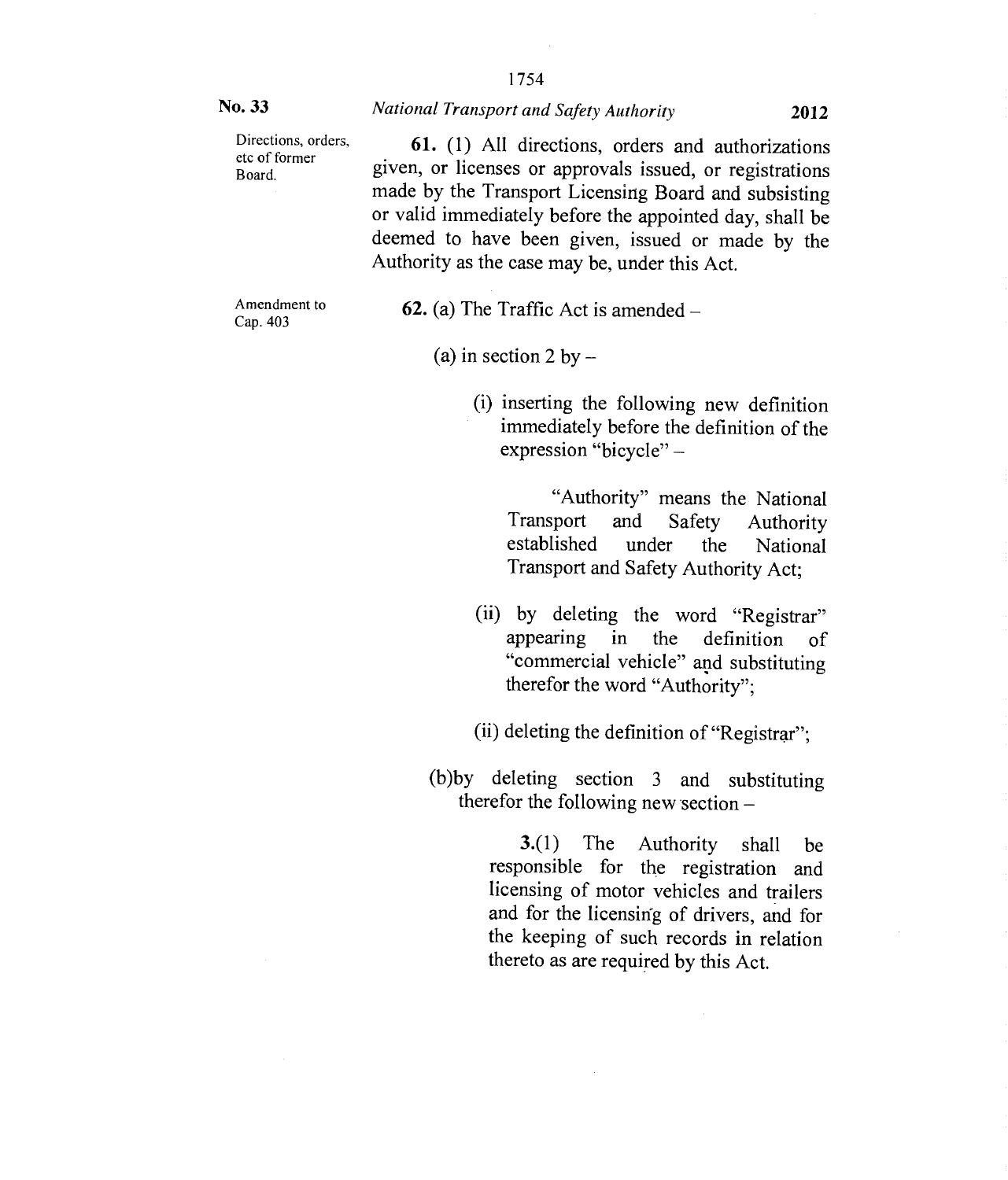### **2012** *National Transport and Safety Authority*

(2) The Authority shall appoint such licensing officers as may be necessary for the carrying out of the provisions of this Act.

- (c) in section 4(i) by deleting the word "Registrar" and substituting therefor the word "Authority";
- (d) in section 5 by  $-$ 
	- (i) deleting the word "Registrar" appearing in subsection (1) and substituting therefor the word "Authority";
	- (ii) deleting subsection  $(2)$  and substituting therefor the following new section —

(2) Vehicle records maintained by the Authority shall be open for inspection by any police officer or collector of customs who shall be entitled to a copy of any entry in such records free of charge.

(iii) deleting the word "Registrar" appearing in subsection (3) and substituting therefor the word "Authority";

(e) in section 6 by  $-$ 

 $\ddot{\phantom{a}}$ 

(i) deleting the phrase "particulars of the vehicle shall be forwarded by the licensing officer to the Registrar, who shall enter such particulars in his records" appearing in subsection (5) and substituting therefor the phrase "the licensing officer shall enter the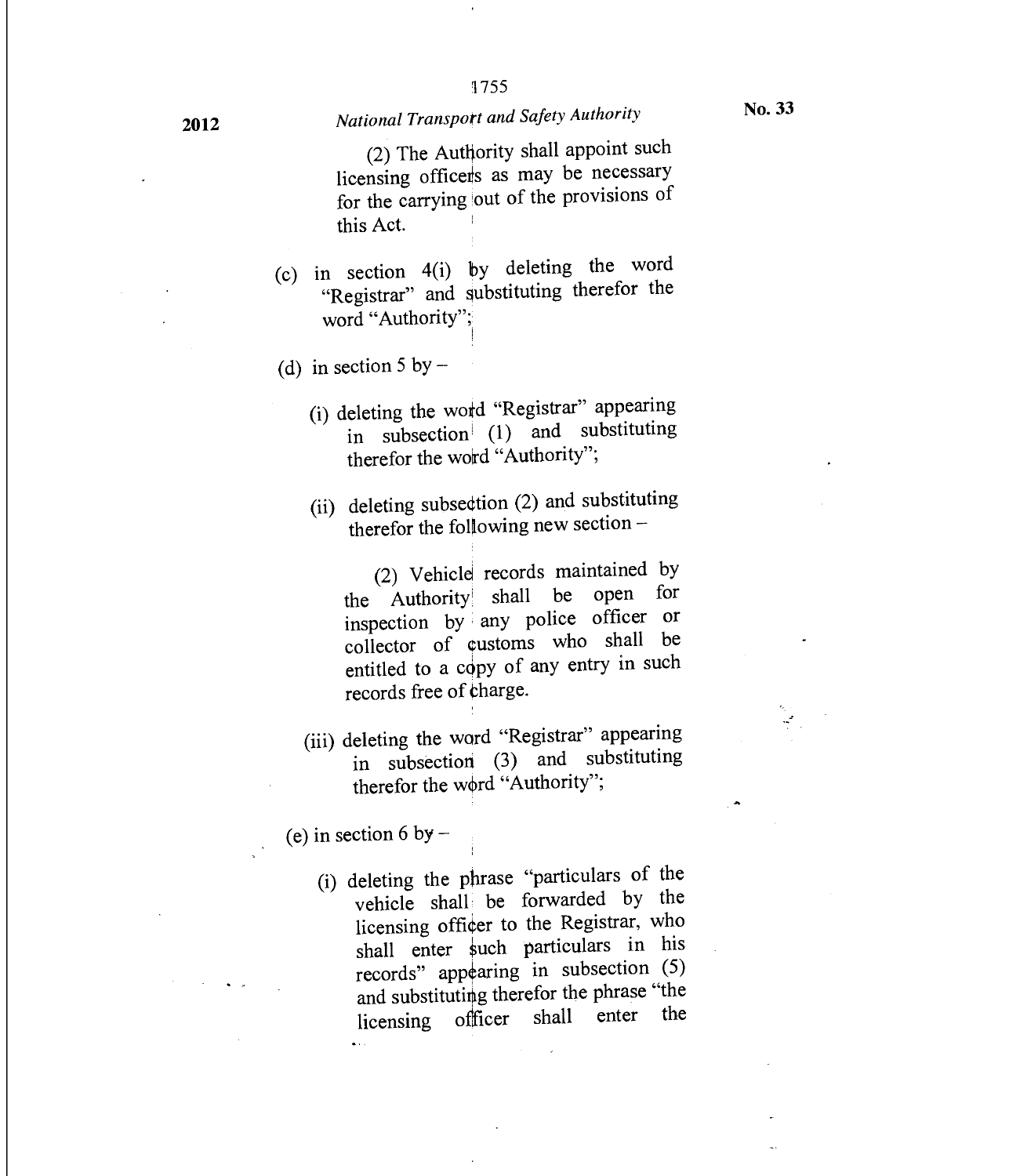1756

particulars of the vehicle in the records of the Authority";

- (ii) deleting the word "Registrar" appearing in subsection (6) and substituting therefor the word "Authority";
- (iii) deleting the word "Registrar" appearing in subsection (7) and substituting therefor the word "Authority";
- (iv) deleting the word "Registrar" appearing in subsection (8) and substituting therefor the word "Authority";

(f) in section 9 by  $-$ 

- (i) deleting the word "Registrar" appearing in the proviso of subsection (1) and substituting therefor the word "Authority";
- (ii) deleting the word "Registrar" appearing in subsection (4) and substituting therefor the word "Authority";
- (iii) deleting the word "Registrar" appearing in subsection (5) and substituting therefor the word "Authority";
- (iv) deleting subsection (6) and substituting therefore the following new subsection —

On the registration of a new owner, the Authority shall make the necessary alterations to the registration book, and shall deliver the amended registration book to the new registered owner and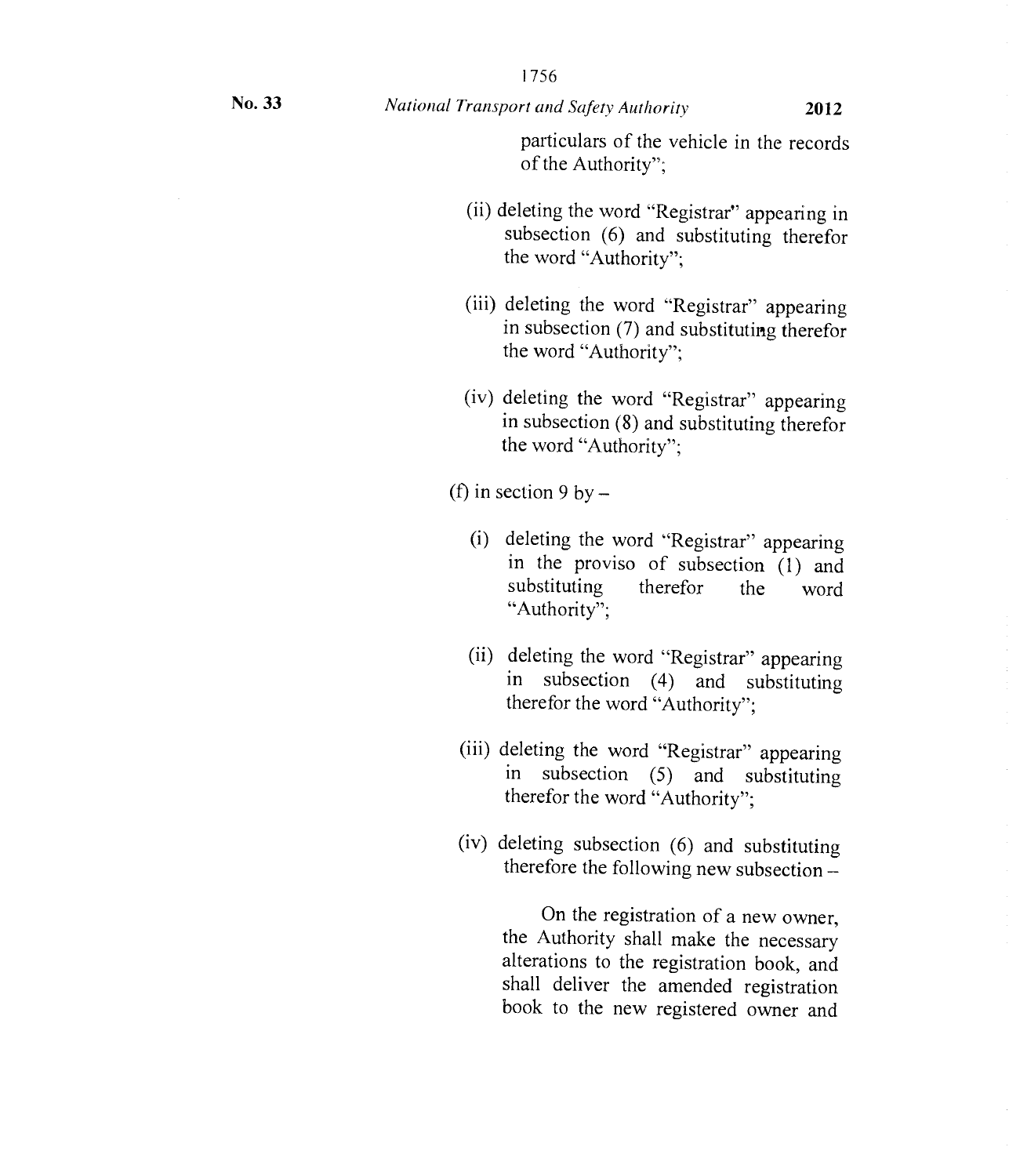may, if it considers it fit, issue a new registration book.

- (g) in section 15 by deleting the word "Registrar" wherever it appears in subsection  $(2)$  and substituting therefor the word "Authority":
- (h) in section 19(2) by deleting the word "Registrar" and substituting therefor the word "Authority";
- (i) in section 21 by deleting the word "Registrar"<br>the word the word and substituting therefor "Authority":,
- ) in section 23(1) by deleting the word "Registrar" and substituting therefor the word "Authority";

(k) in section 24 by  $-$ 

- (i) deleting the word "Registrar" appearing in (1)(c) and substituting therefor the word "Authority":
- (ii) deleting the word "Registrar" wherever it appears in subsection (5) and substituting therefor the word "Registrar";
- (1) in section 25(3) by deleting the word "Registrar" and substituting therefor the word "Authority";
- (m) by deleting the word "Registrar" wherever it appears in section 26 and substituting therefor the word "Authority";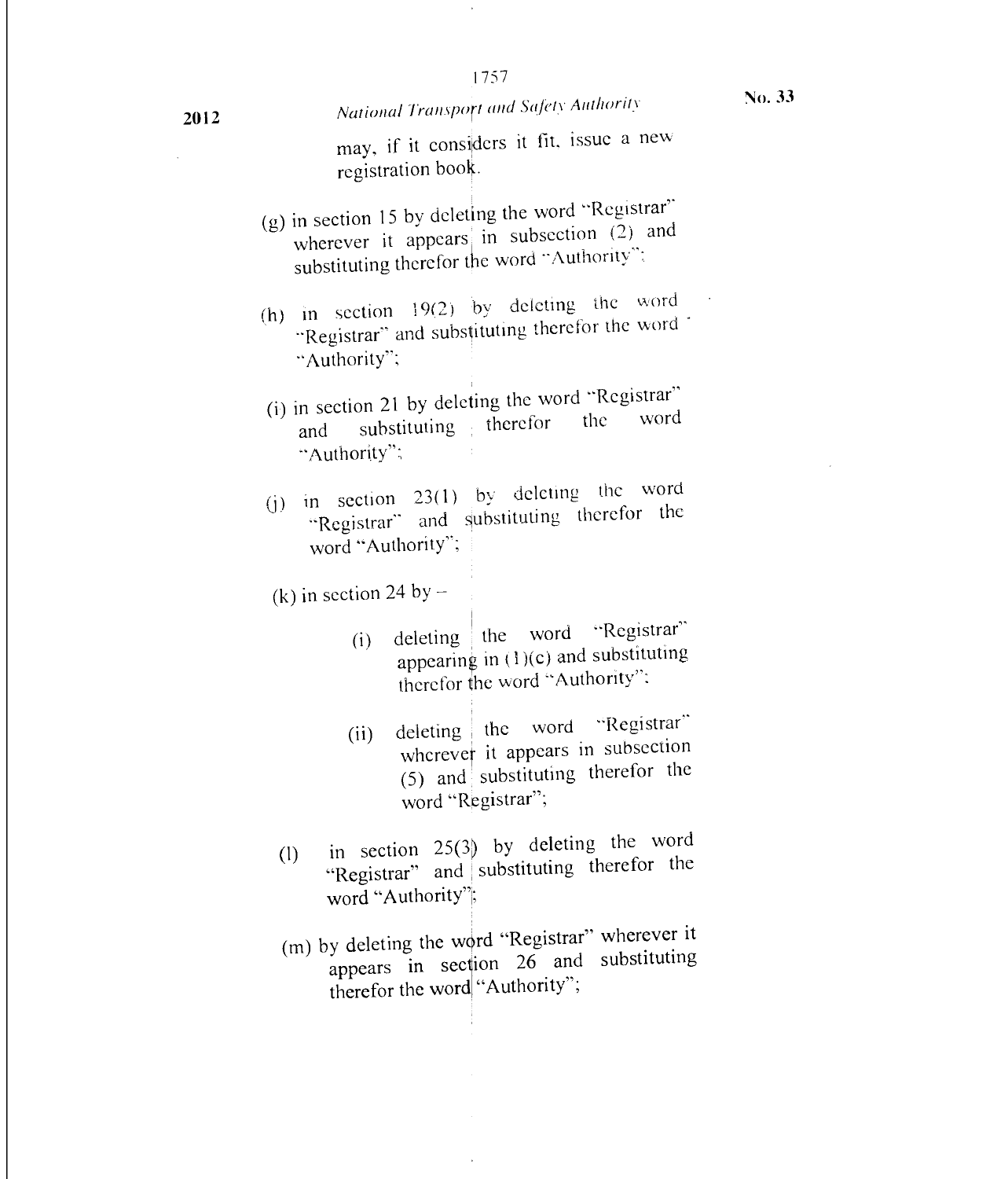# No. 33 **National Transport and Safety Authority 2012**

- (n) in section 27 by deleting the word "Registrar" and substituting therefor the word substituting therefor the word "Authority";
- (o) in section 30(5) by deleting the word "Registrar" and substituting therefor the word "Authority".
- (p) by deleting the word "Registrar" wherever it appears in section  $31(3)$  and substituting therefor the word "Authority";
- (q) in section 38 by deleting the word "Registrar" and substituting therefor the word "Authority";
- (r) by deleting the word "Registrar" wherever it appears in section 40 and substituting therefor the word "Authority";
- (s) by deleting the word "Registrar" wherever it appears in section  $58(3)$  and substituting therefor the word "Authority";
- (t) by deleting the word "Registrar" wherever it appears in section 80 and substituting therefor the word "Authority";

(u) in section 97—

- (i) by deleting the word "Registrar" appearing in subsection (6) and substituting therefor the word "Authority":
- (ii) by deleting the word "Registrar" wherever it appears in subsection (7) and substituting therefor the word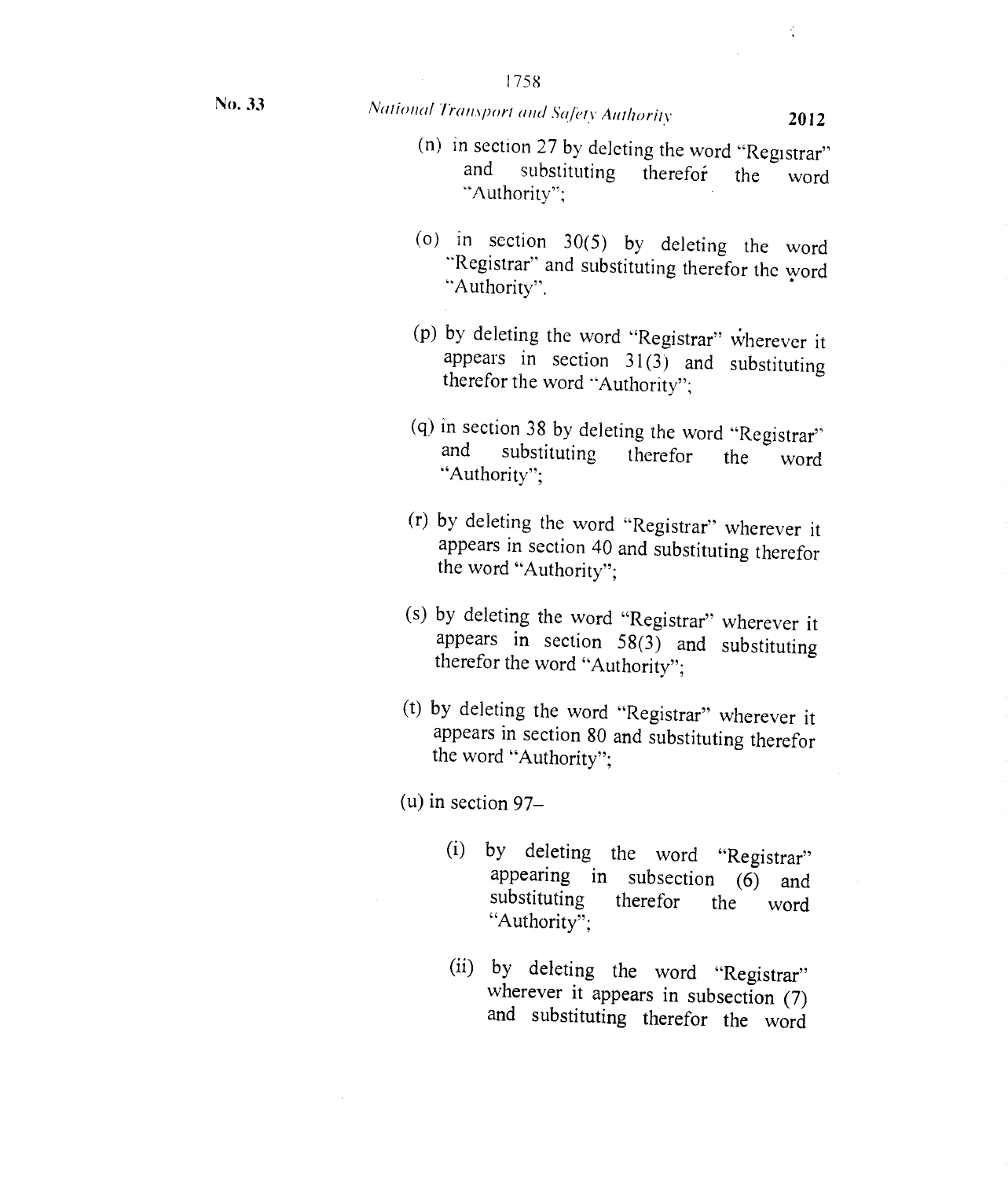"Authority";

- (v) in section  $98-$ 
	- (i) by deleting the words "Registrar, if he is"<br>appearing in subsection (3) and in subsection  $(3)$  and<br>therefor the words substituting therefor the "Authority, if it is";
	- (ii) by deleting the word "Registrar" appearing in subsection (6) and<br>substituting therefor, the word substituting "Authority";
	- (iii) by deleting the word "Registrar" appearing in subsection (7) and subsection  $(7)$  and<br>herefor the word substituting therefor the "Authority"
	- (w) by deleting the word "Registrar" wherever it appears in section 99 of the Traffic Act is amended and substituting therefor the word "Authority";
	- $(x)$  in section 100(1) of the Traffic Act is amended by deleting the word "Registrar" and substituting therefor the word "Authority";
	- (y) in section 106(4A) of the Traffic Act is amended by deleting the word "Registrar" and substituting therefor the word "Authority"; and
	- $(z)$  in section 119 $(2)$  of the Traffic Act is amended by deleting the word "Registrar" and substituting therefor the word "Authority".

 $\hat{\mathbf{r}}$ 

 $\mathbb{R}^4\to\mathbb{R}^4$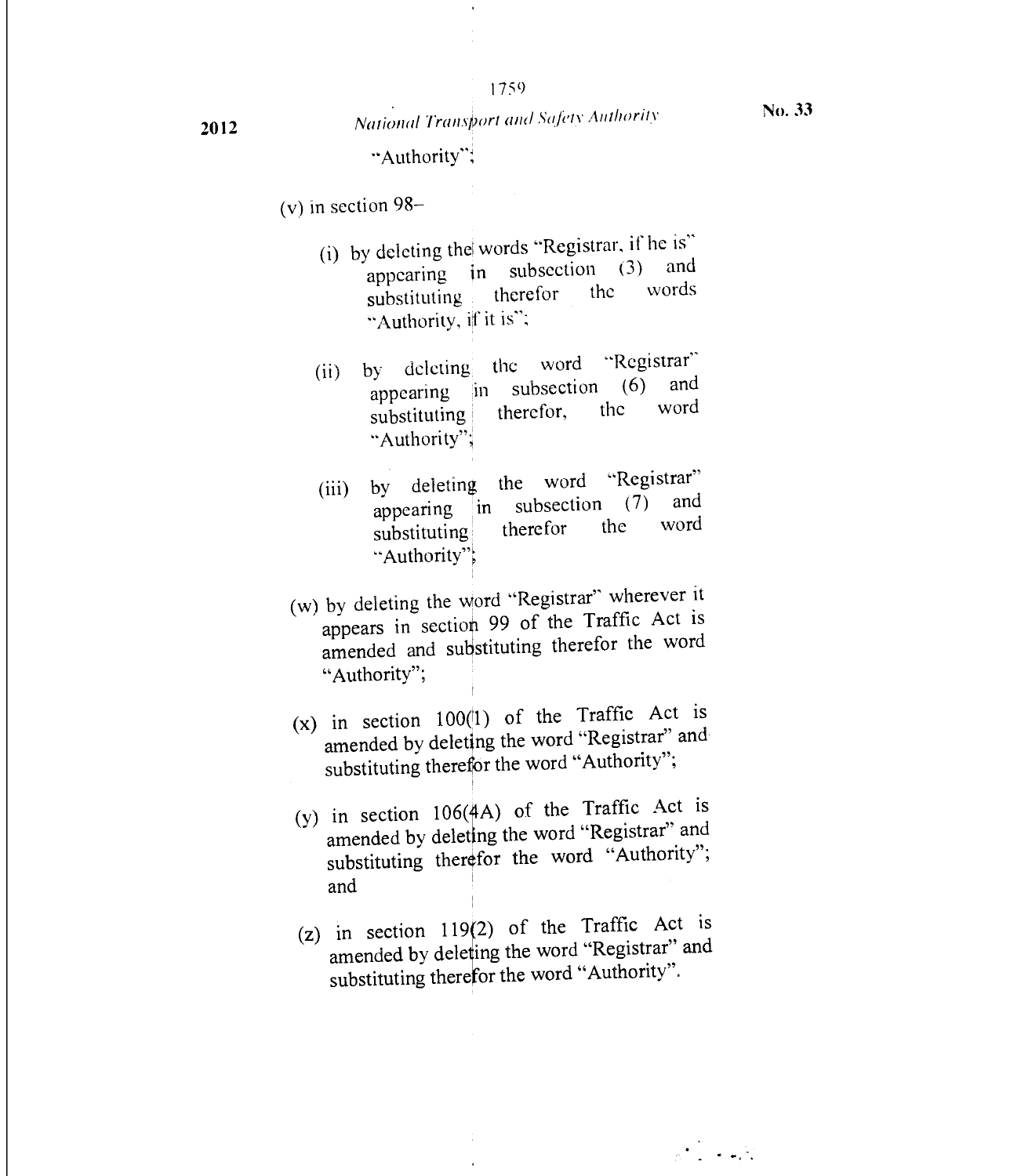1760

No. 33 *National Transport and Safety Authority* 2012

FIRST SCHEDULE (s. 4(1)(e))

The Traffic Act, (Cap. 403)

#### SECOND SCHEDULE (s. 14, 23)

#### PROVISIONS AS TO THE CONDUCT OF BUSINESS AND AFFAIRS OF THE AUTHORITY

Meeting of the Meeting of the  $\frac{1}{1}$ . (1) The Board shall meet at most twelve times in every financial year and not more than three months shall elapse between the date of one meeting and the date of the next meeting.

> (2) The first meeting of the Board shall be convened by the chairperson and the Board shall meet subsequently at such a time and place as it shall determine.

> (3) Notwithstanding the provisions of sub-paragraph (1), the chairperson shall, upon a written request by at least five members of the Board, convene a special meeting of the Board at any time where he considers it expedient for the transaction of the business of the Authority.

> (4)The members of the Board shall elect a vicechairman from among themselves-

(a) at the first sitting of the Board; and

(b) whenever it is necessary to fill the vacancy in the office of the vice-chairperson.

(5) A meeting shall be presided over by the chairperson or in his absence by the vice-chairman,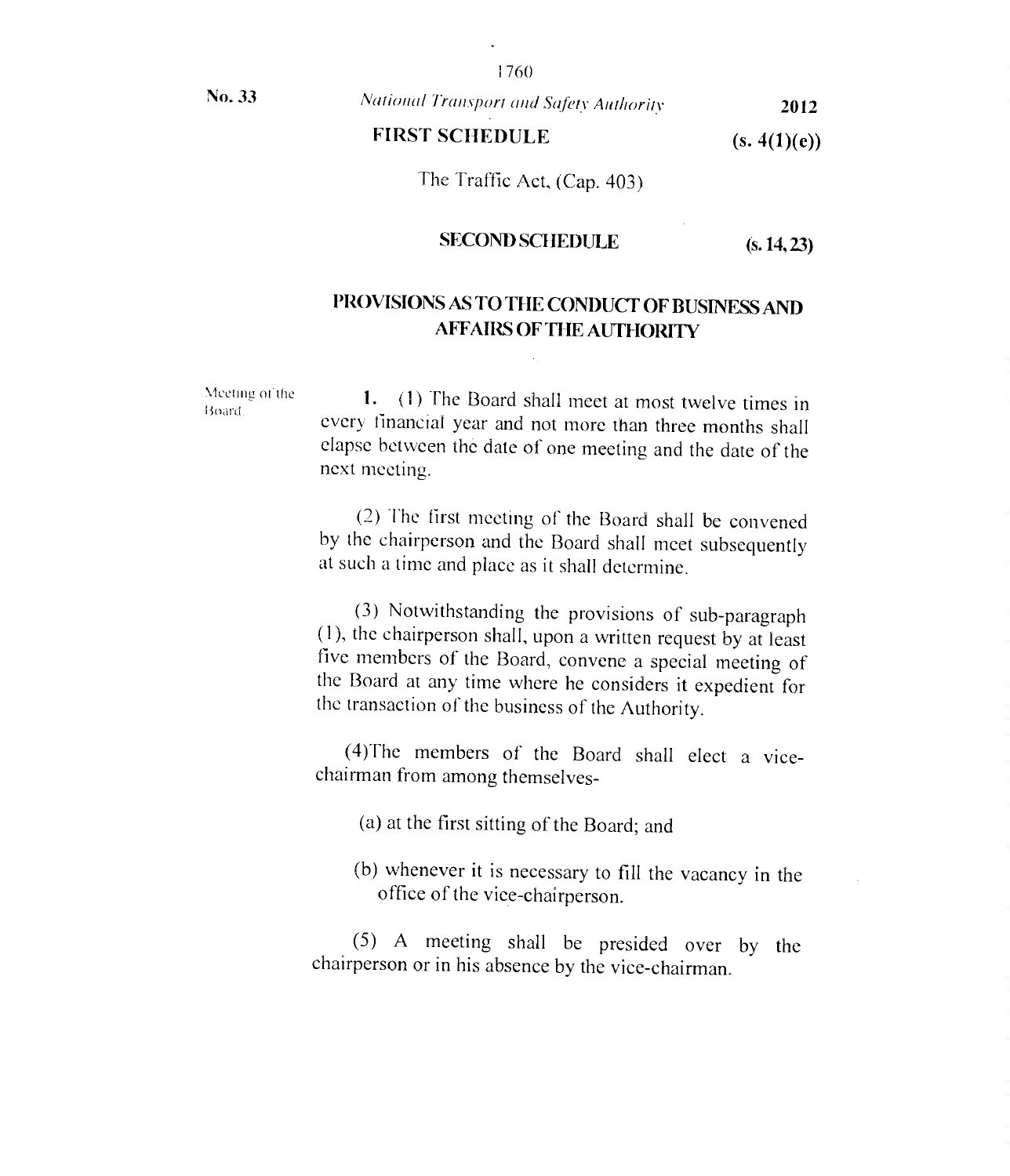#### 2012 *National Transport and Safety Authority*

(6) Unless three quarters of the total number of the members of the Board otherwise agree, at least five days written notice of every meeting of the Board shall be given to every member of the Board by the Director-General.

(7) The Board may invite any person to attend any of its meetings and to participate in its deliberations, but such person shall not have a vote in any decision of the Commission

(8) The proceedings of the Board shall not be invalidated by reason of a vacancy within its membership.

Quorum.

2.(1) Subject to sub-paragraph  $(2)$ , the quorum of a meeting the Board shall not be less than half of the appointed members.

(2) Where there is a vacancy in the Board, the quorum of the meeting shall not be less than three appointed members.

3. Unless a unanimous decision is reached, a decision on any matter before the Board shall be by a simple majority of the votes of the members present and voting and in the case of an equality of votes, the chairperson or person presiding over the meeting shall have a casting vote.

4.(1) A member of the Board who has a direct or Conflict of indirect personal interest in any matter being considered or to be considered by the Board shall, upon the relevant facts concerning the matter having come to his knowledge, disclose the nature of his interest to the Board.

(2) A disclosure of interest Made by a member of the Board under sub-section (1) Shall be recorded in the minutes of the meeting of the Board and the member shall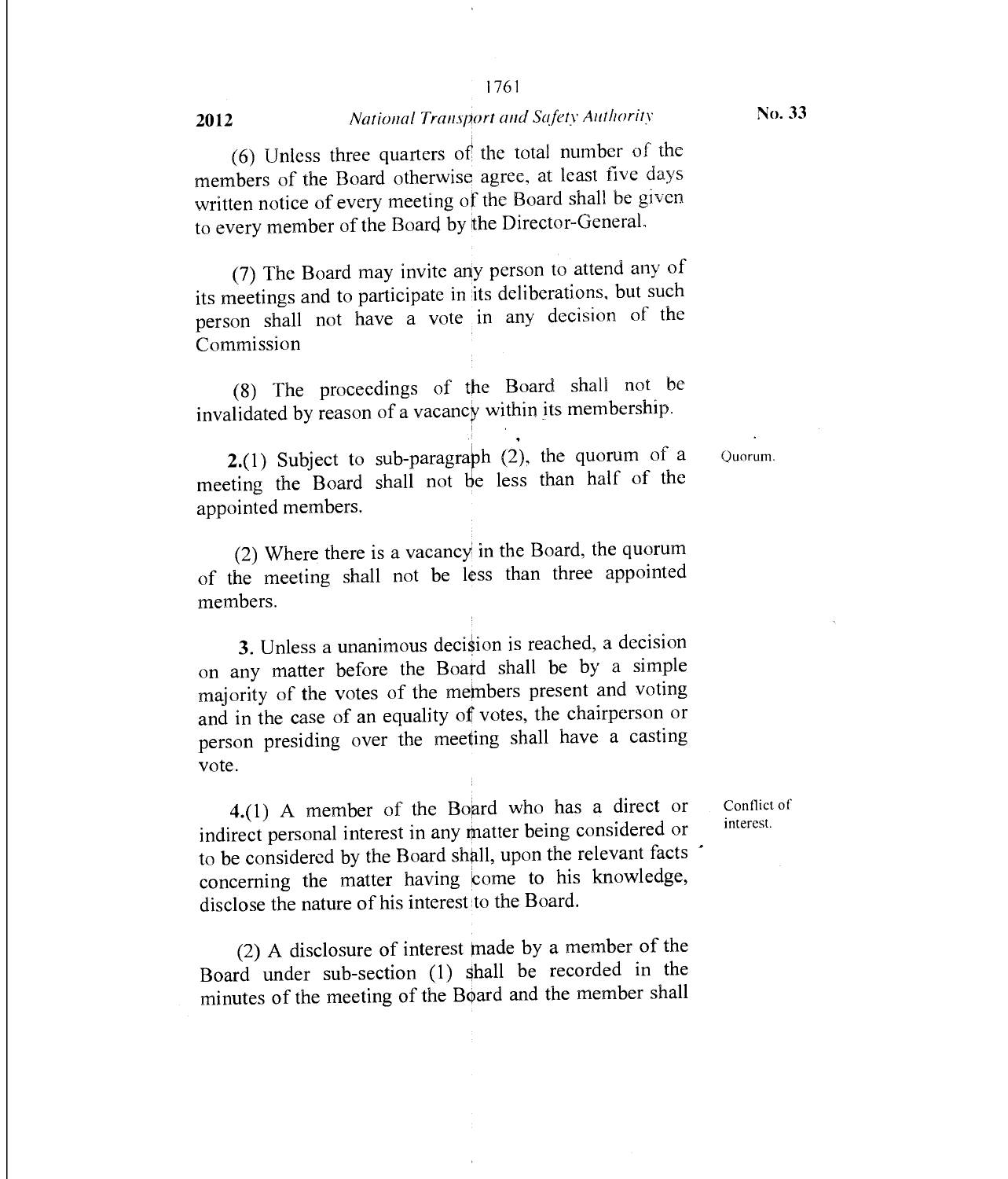*National Transport and Safety Authority* **2012** 

not, unless the Board otherwise determines-

- (a) be present during the deliberation on the matter by the Board; or
- (b) take part in the decision of' the Board on the matter

 $(3)$  A member of the Board who makes a disclosure under sub-section (1) shall not-

- (a) be present in the meeting of the Board held to determine whether or not the member should take part in the deliberations or decision of the Board in relation to the matter; or
- (b) influence any other member of the Board in arriving at a particular decision in relation to the matter.

(4) No member or staff of the Authority shall transact any business or trade with the Authority.

Rules of Procedure and ounutes

5.(1) Subject to provisions of this Schedule, the Board may determine its own procedure and the procedure for any committee of the Board.

(2) The Board shall cause the minutes of all proceedings of its meetings to he recorded and kept, and the minutes of each meeting shall be confirmed by the Board at the next meeting of the Board and signed by the chairperson or the person presiding at the meeting.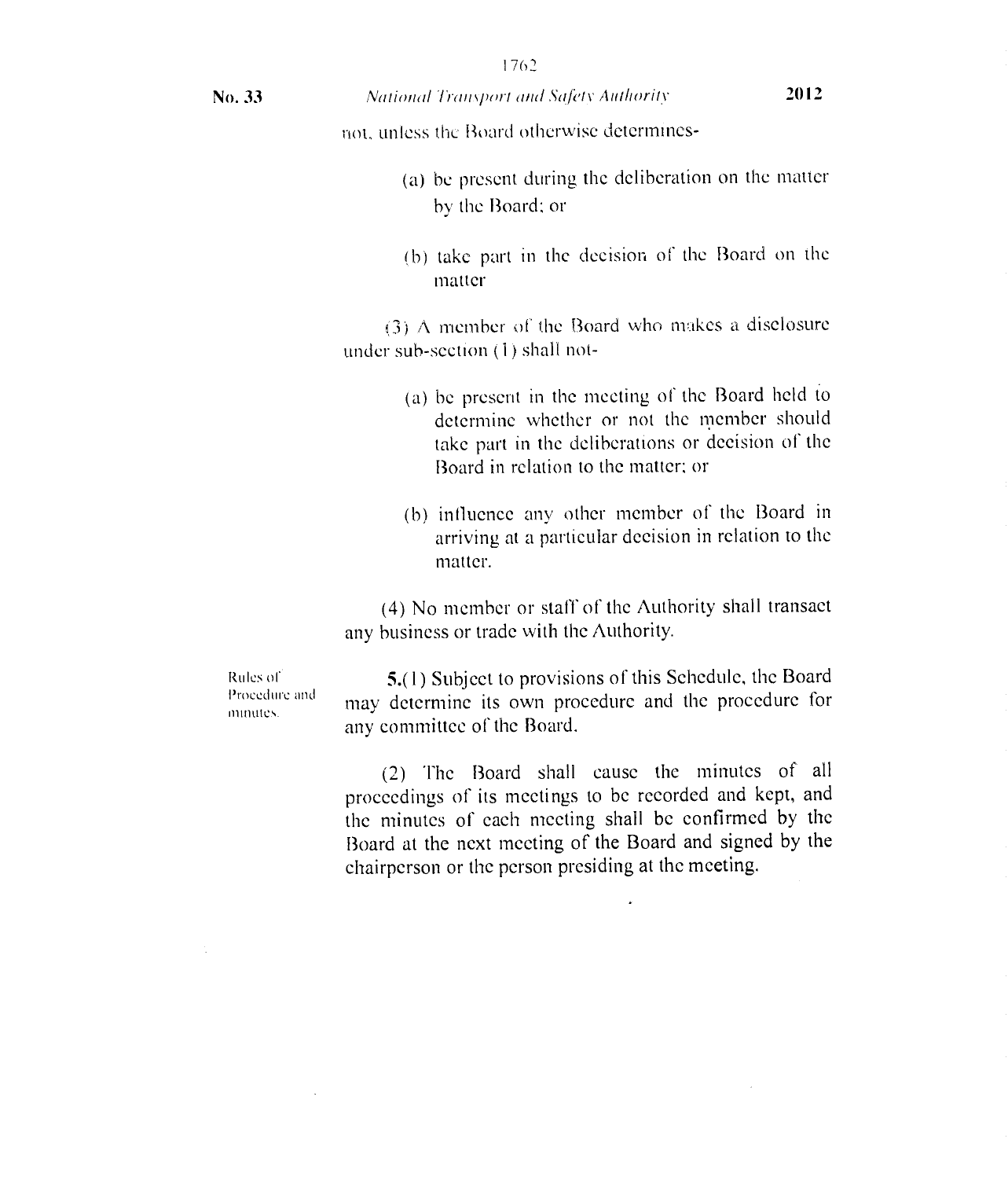#### 1763

# **2012** *National Transport and Safety Authority* **<b>No. 33**<br>*TIMPRECIPALIE <b>E* (8, 27(1)) THIRD SCHEDULE

r orm A

Ref:

### REPUBLIC OF KENYA THE NATIONAL TRANSPORT SAFETY AUTHORITY ACT

# **APPLICATION FOR LICENCE**

TO: NATIONAL TRANSPORT SAFETY AUTHORITY, P.O. BOX 52692,

NAIROBI.

HWe hereby apply for a licence as under and EWe hereby declare that to the best of

my/our knowledge and belief all the statements in the application arc true.

Full name of applicant (in BLOCK letter)

Address

### **Road Service Licence**

(a) Route: Place of origin Destination Place between origin and destination 

*(b)* the proposed time-table, approved by the Authority must be *submitted with this application* 

(2) **"B" Carriers' Licence** (for hire or reward):

purpose for which licence is desired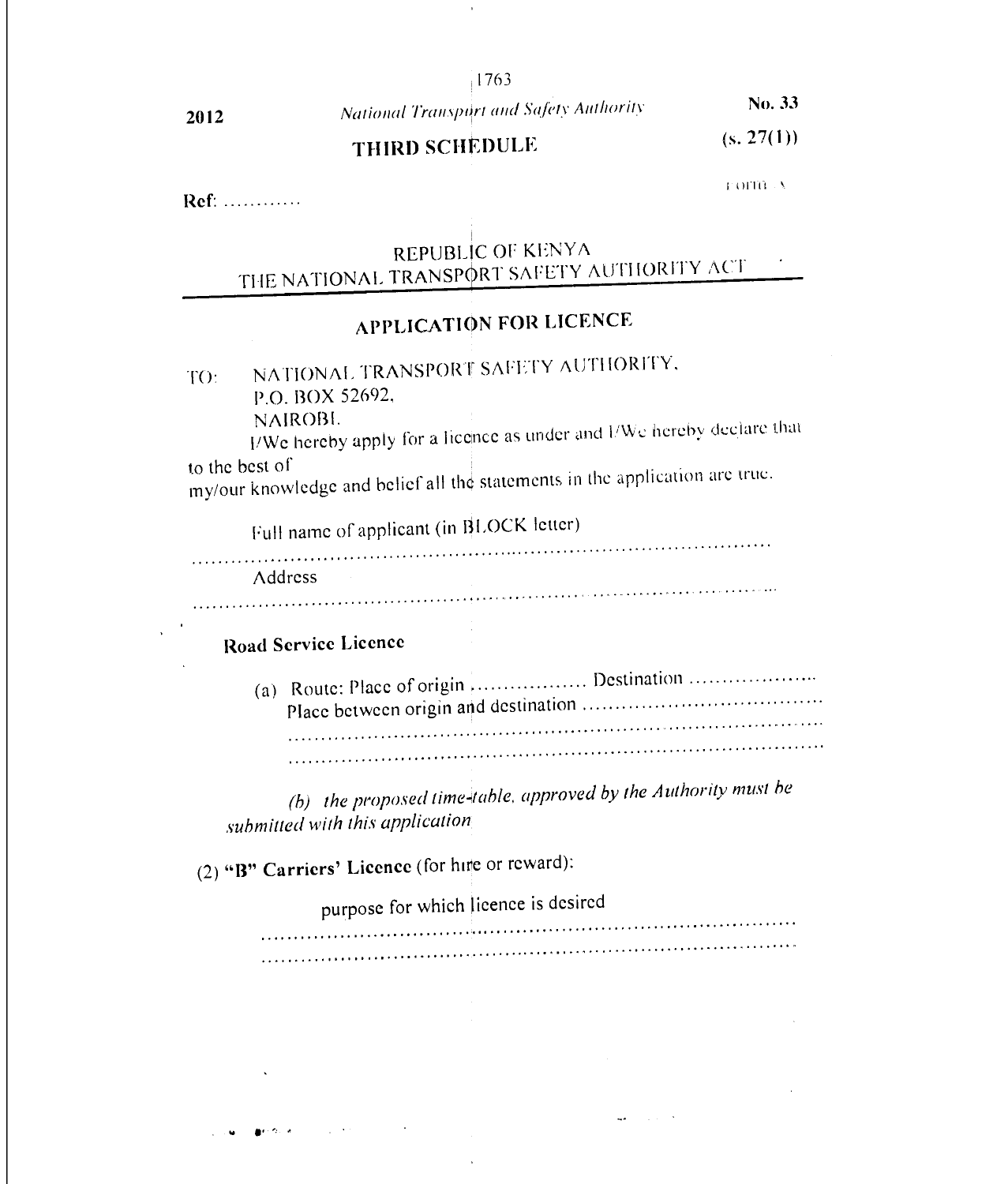|        | 1764                                                        |      |
|--------|-------------------------------------------------------------|------|
| No. 33 | National Transport and Safety Authority                     | 2012 |
|        | Nature of goods                                             |      |
|        |                                                             |      |
|        | State any other trade /business carried on by the applicant |      |
|        |                                                             |      |
|        |                                                             |      |
|        | <b>Tourist Licence</b>                                      |      |
|        |                                                             |      |
|        | Signature of Applicant                                      |      |
|        | DECISION OF THE AUTHORITY                                   |      |
|        |                                                             |      |
|        |                                                             |      |
|        |                                                             |      |
|        |                                                             |      |
|        |                                                             |      |
|        |                                                             |      |
|        |                                                             |      |
|        |                                                             |      |
|        |                                                             |      |
|        | <b>REASONS FOR NON</b><br>$\sim 20\%$                       |      |
|        |                                                             |      |

 $\label{eq:2} \mathcal{L}(\mathcal{A}) = \mathcal{L}(\mathcal{A}) \otimes \mathcal{L}(\mathcal{A})$ 

 $\label{eq:2.1} \mathcal{L}(\mathcal{L}^{\text{max}}_{\text{max}}(\mathcal{L}^{\text{max}}_{\text{max}})) = 0.$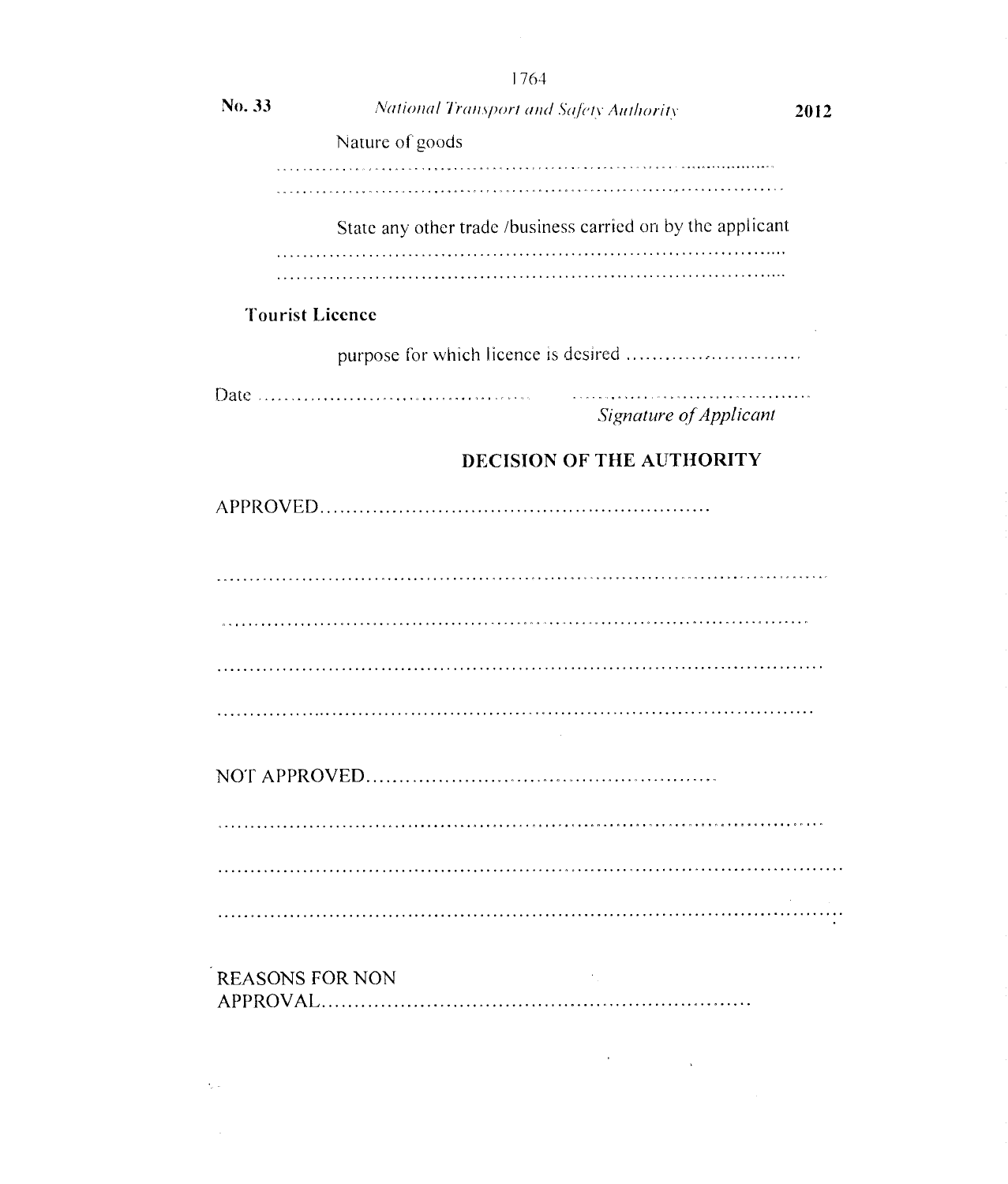|                            |                 | 1765                                    |                           |  |  |  |
|----------------------------|-----------------|-----------------------------------------|---------------------------|--|--|--|
| 2012                       |                 | National Transport and Safety Authority |                           |  |  |  |
|                            |                 |                                         |                           |  |  |  |
|                            |                 |                                         |                           |  |  |  |
|                            |                 | $\sim 10^{-1}$                          |                           |  |  |  |
|                            |                 |                                         |                           |  |  |  |
|                            |                 |                                         |                           |  |  |  |
|                            |                 |                                         |                           |  |  |  |
|                            |                 |                                         |                           |  |  |  |
|                            |                 |                                         |                           |  |  |  |
|                            |                 |                                         |                           |  |  |  |
|                            |                 |                                         |                           |  |  |  |
|                            |                 |                                         |                           |  |  |  |
|                            |                 |                                         | Passenger                 |  |  |  |
| Regn. Number<br>of vehicle | Make            | Type                                    | (excluding driver)        |  |  |  |
|                            | (lorry, tanker, | Tare                                    | load-carrying<br>capacity |  |  |  |
|                            | trailer)        | Weight                                  |                           |  |  |  |
|                            |                 |                                         |                           |  |  |  |
|                            |                 |                                         |                           |  |  |  |
|                            |                 |                                         |                           |  |  |  |
|                            |                 |                                         |                           |  |  |  |

 $\alpha$ 

 $\sim 10$ 

#### INSTRUCTIONS

 $\hat{\boldsymbol{\alpha}}$ 

 $\overline{\mathcal{F}}_{\mathbf{A}}$  $\mathcal{A}^{\prime}$ 

 $\sim$ 

If the applicant is not in possession of a vehicle: